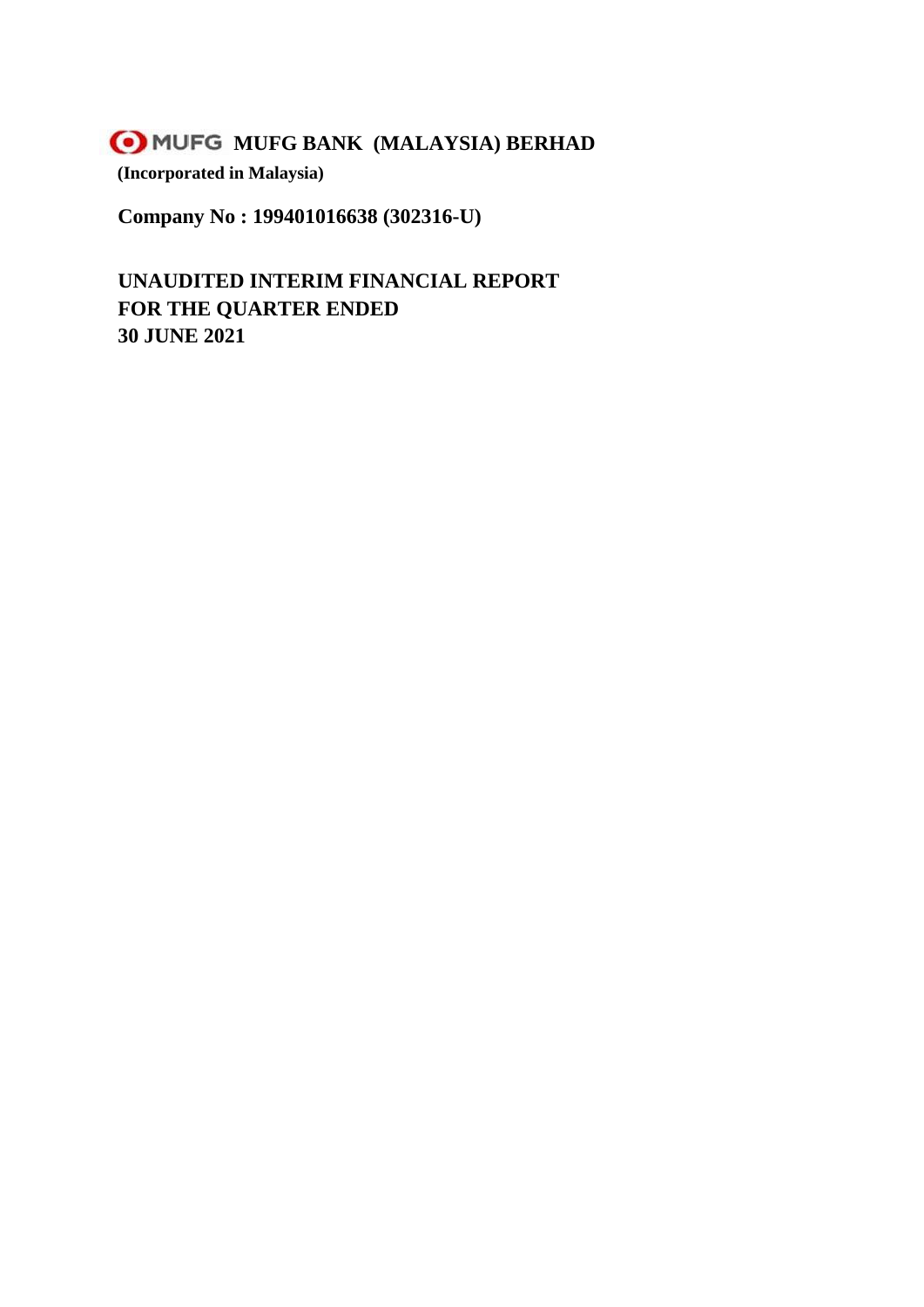# **MUFG BANK (MALAYSIA) BERHAD (Incorporated in Malaysia)**

**Company No : 199401016638 (302316-U)**

# **UNAUDITED INTERIM FINANCIAL REPORT FOR THE QUARTER ENDED 30 JUNE 2021**

| <b>Contents</b>                                 | Page     |
|-------------------------------------------------|----------|
| Unaudited Statement of Financial Position       |          |
| Unaudited Statement of Comprehensive Income     | 2        |
| Unaudited Statement of Changes in Equity        | 3        |
| Unaudited Statement of Cash Flows               | $4 - 5$  |
| Notes to the Unaudited Interim Financial Report | $6 - 33$ |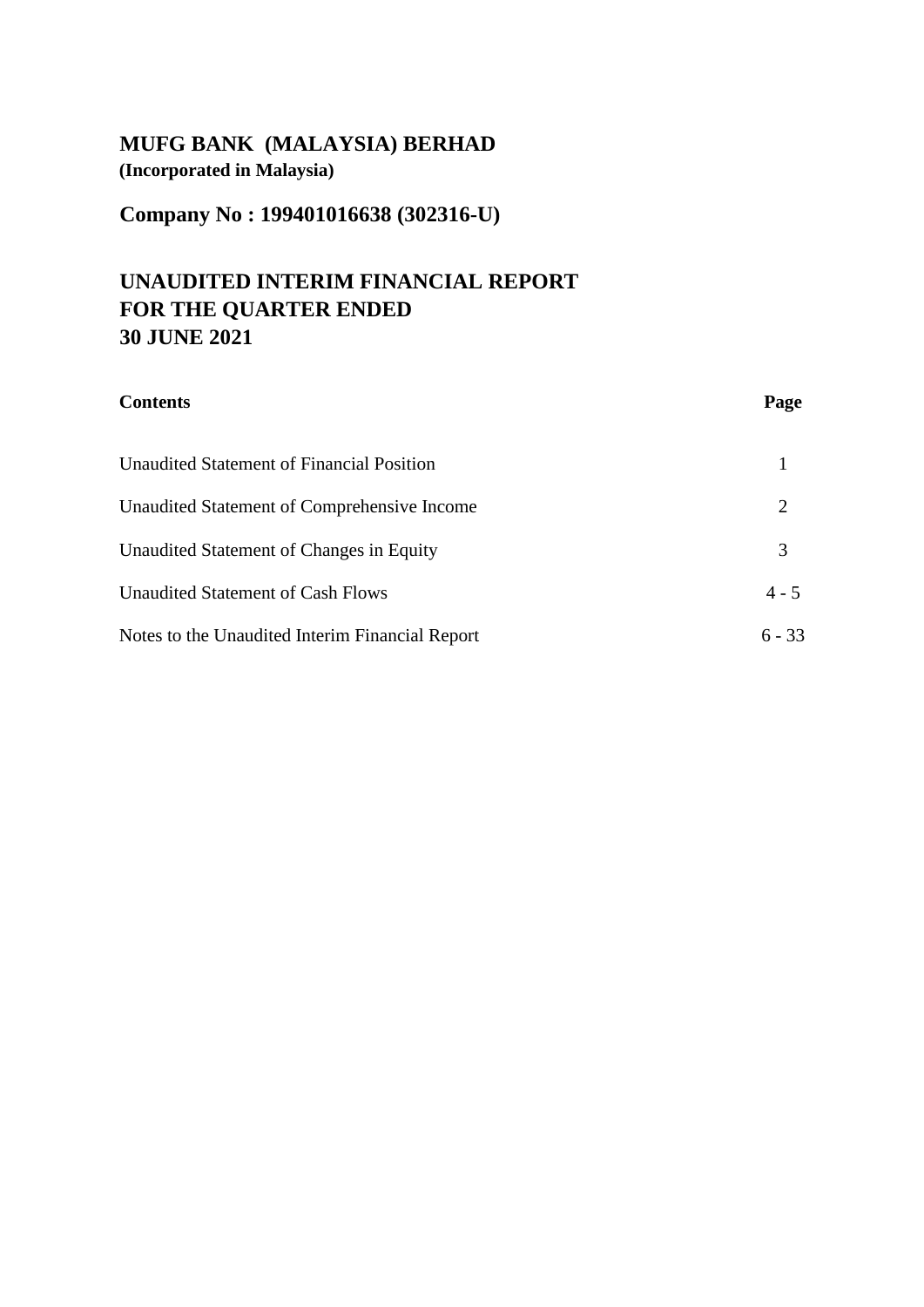**(Incorporated in Malaysia)**

# **UNAUDITED STATEMENT OF FINANCIAL POSITION AT 30 JUNE 2021**

|                                                                   | <b>Note</b> | <b>2021 June</b><br><b>RM'000</b> | 2021 March<br><b>RM'000</b> |
|-------------------------------------------------------------------|-------------|-----------------------------------|-----------------------------|
| <b>ASSETS</b>                                                     |             |                                   |                             |
| Cash and short-term funds                                         | 11          | 7,240,430                         | 7,152,000                   |
| Deposits and placements with financial institutions               | 12          | 1,413,136                         | 1,709,173                   |
| Financial assets at fair value through profit or loss             | 13          | 92,158                            | 233,986                     |
| Financial assets at fair value through other comprehensive income | 14          | 745,189                           | 669,258                     |
| Loans, advances and financing                                     | 15          | 6,182,864                         | 8,166,774                   |
| Embedded loans measured at fair value through profit or loss      | 16          | 12,816,910                        | 12,881,961                  |
| Purchased receivables                                             | 17          | 982,269                           | 971,744                     |
| Collateral deposits placed                                        |             | 357,157                           | 330,340                     |
| Derivative financial assets                                       | 18          | 412,047                           | 433,259                     |
| Right-of-use assets                                               |             | 5,420                             | 6,218                       |
| Other assets                                                      |             | 18,724                            | 51,504                      |
| Property, plant and equipment                                     |             | 24,821                            | 26,131                      |
| Intangible assets                                                 |             | 87,947                            | 94,988                      |
| Current tax assets                                                |             | 12,486                            | 15,311                      |
| Deferred tax assets                                               |             | 7,299                             | 7,299                       |
| <b>TOTAL ASSETS</b>                                               |             | 30,398,857                        | 32,749,946                  |
| <b>LIABILITIES AND SHAREHOLDER'S FUNDS</b>                        |             |                                   |                             |
| Deposits from customers                                           | 19          | 10,854,336                        | 10,858,905                  |
| Deposits and placements of banks and other financial institutions | 20          | 412,956                           | 295,098                     |
| Collateral deposits received                                      |             | 14,765,910                        | 16,930,535                  |
| Obligation on securities sold on repurchase agreements            |             |                                   | 303,494                     |
| Derivative financial liabilities                                  | 18          | 342,678                           | 392,111                     |
| Lease liabilities                                                 |             | 5,661                             | 6,283                       |
| Sukuk                                                             |             | 250,000                           | 250,000                     |
| Other liabilities                                                 | 21          | 105,223                           | 113,161                     |
| <b>TOTAL LIABILITIES</b>                                          |             | 26,736,764                        | 29,149,587                  |
| <b>SHARE CAPITAL</b>                                              |             | 200,000                           | 200,000                     |
| <b>RESERVES</b>                                                   |             | 3,462,093                         | 3,400,359                   |
| <b>SHAREHOLDER'S FUNDS</b>                                        |             | 3,662,093                         | 3,600,359                   |
| <b>TOTAL LIABILITIES AND SHAREHOLDER'S FUNDS</b>                  |             | 30,398,857                        | 32,749,946                  |
| <b>COMMITMENTS AND CONTINGENCIES</b>                              | 22          | 76,179,821                        | 70,830,913                  |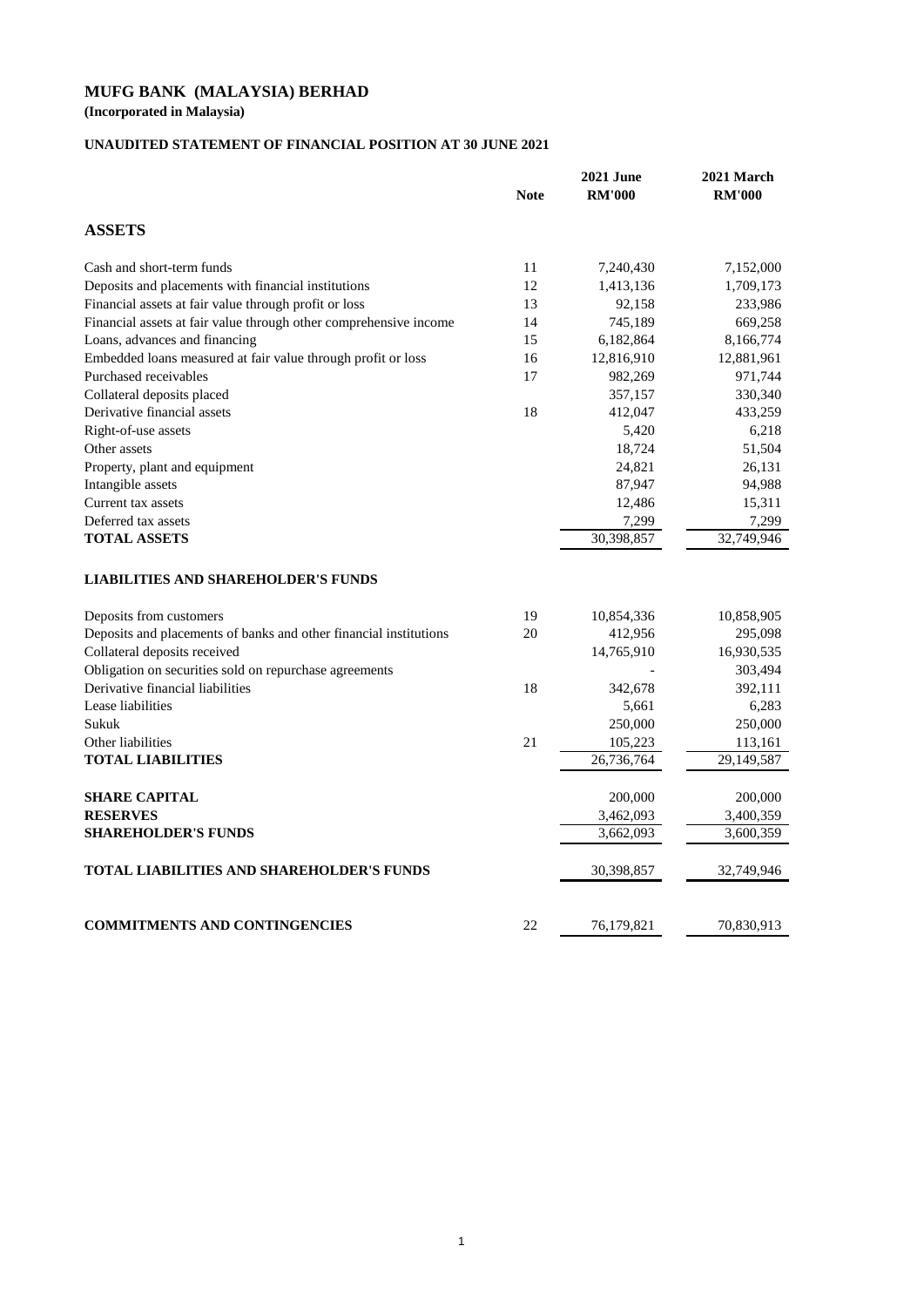**(Incorporated in Malaysia)**

# **UNAUDITED STATEMENT OF COMPREHENSIVE INCOME FOR THE QUARTER ENDED 30 JUNE 2021**

|                                                                      |             | 1 <sup>st</sup> Quarter Ended     |                                   | <b>Three Months Ended</b>         |                                   |
|----------------------------------------------------------------------|-------------|-----------------------------------|-----------------------------------|-----------------------------------|-----------------------------------|
|                                                                      | <b>Note</b> | <b>2021 June</b><br><b>RM'000</b> | <b>2020 June</b><br><b>RM'000</b> | <b>2021 June</b><br><b>RM'000</b> | <b>2020 June</b><br><b>RM'000</b> |
| Operating revenue                                                    |             | 131,781                           | 80,152                            | 131,781                           | 108,735                           |
| Interest income                                                      | 23          | 65,316                            | 95,411                            | 65,316                            | 95,411                            |
| Interest expense                                                     | 24          | (23, 238)                         | (34,002)                          | (23, 238)                         | (34,002)                          |
| Net interest income                                                  |             | 42,078                            | 61,409                            | 42,078                            | 61,409                            |
| Net income from embedded loans measured at FVTPL                     | 25          | 35,969                            | 6,367                             | 35,969                            | 6,367                             |
| Net income from Islamic Banking operations                           | 30          | 6,671                             | 777                               | 6,671                             | 777                               |
| Other operating income                                               | 26          | 47,063                            | 40,182                            | 47,063                            | 40,182                            |
| Operating income                                                     |             | 131,781                           | 108,735                           | 131,781                           | 108,735                           |
| Other operating expenses                                             | 27          | (52, 854)                         | (46, 944)                         | (52, 854)                         | (46, 944)                         |
| Operating profit before allowance for impairment                     |             | 78,927                            | 61,791                            | 78,927                            | 61,791                            |
| Reversal of impairment on financial instruments                      | 28          | 2,620                             | 5,770                             | 2,620                             | 5,770                             |
| Profit before tax                                                    |             | 81,547                            | 67,561                            | 81,547                            | 67,561                            |
| Tax expense                                                          |             | (21, 550)                         | (25,025)                          | (21, 550)                         | (25,025)                          |
| Profit for the period                                                |             | 59,997                            | 42,536                            | 59,997                            | 42,536                            |
| Other comprehensive income net of tax                                |             |                                   |                                   |                                   |                                   |
| Items that will not be reclassified subsequently to profit or loss   |             |                                   |                                   |                                   |                                   |
| Foreign currency translation in respect of expected credit loss      |             |                                   |                                   |                                   |                                   |
| Items that are or may be reclassified subsequently to profit or loss |             |                                   |                                   |                                   |                                   |
| Change in fair value of financial assets at fair value through       |             |                                   |                                   |                                   |                                   |
| other comprehensive income                                           |             | 1,737                             | (503)                             | 1,737                             | 1,972                             |
| Change in expected credit loss reserve                               |             |                                   |                                   |                                   | 3                                 |
| Total comprehensive income for the period                            |             | 61,734                            | 42,033                            | 61,734                            | 44,511                            |
| Profit attributable to:                                              |             |                                   |                                   |                                   |                                   |
| Owner of the Bank                                                    |             | 59,997                            | 30,155                            | 59,997                            | 42,536                            |
| Total comprehensive income attributable to:                          |             |                                   |                                   |                                   |                                   |
| Owner of the Bank                                                    |             | 61,734                            | 29,652                            | 61,734                            | 44,511                            |
| Basic earnings per share (sen)                                       |             | 30.0                              | 15.1                              | 30.0                              | 21.3                              |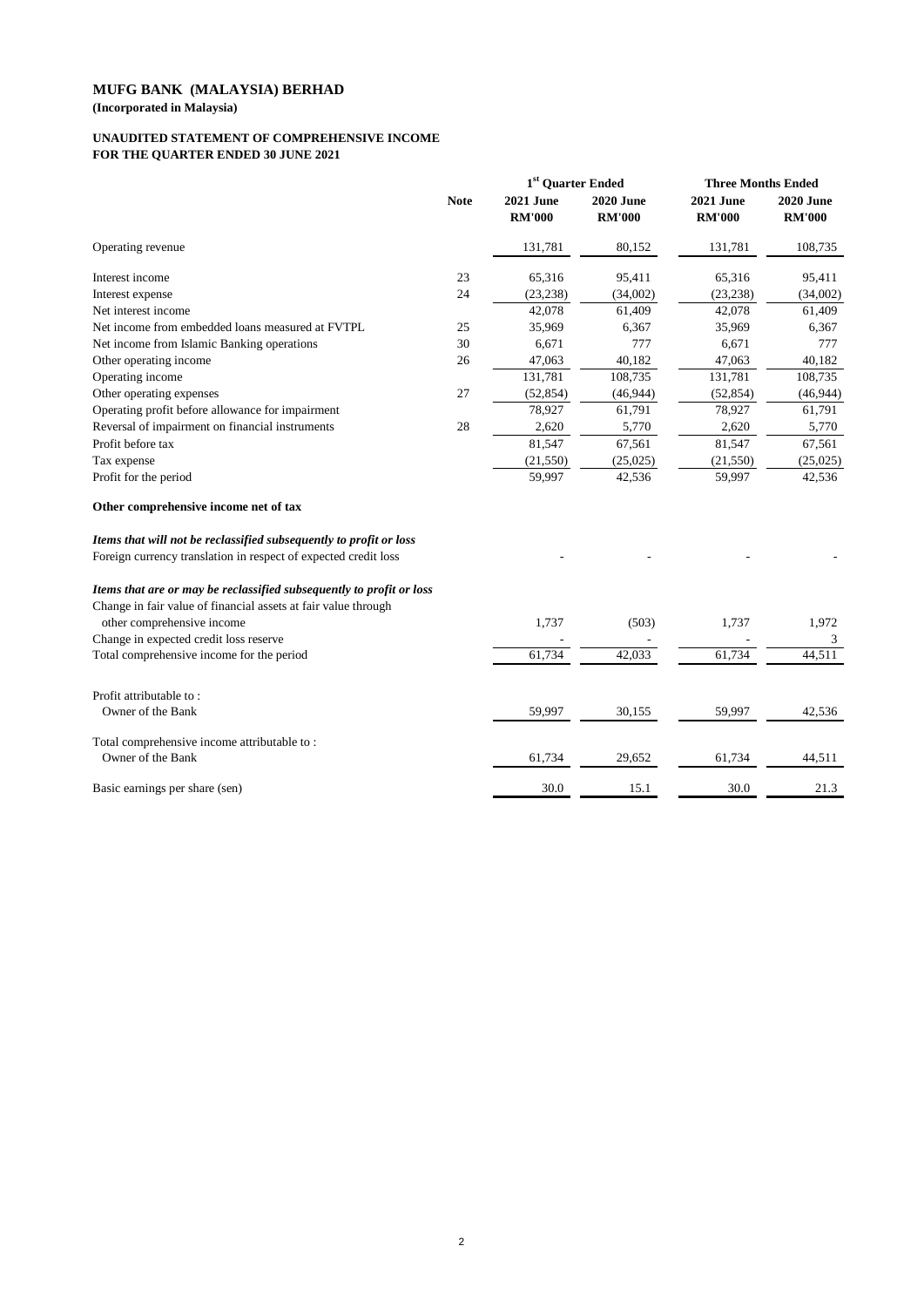**(Incorporated in Malaysia)**

# **UNAUDITED STATEMENT OF CHANGES IN EQUITY FOR THE QUARTER ENDED 30 JUNE 2021**

|                              | <---------------------- Attributable to Shareholder of the Bank ----------------------> |                              |                                      |                          |                              |                            |               |
|------------------------------|-----------------------------------------------------------------------------------------|------------------------------|--------------------------------------|--------------------------|------------------------------|----------------------------|---------------|
|                              |                                                                                         |                              |                                      |                          |                              | <b>Distributable</b>       |               |
|                              | <b>Share</b><br>capital                                                                 | <b>Regulatory</b><br>reserve | <b>Defined</b><br>benefit<br>reserve | <b>ECL</b><br>reserve    | <b>Fair value</b><br>reserve | <b>Retained</b><br>profits | <b>Total</b>  |
|                              | <b>RM'000</b>                                                                           | <b>RM'000</b>                | <b>RM'000</b>                        | <b>RM'000</b>            | <b>RM'000</b>                | <b>RM'000</b>              | <b>RM'000</b> |
| <b>2021 June</b>             |                                                                                         |                              |                                      |                          |                              |                            |               |
| At beginning of the period   | 200,000                                                                                 | 103,731                      | (4,252)                              | 346                      | 27,509                       | 3,273,025                  | 3,600,359     |
| Profit for the period        |                                                                                         |                              |                                      | $\overline{a}$           |                              | 59,997                     | 59,997        |
| Other comprehensive income   |                                                                                         |                              |                                      | $\overline{\phantom{0}}$ | 1,737                        |                            | 1,737         |
| Total comprehensive income   |                                                                                         |                              |                                      | $\overline{\phantom{0}}$ | 1,737                        | 59,997                     | 61,734        |
| At end of the period         | 200,000                                                                                 | 103,731                      | (4,252)                              | 346                      | 29,246                       | 3,333,022                  | 3,662,093     |
| <b>2020 June</b>             |                                                                                         |                              |                                      |                          |                              |                            |               |
| At beginning of the period   | 200,000                                                                                 | 55,990                       | (5,801)                              | 352                      | 27,851                       | 3,005,605                  | 3,283,997     |
| Profit for the period        |                                                                                         |                              | $\overline{\phantom{a}}$             | $\overline{\phantom{a}}$ |                              | 42,536                     | 42,536        |
| Other comprehensive income   |                                                                                         |                              | $\overline{\phantom{a}}$             | 3                        | 1,972                        |                            | 1,975         |
| Total comprehensive income   |                                                                                         |                              |                                      | 3                        | 1,972                        | 42,536                     | 44,511        |
| Transfer to retained profits |                                                                                         |                              |                                      |                          |                              |                            |               |
| At end of the period         | 200,000                                                                                 | 55,990                       | (5,801)                              | 355                      | 29,823                       | 3,048,141                  | 3,328,508     |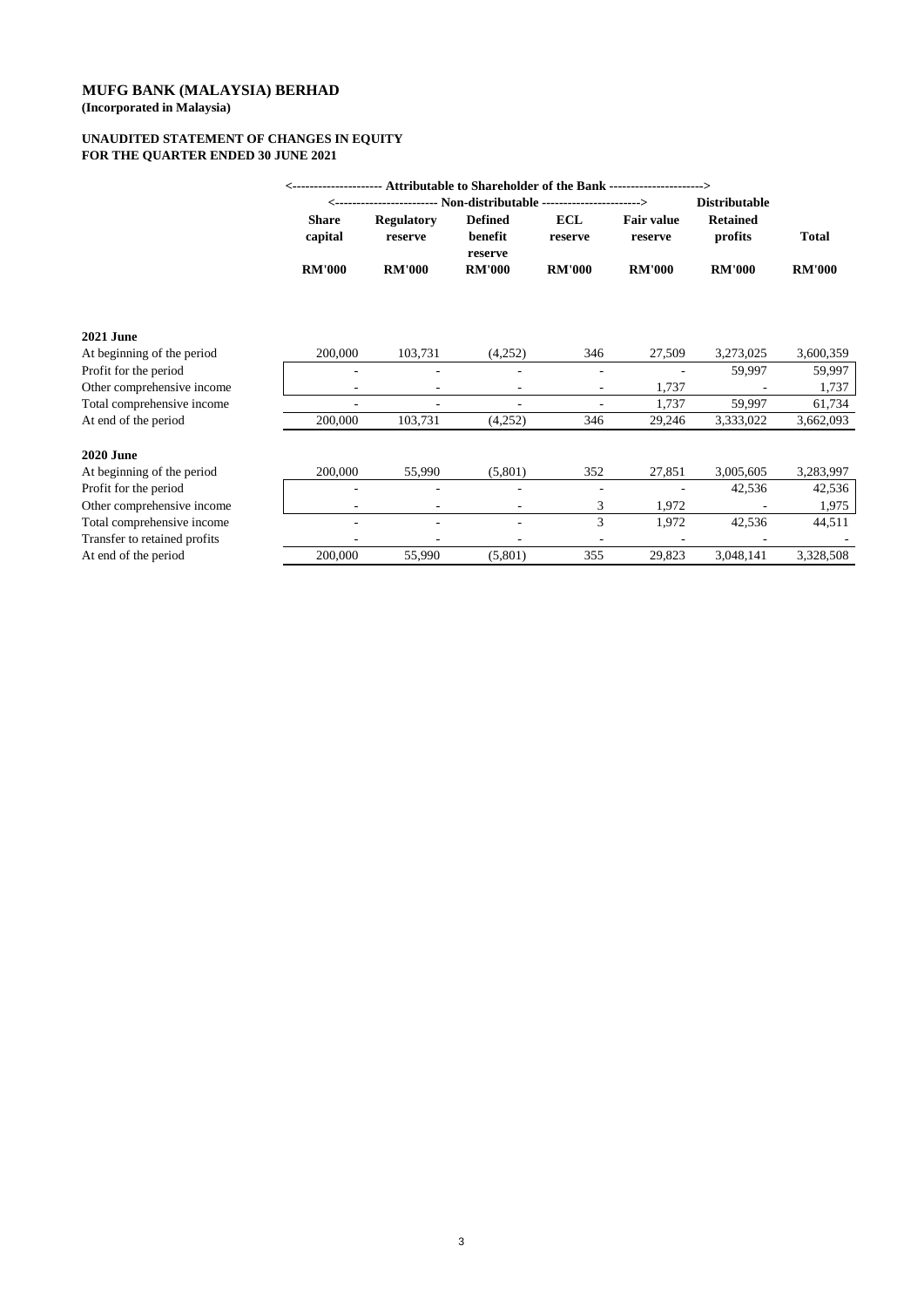**(Incorporated in Malaysia)**

# **UNAUDITED STATEMENT OF CASH FLOWS FOR THE QUARTER ENDED 30 JUNE 2021**

|                                                                        | <b>2021 June</b><br><b>RM'000</b> | <b>2020 June</b><br><b>RM'000</b> |
|------------------------------------------------------------------------|-----------------------------------|-----------------------------------|
| <b>Cash Flows From Operating Activities</b>                            |                                   |                                   |
| Profit before tax                                                      | 81,547                            | 67,561                            |
| Adjustments for:                                                       |                                   |                                   |
| Depreciation of property, plant and equipment                          | 1,310                             | 1,573                             |
| Depreciation of right-of-use assets                                    | 852                               | 922                               |
| Amortisation of intangible assets                                      | 7,042                             | 7,055                             |
| Defined benefit plan                                                   | 892                               | 1,058                             |
| Dividend income                                                        | (216)                             | (111)                             |
| Reversal of impairment on financial instruments                        | (2,620)                           | (5,770)                           |
| Interest income from financial investments at fair value through other |                                   |                                   |
| comprehensive income                                                   | (3,659)                           | (4,762)                           |
| Finance cost on lease liabilities                                      | 51                                | 72                                |
| Interest income from financial assets at fair value through            |                                   |                                   |
| profit or loss                                                         | (941)                             | (3,731)                           |
| Unrealised (gain)/loss on changes in fair value of financial assets    |                                   |                                   |
| measured at fair value through profit or loss                          | (14, 417)                         | 24,160                            |
| Unrealised gain on changes in trading securities                       | (3,622)                           | (504)                             |
| Unrealised loss/(gain) on changes in fair value                        |                                   |                                   |
| of derivative financial instruments                                    | (16,728)                          | 9,004                             |
| Unrealised gain on changes in fair value                               |                                   |                                   |
| of loans measured at fair value                                        | (648)                             | (1,108)                           |
| Operating profit before changes in working capital                     | 48,843                            | 95,419                            |
| (Increase)/Decrease in operating assets:                               |                                   |                                   |
| Financial assets at fair value through profit or loss                  | (5,471)                           | (301)                             |
| Financial investments at fair value through other comprehensive income | (73, 252)                         | 4,569                             |
| Loans, advances and financing                                          | 1,986,448                         | 1,869,528                         |
| Embedded loans measured at fair value through profit or loss           | 76,214                            | 1,758,642                         |
| Collateral deposits placed                                             | (26, 817)                         | (126,590)                         |
| Purchased receivables                                                  | (10,515)                          | 74,511                            |
| Statutory deposits with Bank Negara Malaysia                           |                                   | 42,397                            |
| Derivative financial assets                                            | 212,887                           | 466,764                           |
| Other assets                                                           | 329,722                           | (815, 123)                        |
| Increase/(Decrease) in operating liabilities:                          |                                   |                                   |
| Deposits from customers                                                | (4,569)                           | 431,227                           |
| Deposits and placements of banks and other financial institutions      | 117,858                           | (31,681)                          |
| Collateral deposits received                                           | (2,164,625)                       | (2,961,596)                       |
| Derivative financial liabilities                                       | (220, 478)                        | (490, 993)                        |
| Other liabilities                                                      | (4,652)                           | (45,686)                          |
| Obligation on securities sold on repurchase agreement                  | (303, 494)                        | 303,494                           |
| Cash (used in)/generated from operations                               | (41,901)                          | 574,581                           |
| Income taxes paid                                                      | (21, 550)                         | (20, 448)                         |
| Payment of staff gratuties                                             | (1,228)                           | (403)                             |
| Net cash (used in)/generated from operating activities                 | (64, 679)                         | 553,730                           |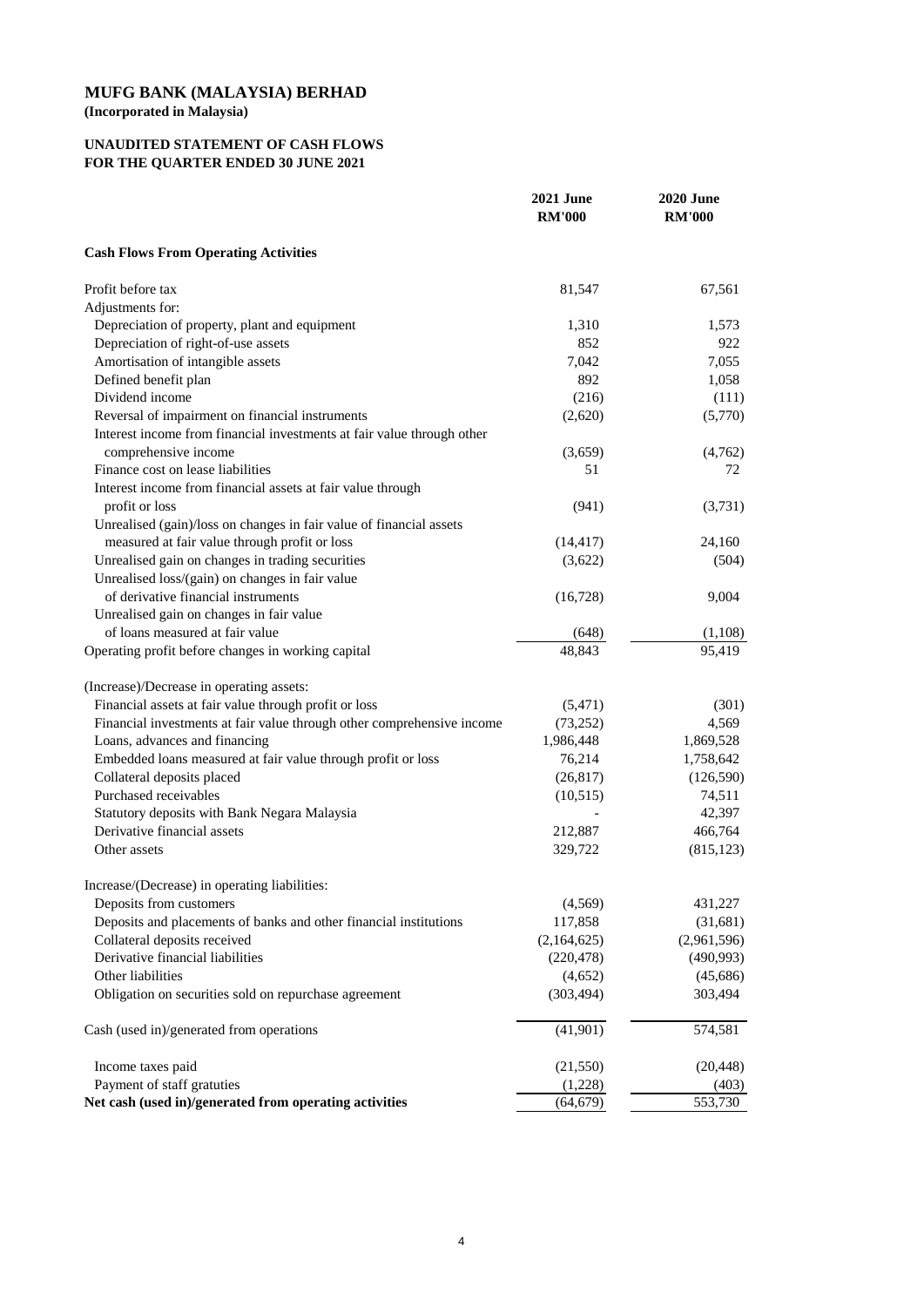**(Incorporated in Malaysia)**

# **UNAUDITED STATEMENT OF CASH FLOWS FOR THE QUARTER ENDED 30 JUNE 2021 (CONTD.)**

|                                                                                  | <b>2021 June</b><br><b>RM'000</b> | <b>2020 June</b><br><b>RM'000</b> |
|----------------------------------------------------------------------------------|-----------------------------------|-----------------------------------|
| <b>Cash Flows From Investing Activities</b>                                      |                                   |                                   |
| Purchase of property, plant and equipment                                        | (372)                             | (46)                              |
| Proceeds from disposal of property, plant and equipment                          |                                   |                                   |
| Purchase of intangible assets                                                    | (589)                             | (45, 408)                         |
| Proceeds from sale of financial assets at fair value through other               |                                   |                                   |
| comprehensive income                                                             |                                   | 70,935                            |
| Purchase of financial assets at fair value through other<br>comprehensive income |                                   | (41,359)                          |
| Interest income from financial assets at fair value through other                |                                   |                                   |
| comprehensive income                                                             | 2,718                             | 2,349                             |
| Proceeds from disposal of financial assets at fair value through                 |                                   |                                   |
| profit or loss                                                                   | 445,936                           | 547,716                           |
| Purchase of financial assets at fair value through profit or loss                | (295, 015)                        | (636, 473)                        |
| Interest income from financial assets at fair value through                      |                                   |                                   |
| profit or loss                                                                   | 941                               | 3,731                             |
| Dividend received                                                                | 216                               | 111                               |
| Net cash generated from/(used in) investing activities                           | 153,835                           | (98, 444)                         |
| <b>Cash Flows From Financing Activities</b>                                      |                                   |                                   |
| Repayment of lease liabilities                                                   | (726)                             | (798)                             |
| Net cash (used in) financing activities                                          | (726)                             | (798)                             |
| Net increase in cash and cash equivalents                                        | 88,430                            | 454,488                           |
| Cash and cash equivalents at                                                     |                                   |                                   |
| beginning of quarter                                                             | 7,152,000                         | 4,050,436                         |
| Cash and cash equivalents at                                                     |                                   |                                   |
| end of quarter                                                                   | 7,240,430                         | 4,504,924                         |
| Cash outflows for leases as a lessee                                             |                                   |                                   |
| Included in net cash from operating activities:                                  |                                   |                                   |
| Payment relating to short-term leases                                            | 75                                | 71                                |
| Payment relating to leases of low-value assets                                   | 465                               | 430                               |
| Included in net cash from financing activities:                                  |                                   |                                   |
| Payment of lease liabilities                                                     | 675                               | 726                               |
| Interest paid in relation to lease liabilities                                   | 51                                | 72                                |
| <b>Total cash outflows for leases</b>                                            | 1,266                             | 1,299                             |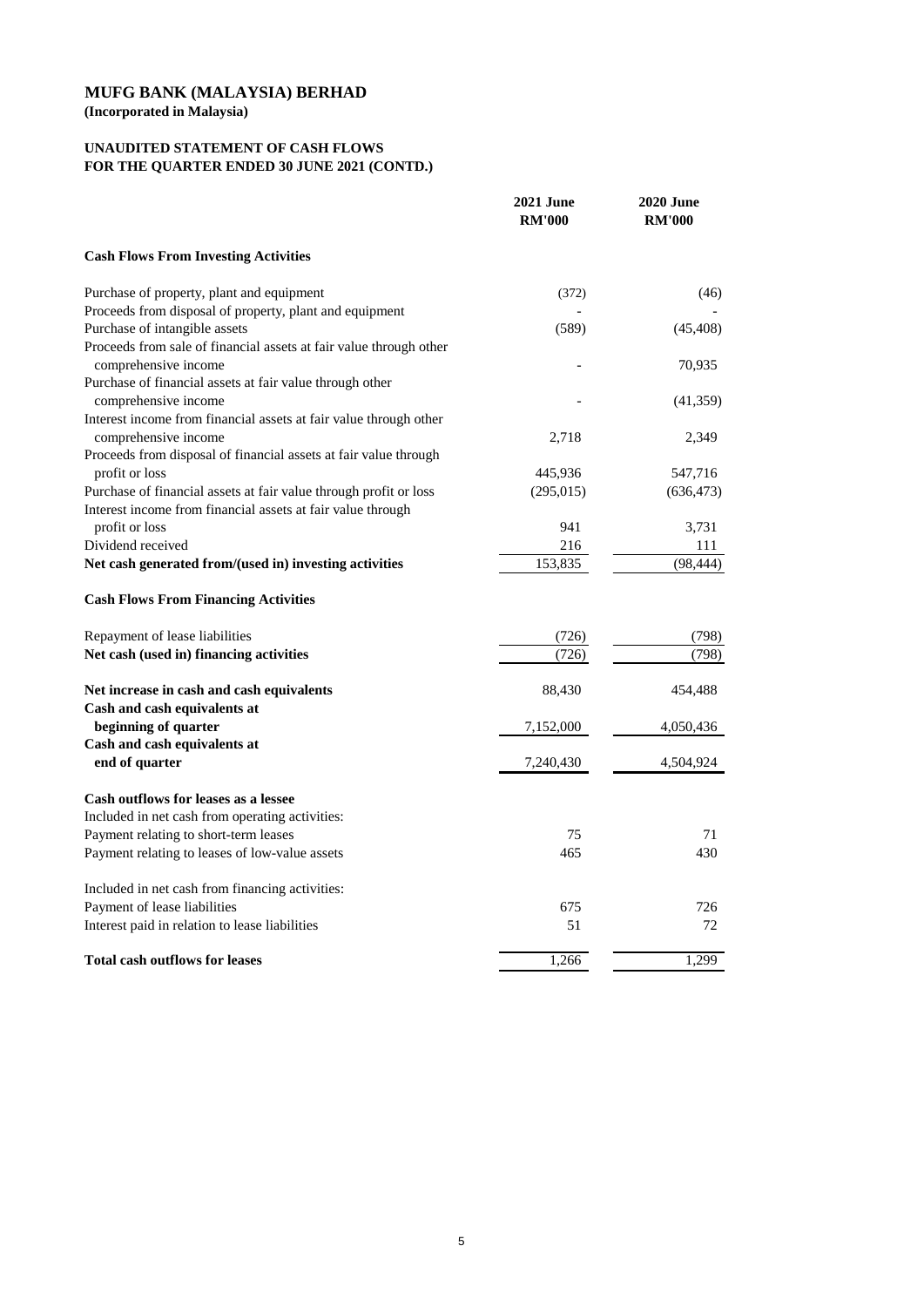### **MUFG BANK (MALAYSIA) BERHAD (Incorporated in Malaysia)**

#### **NOTES TO THE UNAUDITED INTERIM FINANCIAL REPORT FOR THE QUARTER ENDED 30 JUNE 2021**

#### **1 BASIS OF PREPARATION**

The unaudited condensed interim financial report for the quarter ended 30 June 2021 have been prepared under the historical cost convention except for financial assets at fair value through other comprehensive income, financial assets at fair value through other comprehensive income, embedded loans measured at fair value through profit or loss and derivative financial instruments which are stated at fair value.

The unaudited condensed interim financial report have been prepared in accordance with MFRS 134 : *Interim Financial Reporting* issued by the Malaysian Accounting Standard Board ("MASB") and Bank Negara Malaysia's Guidelines on Financial Reporting. The unaudited interim financial report should be read in conjuction with the audited financial statements of the Bank for the financial year ended 31 March 2021. The explanatory notes attached to the interim financial report provide an explanation of events and transactions that are significant to an understanding of the changes in the financial position and performance of the Bank since the financial year ended 31 March 2021.

The following are accounting standards, amendments and interpretations of the MFRSs that have been issued by the Malaysian Accounting Standards Board ("MASB") but have not been adopted by the Bank:

#### *MFRSs, interpretations and amendments effective for annual periods beginning on or after 1 June 2020*

Amendment to MFRS 16, *Leases – Covid-19-Related Rent Concessions*

### *MFRSs, Interpretations and amendments effective for annual periods beginning on or after 1 January 2021*

 $\bullet$ Amendments to MFRS 9, *Financial Instruments,* MFRS 139, *Financial Instruments: Recognition and Measurement,* MFRS 7, *Financial Instruments: Disclosures,* MFRS 4, *Insurance Contracts* and MFRS 16, *Leases – Interest Rate Benchmark Reform – Phase 2*

#### *MFRSs, interpretations and amendments effective for annual periods beginning on or after 1 April 2021*

Amendment to MFRS 16, *Leases – Covid-19-Related Rent Concessions beyond 30 June 2021*

#### *MFRSs, interpretations and amendments effective for annual periods beginning on or after 1 January 2022*

- Amendments to MFRS 1, *First-time Adoption of Malaysian Financial Reporting Standards (Annual Improvements to MFRS Standards 2018−2020)*
- Amendments to MFRS 3, *Business Combinations Reference to the Conceptual Framework*
- Amendments to MFRS 9, *Financial Instruments (Annual Improvements to MFRS Standards 2018−2020)*
- $\bullet$ Amendments to Illustrative Examples accompanying MFRS 16, *Leases (Annual Improvements to MFRS Standards 2018−2020)*
- Amendments to MFRS 116, *Property, Plant and Equipment − Proceeds before Intended Use*
- Amendments to MFRS 137, *Provisions, Contingent Liabilities and Contingent Assets − Onerous Contracts − Cost of Fulfilling a Contract*
- Amendments to MFRS 141, *Agriculture (Annual Improvements to MFRS Standards 2018−2020)*

#### *MFRSs, Interpretations and amendments effective for annual periods beginning on or after 1 January 2023*

- MFRS 17, *Insurance Contracts*
- Amendments to MFRS 101, *Presentation of Financial Statements – Classification of Liabilities as Current or Noncurrent and Disclosures of Accounting Policies*
- $\bullet$ Amendments to MFRS 108, *Accounting Policies, Changes in Accounting Estimates and Errors – Definition of Accounting Estimates*
- $\bullet$ Amendments to MFRS 112, *Income Taxes* – *Deferred Tax related to Assets and Liabilities arising from a Single Transaction*

#### *MFRSs, Interpretations and amendments effective for annual periods beginning on or after a date yet to be confirmed*

 $\bullet$ Amendments to MFRS 10, *Consolidated Financial Statements* and MFRS 128, *Investments in Associates and Joint Ventures – Sale or Contribution of Assets between an Investor and its Associate or Joint Venture*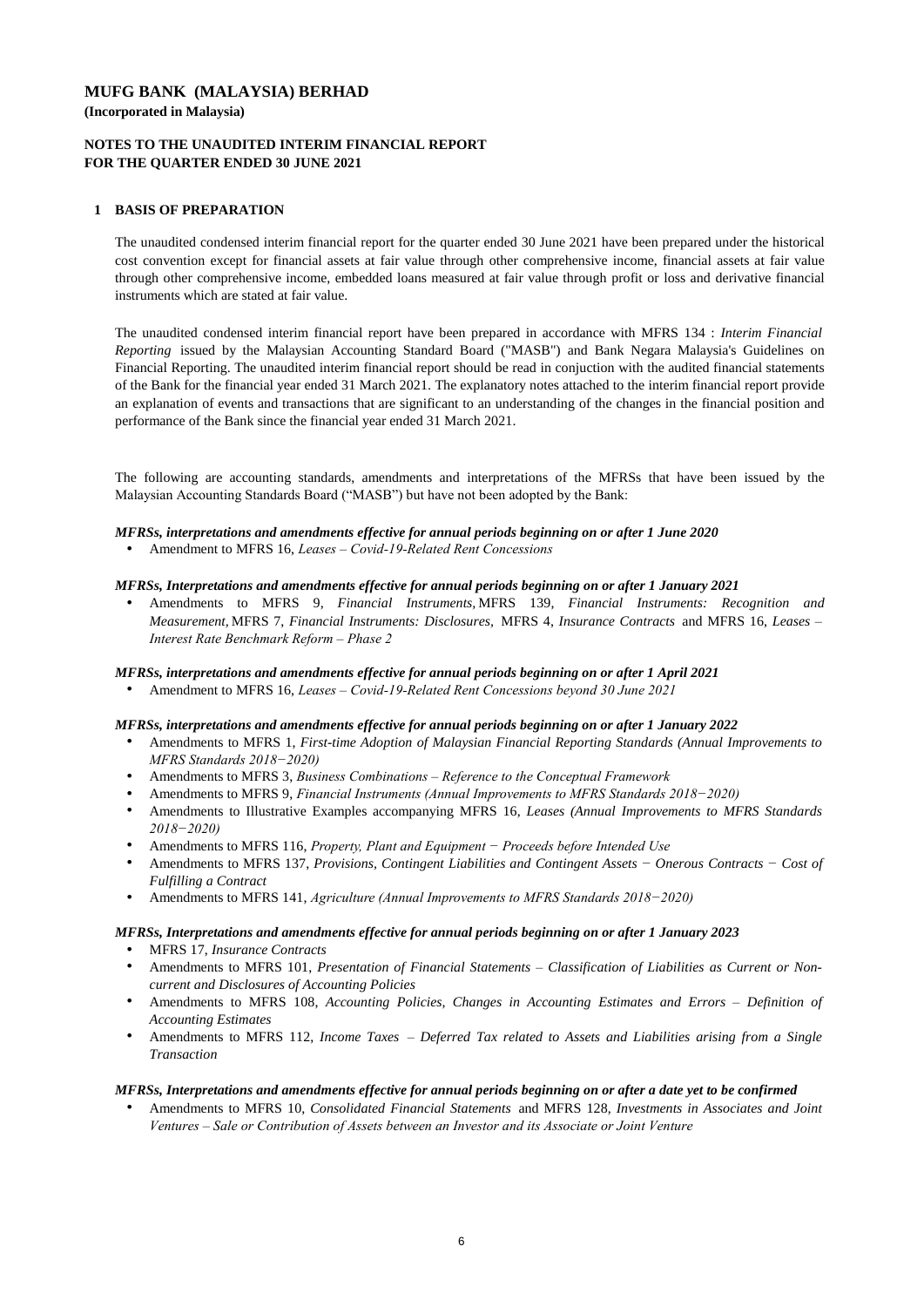# **NOTES TO THE UNAUDITED INTERIM FINANCIAL REPORT FOR THE QUARTER ENDED 30 JUNE 2021**

### **1 BASIS OF PREPARATION (CONTD)**

The Bank plans to apply the abovementioned accounting standards, interpretations and amendments:

- from the annual period beginning on 1 April 2021 for the amendment that is effective for annual periods beginning on or after 1 June 2020;
- from the annual period beginning on 1 April 2021 for those amendments that are effective for annual periods beginning on or after 1 January 2021;
- from the annual period beginning on 1 April 2022 for those amendments that are effective for annual periods beginning on or after 1 April 2021;
- $\bullet$ from the annual period beginning on 1 April 2022 for those amendments that are effective for annual periods beginning on or after 1 January 2022, except for amendments to MFRS 3, *Business Combinations – Reference to the Conceptual Framework* and amendments to MFRS 141, *Agriculture (Annual Improvements to MFRS Standards 2018−2020)* which are not applicable to the Bank; and
- $\bullet$ from the annual period beginning on 1 April 2023 for the accounting standard and amendments that are effective for annual periods beginning on or after 1 January 2023, except for MFRS 17, *Insurance Contracts* which is not applicable to the Bank.

The initial application of the accounting standards, amendments and interpretations are not expected to have any material financial impact to the current period and prior period financial statements of the Bank.

#### Additional Measures to Assist Borrowers/Customers Affected by the COVID-19 Outbreak

On 28 June 2021, BNM introduced Pakej Perlindungan Rakyat dan Pemulihan Ekonomi (PEMULIH), as a measure to assist borrowers/customers experiencing financial constraints due to the COVID-19. The key measures affecting regulatory and accounting treatment and classifications are as follows:

#### **(a) Moratorium on repayment/payment of loans/financing**

 $\bullet$ Moratorium on all loan/financing repayments/payments, principal and interest (except for credit card balances) by individuals, microenterprises and small-medium enterprise ("SME") borrowers/customers affected by the pandemic for a period of 6 months from 7 July 2021. The moratorium is applicable to loans/financing that are not in arrears exceeding 90 days as at 1 July 2021.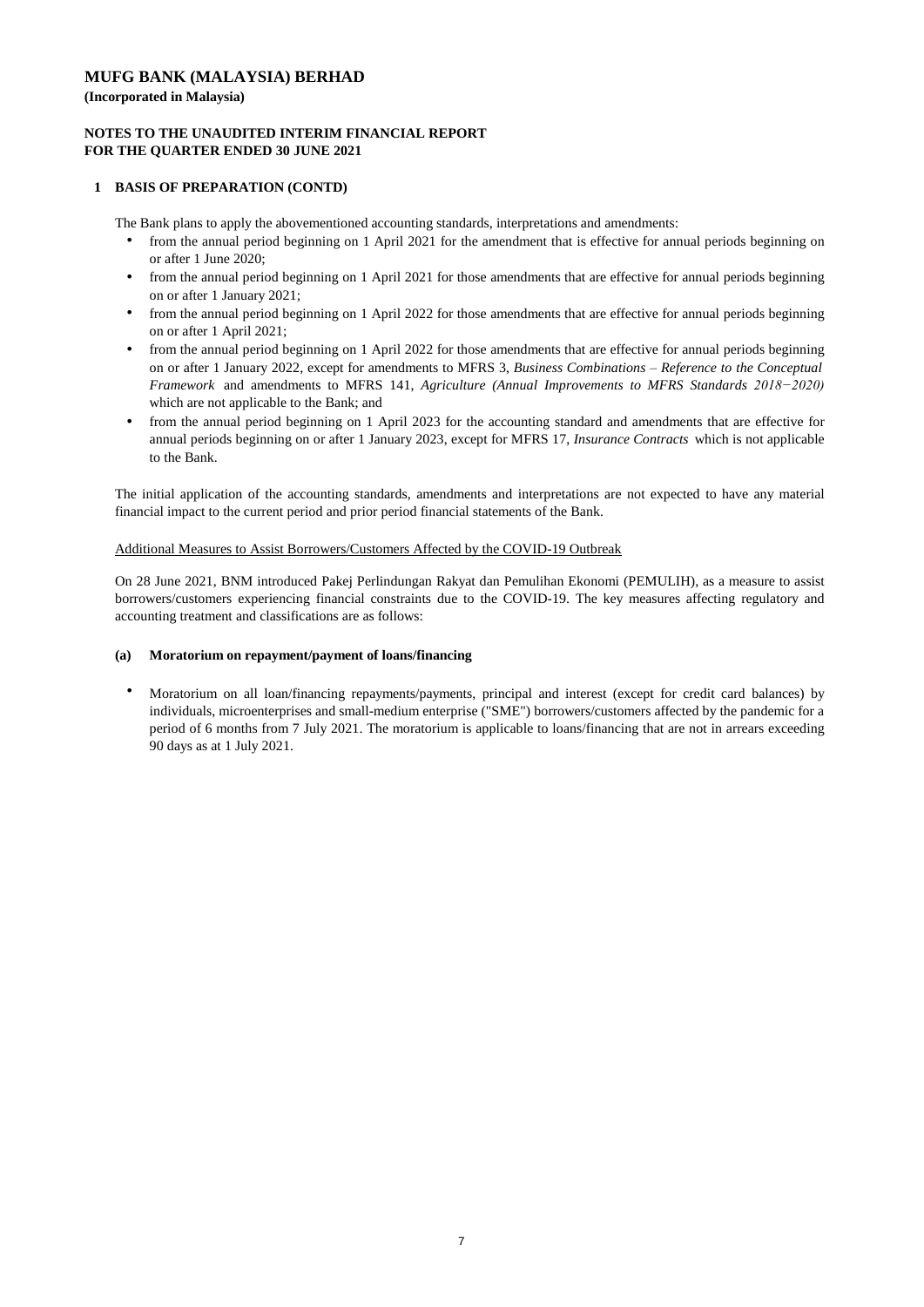## **MUFG BANK (MALAYSIA) BERHAD (Incorporated in Malaysia)**

#### **NOTES TO THE UNAUDITED INTERIM FINANCIAL REPORT FOR THE QUARTER ENDED 30 JUNE 2021**

### **2 AUDIT REPORT**

The audit report on the audited financial statements for the financial year ended 31 March 2021 was not subject to any qualification.

# **3 SEASONAL OR CYCLICAL FACTORS**

The business operations of the Bank have not been affected by any material seasonal cyclical factors.

### **4 EXCEPTIONAL OR EXTRAORDINARY ITEMS**

There were no exceptional or extraordinary items for the financial period ended 30 June 2021.

#### **5 CHANGES IN ESTIMATES**

There were no significant changes in estimates of amounts reported in prior financial years that have a material effects on the financial results and position of the Bank for the financial period ended 30 June 2021.

### **6 CHANGES IN DEBT AND EQUITY SECURITIES**

There were no issuance and repayment of debt and equity securities during the financial period ended 30 June 2021.

### **7 DIVIDEND PAID**

No dividend was paid during the financial period ended 30 June 2021.

#### **8 SUBSEQUENT EVENTS**

There were no material events subsequent to the balance sheet date that require disclosure or adjustments to the unaudited condensed interim financial report.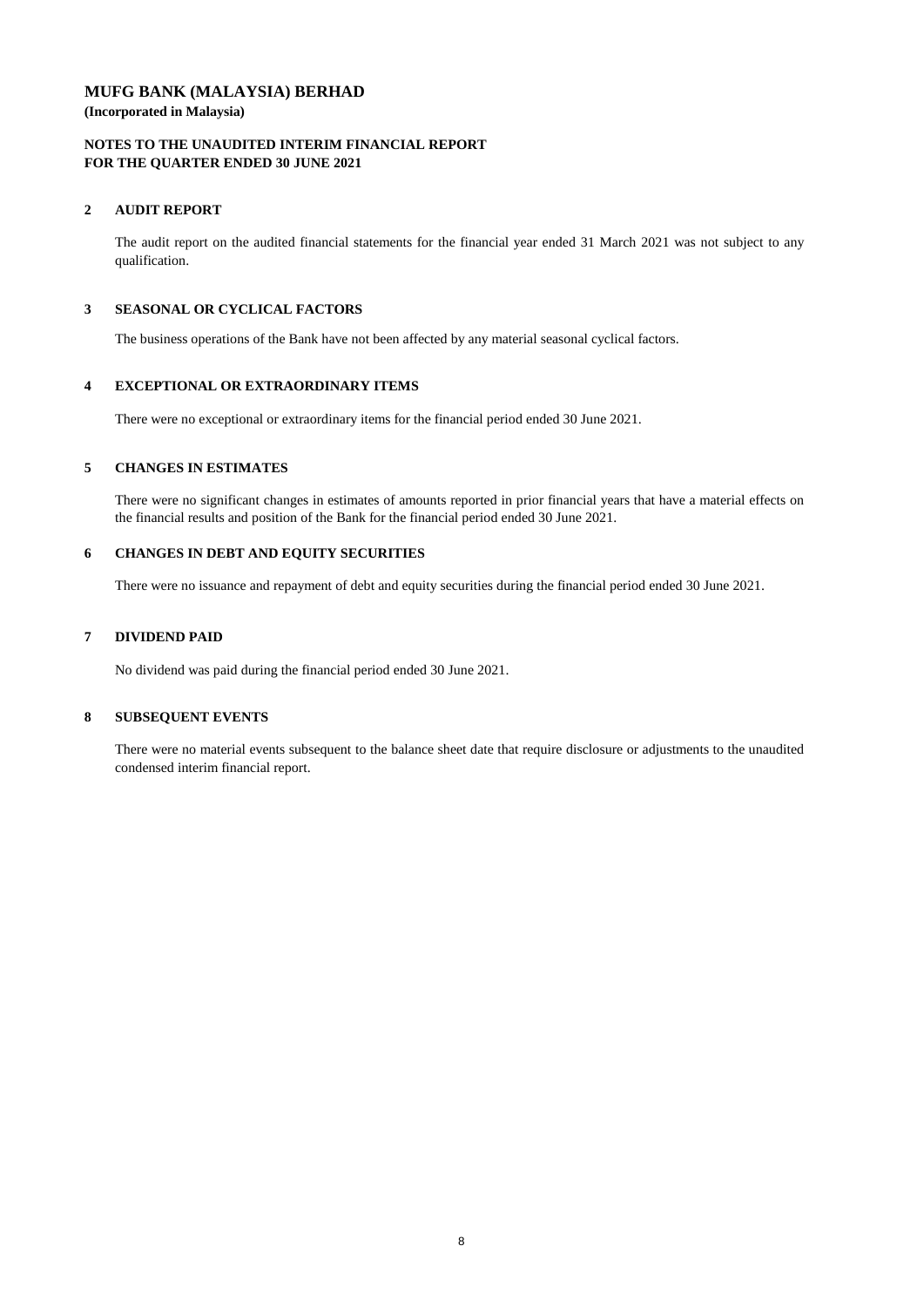**(Incorporated in Malaysia)**

#### **NOTES TO THE UNAUDITED INTERIM FINANCIAL REPORT FOR THE QUARTER ENDED 30 JUNE 2021**

#### **9 REVIEW OF PERFORMANCE**

#### **10 PROSPECTS**

The Bank's profit before taxation for the financial period ended 30 June 2021 was RM81.55 million, increase of 20.7% or RM13.99 million compared to the corresponding period last year. Operating income increased by RM23.05 million from RM108.73 million to RM131.78 million whilst operating expenses increased by RM5.91 million mainly attributed to higher other administrative fees.

In 2021, the global economy is expected to continue its gradual and uneven recovery path from the second half of 2020. Global growth prospects will continue to be shaped by developments surrounding the COVID-19 pandemic, particularly the rollout of vaccines, ongoing structural shifts in the economy, and the extent of scarring in labour markets.

Notwithstanding the expected global recovery, continued policy support will be vital to sustain the overall growth momentum amid elevated uncertainty. Global monetary policy is also expected to remain supportive of growth. The commitment towards a 'low-for-longer' interest rate environment in major advanced economies and implementation of accommodative monetary policies in major EMEs will support demand. Despite the surge in long-term government bond yields in the US which began in January 2021 and the increased global financial market volatility, major central banks have continued to maintain the stance that monetary policy will remain accommodative amid considerable economic slack, transitory inflationary pressures, and high uncertainties on the strength of growth recoveries.

While overall growth is expected to spike in 2Q 2021 due to low base effect from MCO 1.0, the magnitude of growth is expected to be capped by the four-week full lockdown from 1st–28th June 2021. Following the latest extension of MCO (15th June –28th June 2021), GDP projection figure too may need further readjustment. Despite the downside risk to the forecast, the underlying supportive factors such as recovering global demand from major economies and recent ramp-up in vaccination rates in Malaysia will provide some respite to the economy.

Despite the positive outlook, downside risks to growth remain. Of immediate concern is the unpredictable course of the pandemic globally and domestically. The Bank cannot rule out the risk of COVID-19 becoming persistent and the country having to withstand the pandemic longer than expected. This is subject to how quickly Malaysia can achieve herd immunity and how the virus evolves. Aside from the pandemic, the uneven growth recovery could risk larger permanent job losses and business closures, particularly in high-touch services sectors. This economic scarring can have a more lasting consequence on the economy, and could prevent a quicker return to a pre-pandemic growth trajectory when economic activity normalises.

The rollout of the domestic COVID-19 vaccination programme will also lift sentiments and support economic activities. Malaysia's integration in fast growing segments of global value chains and diversified external trade structures, along with continued policy support and its effective execution would be the key factors in driving the rebound in economic growth in 2021.

For Malaysia, the expectation is for the economy to recover in 2021, even Bank Negara has indicated growth ranging from 6.0 - 7.5% in 2021. The path of recovery will be gradual and uneven across economic sectors, and it may encounter speed bumps along the way. Growth will be underpinned by stronger external demand and higher public and private expenditure.

The risks to global growth remains tilted to the downside, as pandemic-related downside risks could dampen the prospects of a global recovery. These include the re-imposition of strict and widespread containment measures due to COVID-19 resurgences, slower-than-expected rollout of vaccines or major mutations in the COVID-19 virus that could render the existing vaccines less effective. More severe economic scarring, arising from extensive permanent job losses and business closures, could also weaken long-term global growth. Nevertheless, there is some upside potential to the outlook. Global growth could outperform expectations with a faster rollout and wider outreach of vaccines, especially in EMEs.

Total assets decreased from RM32.7 billion as at 31 March 2021 to RM30.4 billion as at 30 June 2021. The Bank's CET 1/Tier 1 capital ratio and total capital ratio remained strong at 28.78% and 29.81% respectively.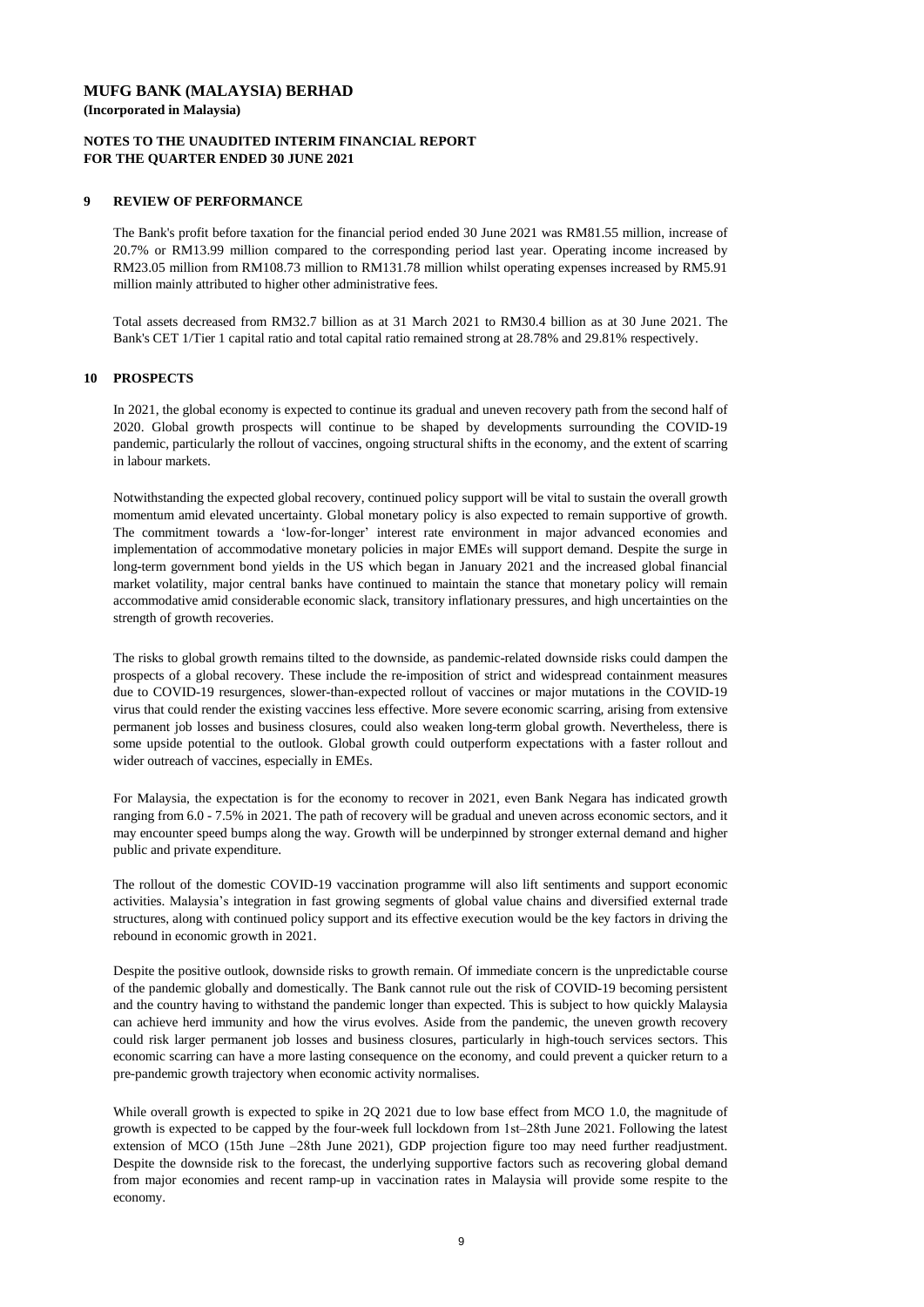**(Incorporated in Malaysia)**

#### **NOTES TO THE UNAUDITED INTERIM FINANCIAL REPORT FOR THE QUARTER ENDED 30 JUNE 2021**

#### **11 CASH AND SHORT-TERM FUNDS**

|                                                               | <b>2021 June</b><br><b>RM'000</b> | 2021 March<br><b>RM'000</b> |
|---------------------------------------------------------------|-----------------------------------|-----------------------------|
| At amortised cost                                             |                                   |                             |
| Cash and balances with banks and other financial institutions | 27,026                            | 21,377                      |
| Money at call and deposit placements maturing                 |                                   |                             |
| within three months                                           | 7,213,404                         | 7,130,623                   |
|                                                               | 7,240,430                         | 7,152,000                   |

#### **12 DEPOSITS AND PLACEMENTS WITH FINANCIAL INSTITUTIONS**

|                   | <b>2021 June</b><br><b>RM'000</b> | 2021 March<br><b>RM'000</b> |
|-------------------|-----------------------------------|-----------------------------|
| At amortised cost |                                   |                             |
| Licensed bank     |                                   |                             |
| • Malaysia        | 1,112,720                         | 1,409,165                   |
| • Other countries | 300,416                           | 300,008                     |
|                   | 1,413,136                         | 1,709,173                   |

# **13 FINANCIAL ASSETS AT FAIR VALUE THROUGH PROFIT OR LOSS ("FVTPL")**

|                                        | <b>2021 June</b> | 2021 March    |
|----------------------------------------|------------------|---------------|
|                                        | <b>RM'000</b>    | <b>RM'000</b> |
| Money market instruments:              |                  |               |
| <b>Malaysian Government Securities</b> | 71,304           | 59,343        |
| Government Investment Issues           | 20,854           | 174,643       |
|                                        | 92,158           | 233,986       |

### **14 FINANCIAL ASSETS AT FAIR VALUE THROUGH OTHER COMPREHENSIVE INCOME ("FVOCI")**

|                                        | <b>2021 June</b><br><b>RM'000</b> | 2021 March<br><b>RM'000</b> |
|----------------------------------------|-----------------------------------|-----------------------------|
| <b>Money market instruments</b>        |                                   |                             |
| <b>Malaysian Government Securities</b> | 411,774                           | 411,711                     |
| <b>Government Investment Issues</b>    | 20,959                            | 20,990                      |
| Japanese Government Bonds              | 75,229                            |                             |
| Sukuk                                  | 208,000                           | 207,330                     |
|                                        | 715,962                           | 640,031                     |
| Non-money market instruments:          |                                   |                             |
| Unquoted shares                        | 29,227                            | 29,227                      |
|                                        | 29,227                            | 29,227                      |
| Total                                  | 745,189                           | 669,258                     |

Movements in allowances for impairment which reflect the expected credit loss ("ECL") computed by impairment model and recognised in ECL reserve are as follows:

|                                                               | <b>2021 June</b>             | 2021 March    |  |
|---------------------------------------------------------------|------------------------------|---------------|--|
|                                                               | <b>RM'000</b>                | <b>RM'000</b> |  |
| 12-Month ECL Stage 1                                          |                              |               |  |
| At 1 April                                                    | 346                          | 349           |  |
| Allowance made / (written back) due to changes in credit risk | $\overline{\phantom{a}}$     | (3)           |  |
| Deferred tax impact                                           | $\qquad \qquad \blacksquare$ |               |  |
| At 30 June / 31 March                                         | 346                          | 346           |  |
|                                                               |                              |               |  |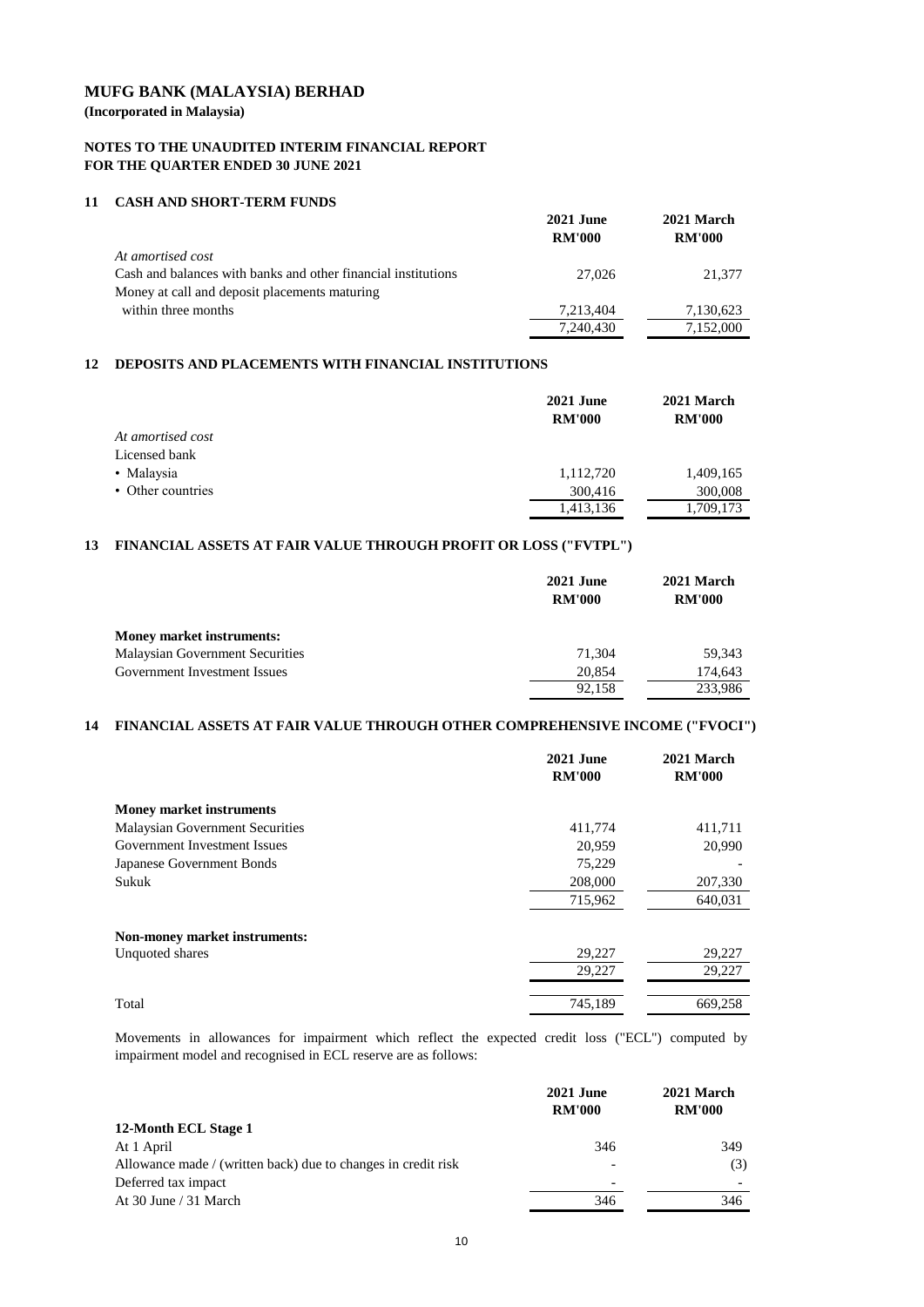**(Incorporated in Malaysia)**

# **NOTES TO THE UNAUDITED INTERIM FINANCIAL REPORT FOR THE QUARTER ENDED 30 JUNE 2021**

# **15 LOANS, ADVANCES AND FINANCING**

|            |                                                                    | <b>2021 June</b><br><b>RM'000</b> | 2021 March<br><b>RM'000</b> |
|------------|--------------------------------------------------------------------|-----------------------------------|-----------------------------|
| (a)        | By type:                                                           |                                   |                             |
|            | At amortised cost                                                  |                                   |                             |
|            | Overdrafts                                                         | 11,051                            | 7,778                       |
|            | Term loans                                                         |                                   |                             |
|            | Housing loans                                                      | 10,167                            | 10,475                      |
|            | Other term loans                                                   | 3,445,385                         | 4,224,348                   |
|            | Revolving credits                                                  | 2,438,385                         | 3,633,878                   |
|            | <b>Bills</b> receivable                                            | 105,240                           | 130,691                     |
|            | Claims on customers under acceptance credits<br><b>Staff loans</b> | 6,990                             | 7,043                       |
|            |                                                                    | 6,017,218                         | 8,014,213                   |
|            | <b>Unearned</b> interest                                           | (171)                             | (193)                       |
|            | Gross loans, advances and financing                                | 6,017,047                         | 8,014,020                   |
|            | Impairment allowances on loans, advances and financing             |                                   |                             |
|            | Stage 1 - 12 month ECL                                             | (5,141)                           | (5,392)                     |
|            | Stage 2 - lifetime ECL not credit impaired                         | (34, 548)                         | (37,062)                    |
|            | Stage 3 - lifetime ECL credit impaired                             | (226)                             | (230)                       |
|            | Net loans, advances and financing                                  | 5,977,132                         | 7,971,336                   |
|            |                                                                    |                                   |                             |
|            | At fair value<br>Other term loans                                  |                                   |                             |
|            |                                                                    | 205,732                           | 195,438                     |
|            | Net loans, advances and financing                                  | 6,182,864                         | 8,166,774                   |
|            | Gross loans, advances and financing                                |                                   |                             |
|            | At amortised cost                                                  | 6,017,047                         | 8,014,020                   |
|            | At fair value                                                      | 205,732                           | 195,438                     |
|            |                                                                    | 6,222,779                         | 8,209,458                   |
| <b>(b)</b> | By maturity structure:                                             |                                   |                             |
|            | Maturing within one year                                           | 2,949,663                         | 4,425,059                   |
|            | More than one year to three years                                  | 1,428,533                         | 1,967,247                   |
|            | More than three years to five years                                | 599,593                           | 605,591                     |
|            | More than five years                                               | 1,244,990                         | 1,211,561                   |
|            |                                                                    | 6,222,779                         | 8,209,458                   |
| (c)        | By type of customer:                                               |                                   |                             |
|            | Domestic non-bank financial institutions                           | 742,558                           | 655,413                     |
|            | Domestic business enterprises                                      |                                   |                             |
|            | Small medium enterprises                                           | 12,486                            | 425,530                     |
|            | Others                                                             | 3,837,765                         | 4,454,575                   |
|            | Individuals                                                        | 16,902                            | 17,245                      |
|            | Foreign entities                                                   | 1,613,068                         | 2,656,695                   |
|            |                                                                    | 6,222,779                         | 8,209,458                   |
|            | (d) By interest rate sensitivity:                                  |                                   |                             |
|            | Fixed rate                                                         |                                   |                             |
|            | <b>Staff loans</b>                                                 | 3,820                             | 3,978                       |
|            | Variable rates                                                     | 6,218,958                         | 8,205,480                   |
|            |                                                                    | 6,222,779                         | 8,209,458                   |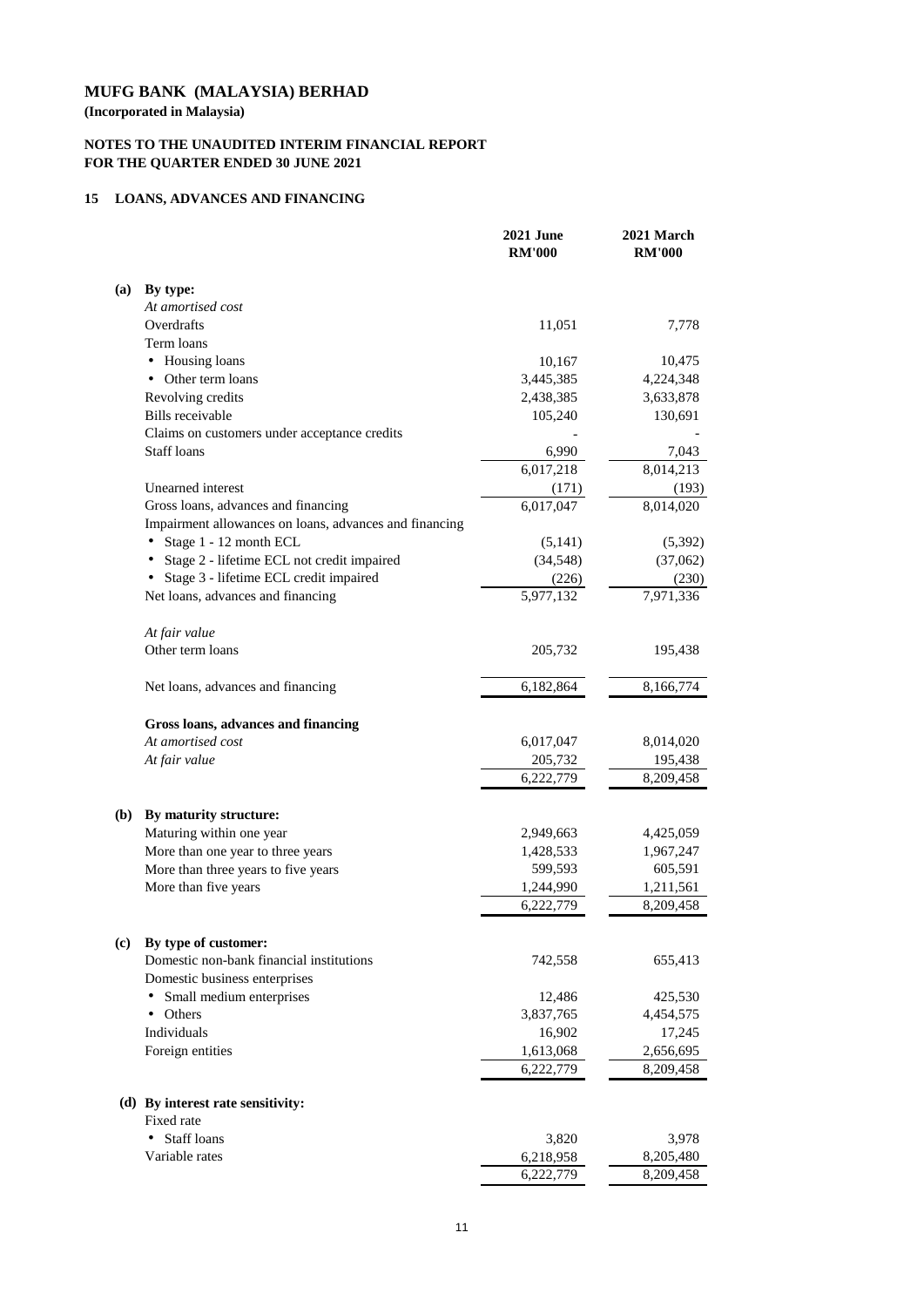**(Incorporated in Malaysia)**

# **NOTES TO THE UNAUDITED INTERIM FINANCIAL REPORT FOR THE QUARTER ENDED 30 JUNE 2021**

# **15 LOANS, ADVANCES AND FINANCING (CONTD.)**

|     |                                                                     | <b>2021 June</b><br><b>RM'000</b> | 2021 March<br><b>RM'000</b> |
|-----|---------------------------------------------------------------------|-----------------------------------|-----------------------------|
| (e) | By economic sector:                                                 |                                   |                             |
|     | Agricultural, hunting, forestry and fishing                         | 241,498                           | 483,194                     |
|     | Mining and quarrying                                                | 205,732                           | 195,438                     |
|     | Manufacturing                                                       | 1,281,683                         | 1,375,244                   |
|     | Electricity, gas and water                                          | 1,305,444                         | 1,251,630                   |
|     | Construction                                                        | 323,483                           | 220,455                     |
|     | Wholesale and retail trade and restaurants and hotels               | 510,394                           | 485,972                     |
|     | Transport, storage and communication                                | 953,657                           | 1,871,084                   |
|     | Finance, insurance, real estate and business services               | 969,615                           | 1,894,658                   |
|     | Households                                                          | 17,157                            | 17,517                      |
|     | Others                                                              | 414,116                           | 414,266                     |
|     |                                                                     | 6,222,779                         | 8,209,458                   |
| (f) | By geographical location:                                           |                                   |                             |
|     | Malaysia                                                            | 4,609,966                         | 6,591,878                   |
|     | Other countries                                                     | 1,612,813                         | 1,617,580                   |
|     |                                                                     | 6,222,779                         | 8,209,458                   |
| (g) | Credit-impaired gross loans by economic sector is as follows:       |                                   |                             |
|     | Household                                                           | 682                               | 664                         |
| (h) | Credit-impaired gross loans by geographical location is as follows: |                                   |                             |
|     | Malaysia                                                            | 682                               | 664                         |
|     |                                                                     |                                   |                             |

# **(i) Movements in credit-impaired gross loans, advances and financing are as follows:**

| At beginning of the period               | 664  | 425,620    |
|------------------------------------------|------|------------|
| Classified as impaired during the period | 129  | 267,235    |
| Amount recovered                         | (79) | (199, 937) |
| Reclassified as performing               |      | (492, 254) |
| Amount written off                       | (32) |            |
| At end of the period                     | 682  | 664        |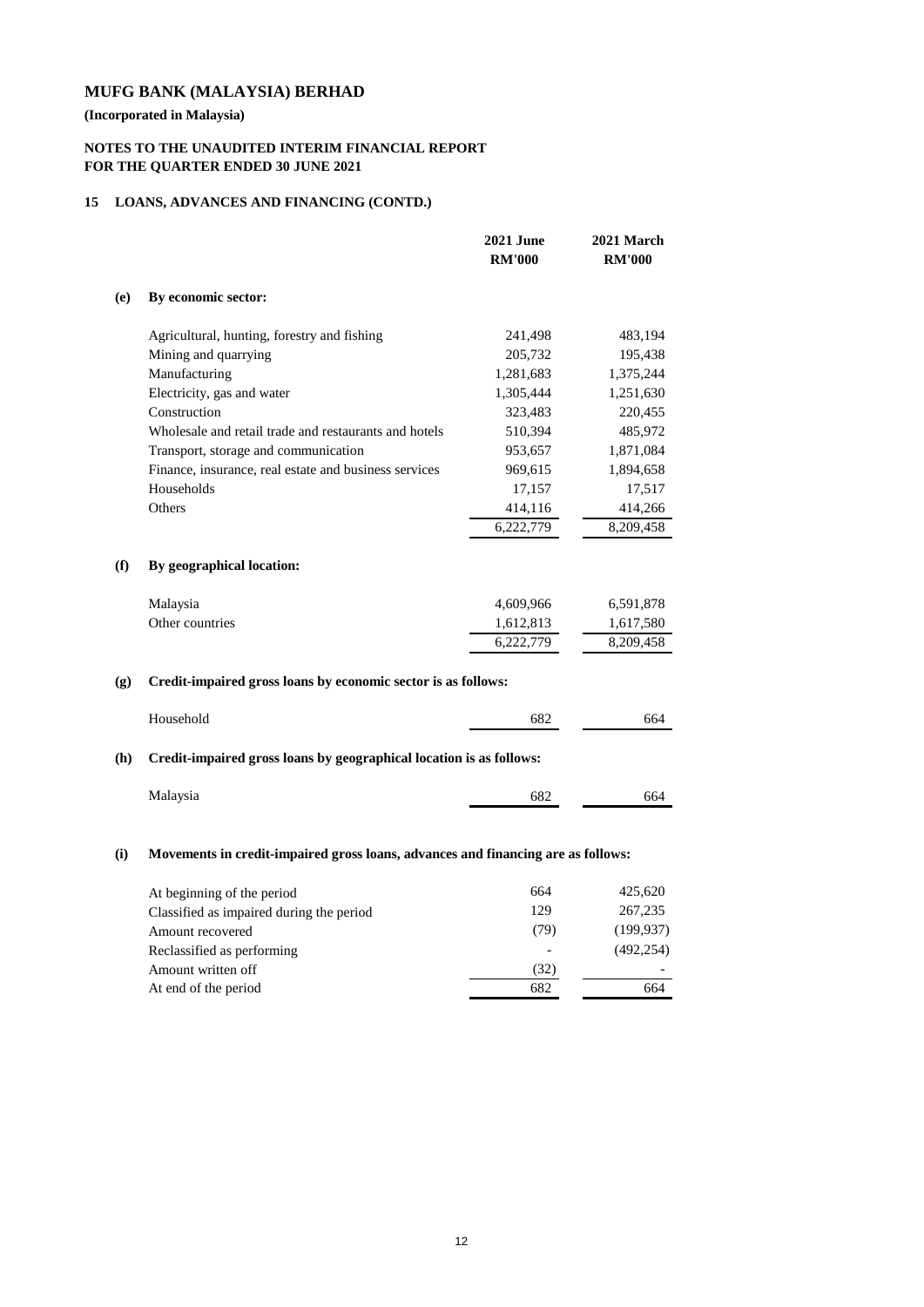#### **(Incorporated in Malaysia)**

### **NOTES TO THE UNAUDITED INTERIM FINANCIAL REPORT FOR THE QUARTER ENDED 30 JUNE 2021**

#### **15 LOANS, ADVANCES AND FINANCING (CONTD.)**

#### **(j) Movements in impairment allowances on loans, advances and financing:**

|                                                        | <b>Lifetime ECL</b>             |                                 |                                 |                               |
|--------------------------------------------------------|---------------------------------|---------------------------------|---------------------------------|-------------------------------|
|                                                        | 12 month<br><b>ECL</b>          | Not credit<br>impaired          | <b>Credit</b><br>impaired       |                               |
|                                                        | <b>Stage 1</b><br><b>RM'000</b> | <b>Stage 2</b><br><b>RM'000</b> | <b>Stage 3</b><br><b>RM'000</b> | <b>Total</b><br><b>RM'000</b> |
| <b>At 1 April 2021</b>                                 | 5,392                           | 37,062                          | 230                             | 42,684                        |
| Transfer to 12-Month ECL (Stage 1)                     |                                 |                                 |                                 |                               |
| Transfer to lifetime ECL not credit-impaired (Stage 2) | (34)                            | 164                             |                                 | 130                           |
| Transfer to lifetime ECL credit-impaired (Stage 3)     | (2)                             |                                 |                                 | (2)                           |
| New financial assets originated                        | 3,902                           | 15,411                          |                                 | 19,313                        |
| Financial assets derecognised (other than write-off)   | (4,019)                         | (17,959)                        |                                 | (21, 978)                     |
| Net remeasurement due to changes in credit risk        | (98)                            | (130)                           | 4                               | (224)                         |
| Amount written off                                     |                                 |                                 | (8)                             | (8)                           |
| At 30 June 2021                                        | 5,141                           | 34,548                          | 226                             | 39,915                        |
| <b>At 1 April 2020</b>                                 | 13,619                          | 13,381                          | 50,777                          | 77,777                        |
| Transfer to 12-Month ECL (Stage 1)                     | $\overline{2}$                  |                                 |                                 | $\overline{2}$                |
| Transfer to lifetime ECL not credit-impaired (Stage 2) | (1,644)                         | 18,547                          | (32,930)                        | (16,027)                      |
| Transfer to lifetime ECL credit-impaired (Stage 3)     | (2)                             |                                 | 11                              | 9                             |
| New financial assets originated                        | 3,610                           | 18,514                          |                                 | 22,124                        |
| Financial assets derecognised (other than write-off)   | (6,316)                         | (13,380)                        | (17, 649)                       | (37, 345)                     |
| Net remeasurement due to changes in credit risk        | (3,877)                         |                                 | 21                              | (3,856)                       |
| <b>At 31 March 2021</b>                                | 5,392                           | 37,062                          | 230                             | 42,684                        |

#### **16 EMBEDDED LOANS MEASURED AT FAIR VALUE THROUGH PROFIT OR LOSS ("FVTPL")**

|                                              | <b>2021 June</b><br><b>RM'000</b> | 2021 March<br><b>RM'000</b> |
|----------------------------------------------|-----------------------------------|-----------------------------|
| At fair value                                |                                   |                             |
| Embedded loans with term loans nature        | 12,435,795                        | 12,502,735                  |
| Embedded loans with revolving credits nature | 381,115                           | 379,226                     |
|                                              | 12,816,910                        | 12,881,961                  |

#### **(a) By maturity structure:**

| Maturing within one year            | 3,890,490 | 4,130,246 |
|-------------------------------------|-----------|-----------|
| More than one year to three years   | 4.607.454 | 3,924,620 |
| More than three years to five years | 2,164,250 | 2,923,260 |
| More than five years                | 2,154,716 | ,903,835  |

| 3,890,490  | 4,130,246  |
|------------|------------|
| 4,607,454  | 3,924,620  |
| 2,164,250  | 2,923,260  |
| 2,154,716  | 1,903,835  |
| 12,816,910 | 12,881,961 |
|            |            |

Included in embedded loans are fair value from derivative financial assets and derivative financial liabilities transacted with the holding

company and related companies amounting to RM2,288,000 (2021 March: RM2,278,000) and RM54,000 (March 2021: RM38,000) respectively.

Loans measured at FVTPL included RM12,489,406,000 (March 2021: RM12,552,576,000) of outstanding balance for loans, advances and financing, and fair value for derivative financial assets and liabilities of RM163,390,000 (March 2021: RM174,265,000) and credit spread of RM164,114,000 (March 2021: RM155,120,000).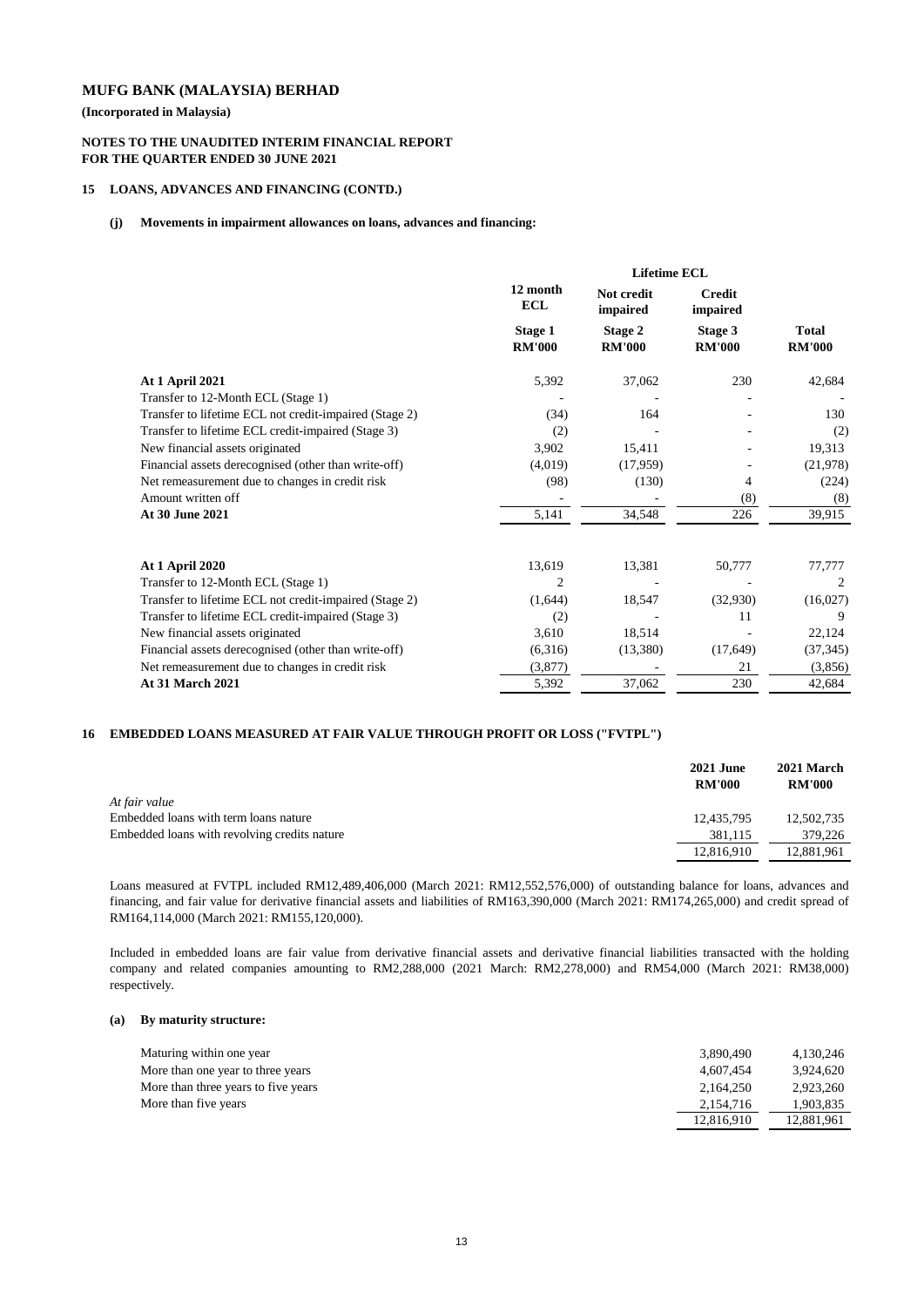**(Incorporated in Malaysia)**

# **NOTES TO THE UNAUDITED INTERIM FINANCIAL REPORT FOR THE QUARTER ENDED 30 JUNE 2021**

# **16 EMBEDDED LOANS MEASURED AT FAIR VALUE THROUGH PROFIT OR LOSS ("FVTPL")(CONTD)**

|     |                                                       | <b>2021 June</b><br><b>RM'000</b> | 2021 March<br><b>RM'000</b> |
|-----|-------------------------------------------------------|-----------------------------------|-----------------------------|
| (b) | By type of customer:                                  |                                   |                             |
|     | Domestic non-bank financial institutions              | 8,138,527                         | 8,192,776                   |
|     | Domestic business enterprises                         |                                   |                             |
|     | Small medium enterprises<br>$\bullet$                 | 13,366                            | 13,629                      |
|     | Others<br>$\bullet$                                   | 4,981,066                         | 4,928,676                   |
|     | Domestic financial institutions *                     | (318, 282)                        | (255,360)                   |
|     | Foreign entities                                      | 2,233                             | 2,240                       |
|     |                                                       | 12,816,910                        | 12,881,961                  |
| (c) | By interest rate sensitivity:                         |                                   |                             |
|     | Variable rates                                        | 12,816,910                        | 12,881,961                  |
| (d) | By economic sector:                                   |                                   |                             |
|     | Mining and quarrying                                  | 505                               | 1,030                       |
|     | Manufacturing                                         | 860,130                           | 875,398                     |
|     | Electricity, gas and water                            | 1,395,135                         | 1,389,610                   |
|     | Construction                                          | 658,840                           | 662,638                     |
|     | Wholesale, retail trade, restaurants and hotels       | 899,766                           | 825,516                     |
|     | Transport, storage and communication                  | 289,270                           | 297,538                     |
|     | Finance, insurance, real estate and business services | 8,702,800                         | 8,823,119                   |
|     | Others                                                | 10,464                            | 7,112                       |
|     |                                                       | 12,816,910                        | 12,881,961                  |
| (e) | By geographical location:                             |                                   |                             |
|     | Malaysia                                              | 12,759,540                        | 12,824,901                  |
|     | Other countries                                       | 57,370                            | 57,060                      |
|     |                                                       | 12,816,910                        | 12,881,961                  |
|     |                                                       |                                   |                             |

\* The credit balances are exposure after netting off with the identified cover deals.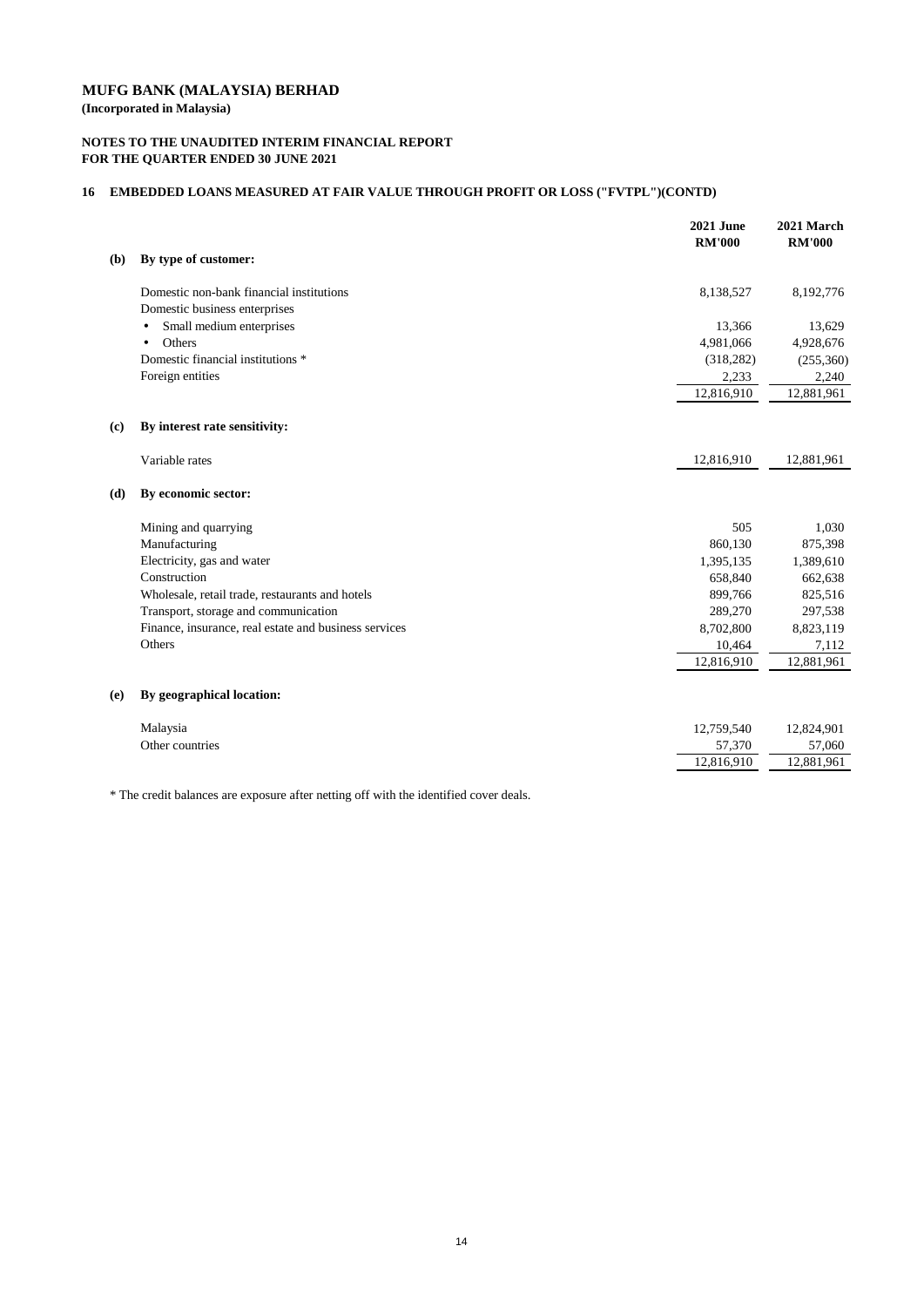**(Incorporated in Malaysia)**

### **NOTES TO THE UNAUDITED INTERIM FINANCIAL REPORT FOR THE QUARTER ENDED 30 JUNE 2021**

### **16 EMBEDDED LOANS MEASURED AT FAIR VALUE THROUGH PROFIT OR LOSS ("FVTPL")(CONTD)**

### **(f) By notional amount of derivative financial assets and liabilities:**

#### **17 PURCHASED RECEIVABLES**

|                                                  | <b>2021 June</b> |                   |                    | 2021 March      |                   |                    |  |
|--------------------------------------------------|------------------|-------------------|--------------------|-----------------|-------------------|--------------------|--|
|                                                  | Contract/        |                   |                    | Contract/       |                   |                    |  |
|                                                  | <b>Notional</b>  | <b>Fair Value</b> |                    | <b>Notional</b> | <b>Fair Value</b> |                    |  |
|                                                  | <b>Amount</b>    | <b>Assets</b>     | <b>Liabilities</b> | <b>Amount</b>   | <b>Assets</b>     | <b>Liabilities</b> |  |
|                                                  | <b>RM'000</b>    | <b>RM'000</b>     | <b>RM'000</b>      | <b>RM'000</b>   | <b>RM'000</b>     | <b>RM'000</b>      |  |
| At fair value                                    |                  |                   |                    |                 |                   |                    |  |
| Embedded loans with term                         |                  |                   |                    |                 |                   |                    |  |
| loans nature:                                    |                  |                   |                    |                 |                   |                    |  |
| Foreign currency swaps                           | 9,823,917        | 395,158           | 34,156             | 10,232,082      | 372,622           | 60,775             |  |
| Interest rate swaps                              | 2,615,132        | 115,857           |                    | 2,736,612       | 115,183           | 190                |  |
|                                                  | 12,439,049       | 511,015           | 34,156             | 12,968,694      | 487,805           | 60,965             |  |
| Embedded loans with<br>revolving credits nature: |                  |                   |                    |                 |                   |                    |  |
| Foreign currency swaps                           | 378,437          | 2,579             |                    | 378,437         | 558               |                    |  |
| Interest rate swaps                              |                  |                   |                    |                 |                   |                    |  |
|                                                  | 378,437          | 2,579             |                    | 378,437         | 558               |                    |  |
| Cover deals:                                     |                  |                   |                    |                 |                   |                    |  |
| Foreign currency swaps                           | 9,983,883        | 73,938            | 207,696            | 9,364,939       | 120,788           | 195,435            |  |
| Interest rate swaps                              | 13,352,776       | 19,195            | 201,485            | 13,064,466      | 28,587            | 207,073            |  |
|                                                  | 23,336,659       | 93,133            | 409,181            | 22,429,404      | 149,375           | 402,508            |  |
|                                                  | 36,154,144       | 606,727           | 443,337            | 35,776,536      | 637,738           | 463,473            |  |
| Set off                                          |                  | (443, 337)        | (443, 337)         |                 | (463, 473)        | (463, 473)         |  |
| Net assets                                       |                  | 163,390           |                    |                 | 174,265           |                    |  |

|                                                | <b>2021 June</b><br><b>RM'000</b> | 2021 March<br><b>RM'000</b> |
|------------------------------------------------|-----------------------------------|-----------------------------|
| At amortised cost                              |                                   |                             |
| Purchased receivables                          | 982,589                           | 972,074                     |
| Impairment allowances on purchased receivables |                                   |                             |
| Stage 1 - 12 month ECL                         | (320)                             | (330)                       |
|                                                | 982,269                           | 971.744                     |
|                                                |                                   |                             |

Purchased receivables relate to receivables acquired by the Bank under the account receivables purchasing and vendors financing product. These amounts owing from obligors have a tenure of within three months. Included in purchased receivables are non-recourse bills receivable amounting to RM952,422,000 (2021 March: RM939,569,000).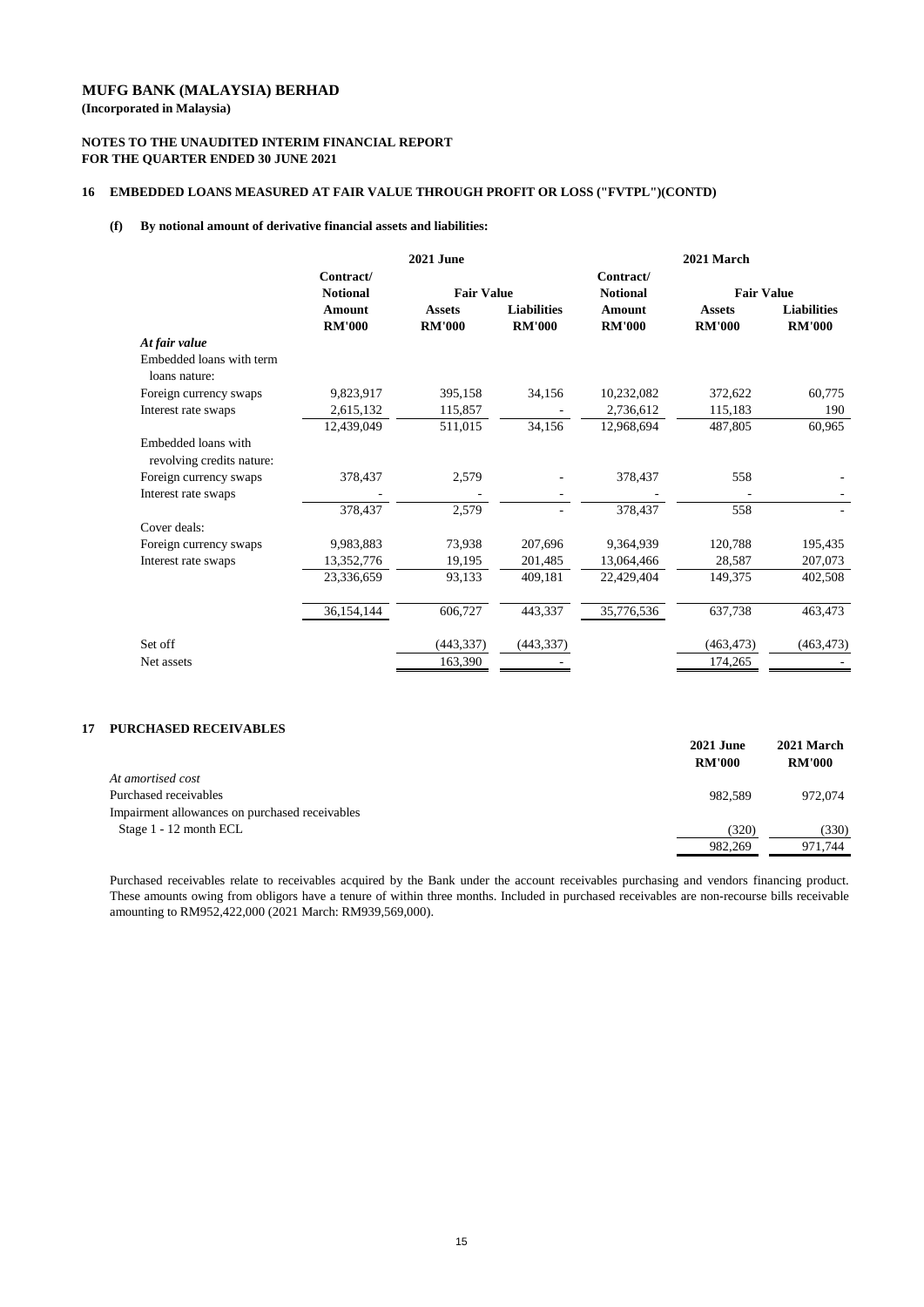**(Incorporated in Malaysia)**

#### **NOTES TO THE UNAUDITED INTERIM FINANCIAL REPORT FOR THE QUARTER ENDED 30 JUNE 2021**

#### **17 PURCHASED RECEIVABLES (CONTD)**

#### **18 DERIVATIVE FINANCIAL ASSETS/(LIABILITIES)**

(a) Movements in impairment allowances on purchased receivables which reflect the ECL model on impairment during the financial **period are as follows:**

|                                                      | 12 month                                      | <b>Lifetime ECL</b>                    |                                           |                               |
|------------------------------------------------------|-----------------------------------------------|----------------------------------------|-------------------------------------------|-------------------------------|
|                                                      | <b>ECL</b><br><b>Stage 1</b><br><b>RM'000</b> | Not credit<br>Stage 2<br><b>RM'000</b> | <b>Credit</b><br>Stage 3<br><b>RM'000</b> | <b>Total</b><br><b>RM'000</b> |
| <b>At 1 April 2021</b>                               | 330                                           |                                        |                                           | 330                           |
| New financial assets originated                      | 128                                           |                                        |                                           | 128                           |
| Financial assets derecognised (other than write-off) | (91)                                          | $\overline{\phantom{0}}$               |                                           | (91)                          |
| Net remeasurement due to changes in credit risk      | (47)                                          |                                        |                                           | (47)                          |
| At 30 June 2021                                      | 320                                           |                                        |                                           | 320                           |
| <b>At 1 April 2020</b>                               | 258                                           | 59                                     | 10                                        | 327                           |
| New financial assets originated                      | 282                                           |                                        |                                           | 282                           |
| Financial assets derecognised (other than write-off) | (82)                                          | (59)                                   | (10)                                      | (151)                         |
| Net remeasurement due to changes in credit risk      | (128)                                         |                                        |                                           | (128)                         |
| <b>At 31 March 2021</b>                              | 330                                           |                                        |                                           | 330                           |

| 30,418,716 | 412,047 | 342,678 | 26,542,341 | 433,259 | 392,111 |
|------------|---------|---------|------------|---------|---------|
|            |         |         |            |         |         |

|                                      | <b>2021 June</b>               |                                | 2021 March                          |                                |                                |                                     |
|--------------------------------------|--------------------------------|--------------------------------|-------------------------------------|--------------------------------|--------------------------------|-------------------------------------|
|                                      | Contract/<br><b>Notional</b>   | <b>Fair Value</b>              | Contract/<br><b>Notional</b>        | <b>Fair Value</b>              |                                |                                     |
|                                      | <b>Amount</b><br><b>RM'000</b> | <b>Assets</b><br><b>RM'000</b> | <b>Liabilities</b><br><b>RM'000</b> | <b>Amount</b><br><b>RM'000</b> | <b>Assets</b><br><b>RM'000</b> | <b>Liabilities</b><br><b>RM'000</b> |
| At Fair Value                        |                                |                                |                                     |                                |                                |                                     |
| <b>Trading Derivatives</b> *         |                                |                                |                                     |                                |                                |                                     |
| Foreign exchange related contracts   |                                |                                |                                     |                                |                                |                                     |
| $\ddot{\mathbf{v}}$ Forwards         | 11,752,049                     | 62,833                         | 46,688                              | 10,682,373                     | 86,495                         | 75,131                              |
| $\ddot{\mathbf{y}}$ Swaps            | 6,925,334                      | 227,703                        | 189,476                             | 7,184,321                      | 231,808                        | 202,707                             |
| Interest rate related contracts      |                                |                                |                                     |                                |                                |                                     |
| $\ddot{\mathbf{y}}$ Swaps            | 11,513,797                     | 120,396                        | 105,764                             | 8,507,330                      | 113,918                        | 113,933                             |
| Other derivatives                    |                                |                                |                                     |                                |                                |                                     |
| $\ddot{\mathbf{Y}}$ Currency options | 227,537                        | 1,116                          | 750                                 | 168,317                        | 1,038                          | 340                                 |

The table below shows the Bank's derivative financial instruments measured at their fair value together with their corresponding contract/notional amounts as at the reporting date. The notional amounts of these derivative financial instruments refer to the underlying contract values on which changes in the fair value of the derivatives are measured. The notional amounts indicate the volume of transactions outstanding at the end of the financial period but are not indicative of either the market risk or credit risk inherent in the derivative contracts.

\* Included in trading derivatives are derivative financial assets and derivative financial liabilities transacted with the holding company and related companies amounting to RM84,062,000 (March 2021: RM76,590,000) and RM90,634,000 (March 2021: RM116,871,000) respectively.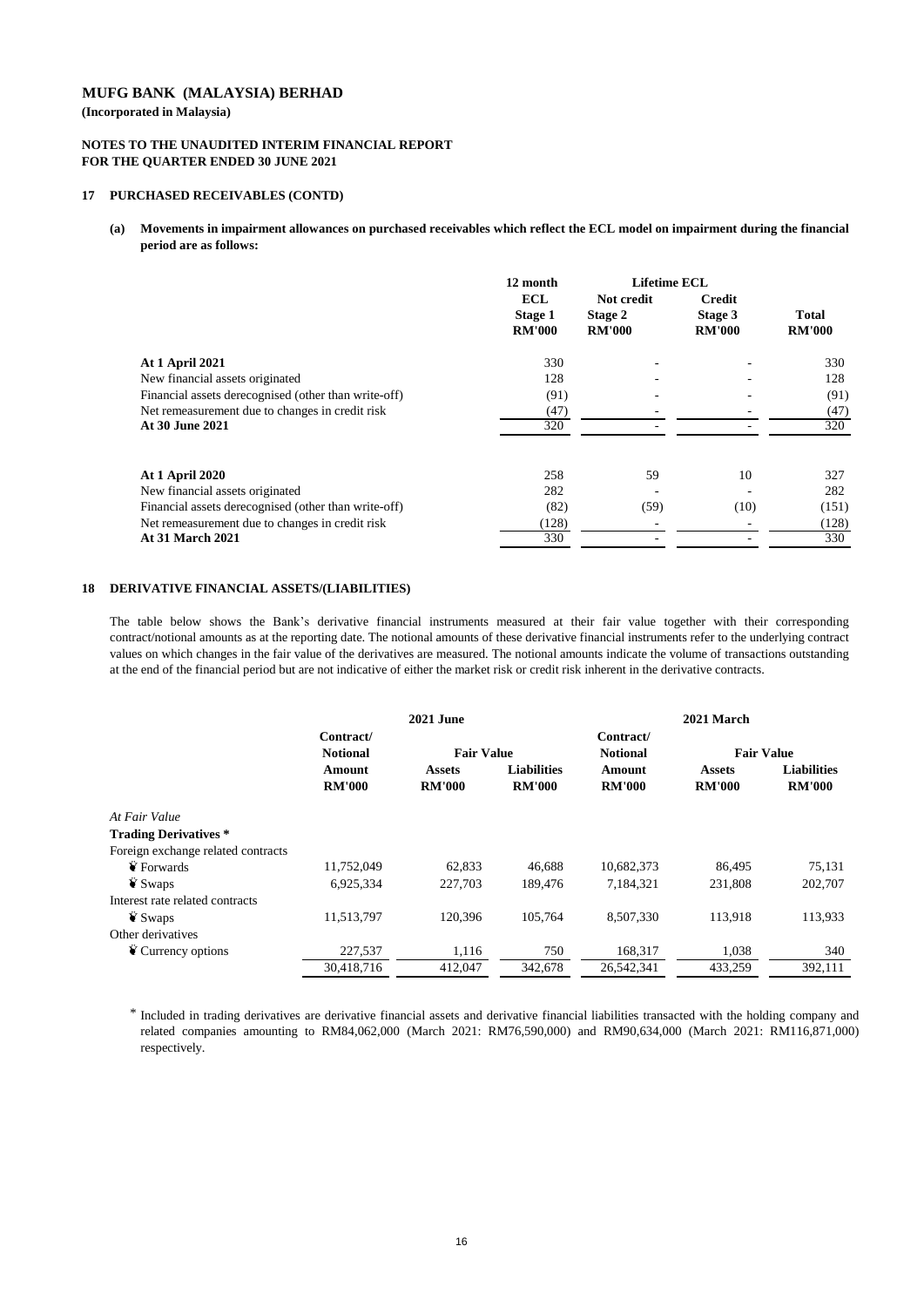**(Incorporated in Malaysia)**

# **NOTES TO THE UNAUDITED INTERIM FINANCIAL REPORT FOR THE QUARTER ENDED 30 JUNE 2021**

#### **19 DEPOSITS FROM CUSTOMERS**

|                |                                                          | <b>2021 June</b><br><b>RM'000</b> | 2021 March<br><b>RM'000</b> |
|----------------|----------------------------------------------------------|-----------------------------------|-----------------------------|
|                | At amortised cost                                        |                                   |                             |
|                | Demand deposits                                          |                                   | 3,783,145                   |
|                | Money market deposits                                    |                                   | 1,944,289                   |
|                | Savings deposits                                         | 105                               | 102                         |
| Fixed deposits |                                                          | 4,107,317                         | 5,131,369                   |
|                |                                                          | 10,854,336                        | 10,858,905                  |
| (a)            | The maturity structure of fixed deposits are as follows: |                                   |                             |
|                | Due within six months                                    | 4,032,611                         | 5,091,010                   |
|                | Six months to one year                                   | 71,824                            | 37,229                      |
|                | Above one year                                           | 2,882                             | 3,130                       |
|                |                                                          | 4,107,317                         | 5,131,369                   |
| <b>(b)</b>     | The deposits are sourced from the following customers:   |                                   |                             |
|                | Government and statutory bodies                          |                                   | 332,445                     |
|                | Business enterprises                                     | 10,490,199                        | 10,236,557                  |
|                | Individuals                                              | 1,634                             | 1,625                       |
|                | Foreign entities/individuals                             | 285,562                           | 211,529                     |
|                | Others                                                   | 76,941                            | 76,749                      |
|                |                                                          | 10,854,336                        | 10,858,905                  |
|                |                                                          |                                   |                             |

## **20 DEPOSITS AND PLACEMENTS OF BANKS AND OTHER FINANCIAL INSTITUTIONS**

|                   | <b>2021 June</b><br><b>RM'000</b> | 2021 March<br><b>RM'000</b> |
|-------------------|-----------------------------------|-----------------------------|
| At amortised cost |                                   |                             |
| Licensed banks    | 412,956                           | 295,098                     |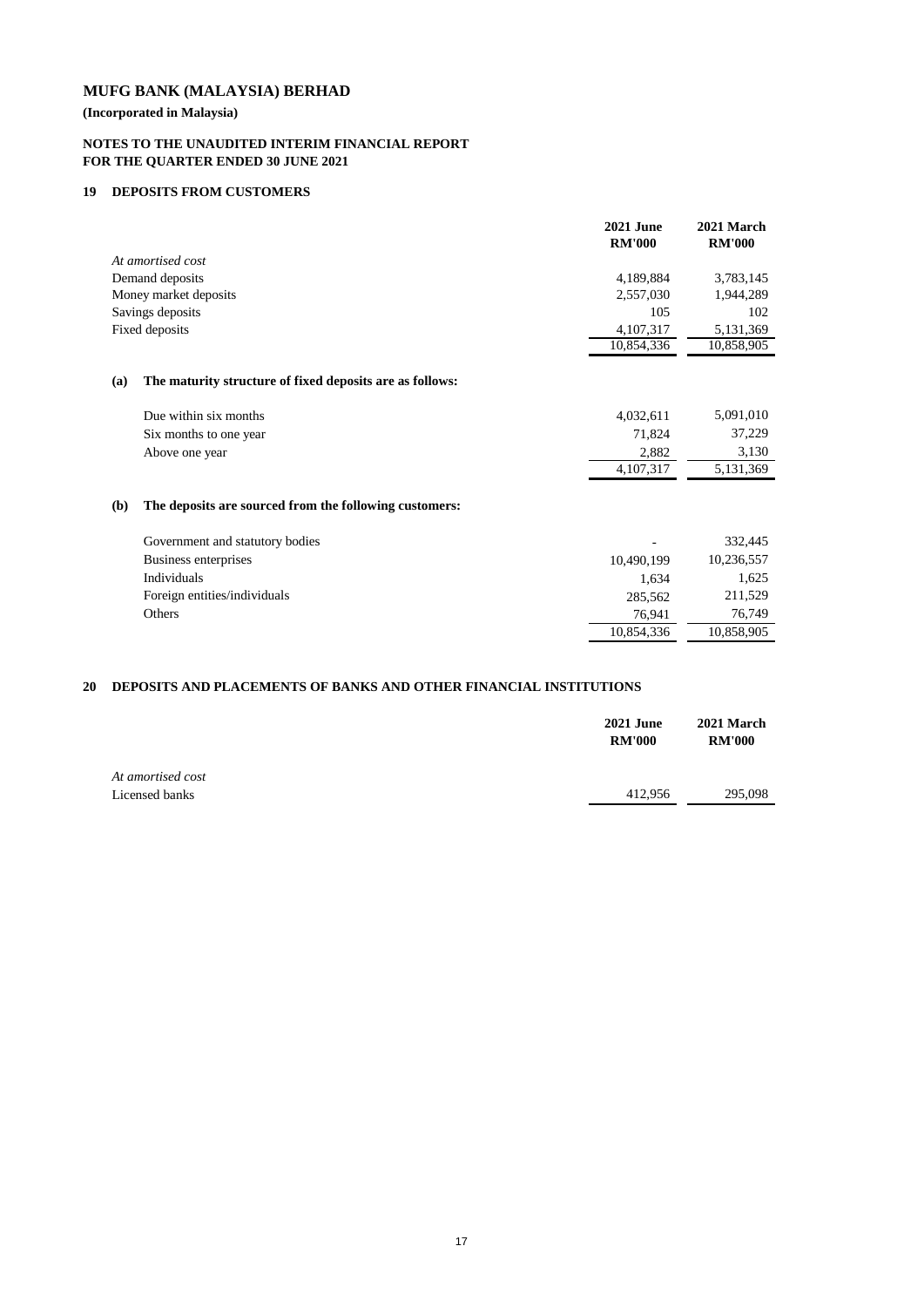# **(Incorporated in Malaysia)**

# **NOTES TO THE UNAUDITED INTERIM FINANCIAL REPORT FOR THE QUARTER ENDED 30 JUNE 2021**

# **21 OTHER LIABILITIES**

|                                                        |     | <b>2021 June</b><br><b>RM'000</b> | 2021 March<br><b>RM'000</b> |
|--------------------------------------------------------|-----|-----------------------------------|-----------------------------|
| Provision for retirement benefits                      |     | 30,931                            | 31,267                      |
| Impairment allowances on commitments and contingencies | (i) |                                   |                             |
| • Stage $1 - 12$ month ECL                             |     | 378                               | 390                         |
| • Stage 2 - lifetime ECL not credit-impaired           |     | 2,197                             | 2,258                       |
| Accrued interest payable                               |     | 8,946                             | 8,158                       |
| Bills payable                                          |     | 2,708                             | 3,885                       |
| Other payables and accruals                            |     | 60,063                            | 67,203                      |
|                                                        |     | 105,223                           | 113,161                     |

#### (i) Movements in impairment allowances on commitments and contingencies which reflect the ECL model on impairment are as **follows:**

|                                                        | <b>Lifetime ECL</b>             |                                 |                                 |                               |
|--------------------------------------------------------|---------------------------------|---------------------------------|---------------------------------|-------------------------------|
|                                                        | 12 month<br><b>ECL</b>          | Not credit<br>impaired          | <b>Credit</b><br>impaired       |                               |
|                                                        | <b>Stage 1</b><br><b>RM'000</b> | <b>Stage 2</b><br><b>RM'000</b> | <b>Stage 3</b><br><b>RM'000</b> | <b>Total</b><br><b>RM'000</b> |
| <b>At 1 April 2021</b>                                 | 390                             | 2,258                           |                                 | 2,648                         |
| Transfer to 12-Month ECL (Stage 1)                     | 1                               | (5)                             |                                 | (4)                           |
| Transfer to lifetime ECL not credit-impaired (Stage 2) | (45)                            | 30                              |                                 | (15)                          |
| New financial assets originated                        | 242                             | 717                             |                                 | 959                           |
| Financial assets derecognised (other than write-off)   | (113)                           | (654)                           |                                 | (767)                         |
| Net remeasurement due to changes in credit risk        | (97)                            | (149)                           |                                 | (246)                         |
| At 30 June 2021                                        | 378                             | 2,197                           |                                 | 2,575                         |
| <b>At 1 April 2020</b>                                 | 1,303                           | 241                             | 717                             | 2,261                         |
| Transfer to 12-Month ECL (Stage 1)                     | $\overline{2}$                  | (61)                            | (61)                            | (120)                         |
| Transfer to lifetime ECL not credit-impaired (Stage 2) | (171)                           | 1,015                           |                                 | 844                           |
| New financial assets originated                        | 373                             | 1,239                           |                                 | 1,612                         |
| Financial assets derecognised (other than write-off)   | (801)                           | (152)                           | (656)                           | (1,609)                       |
| Net remeasurement due to changes in credit risk        | (316)                           | (24)                            |                                 | (340)                         |
| <b>At 31 March 2021</b>                                | 390                             | 2,258                           |                                 | 2,648                         |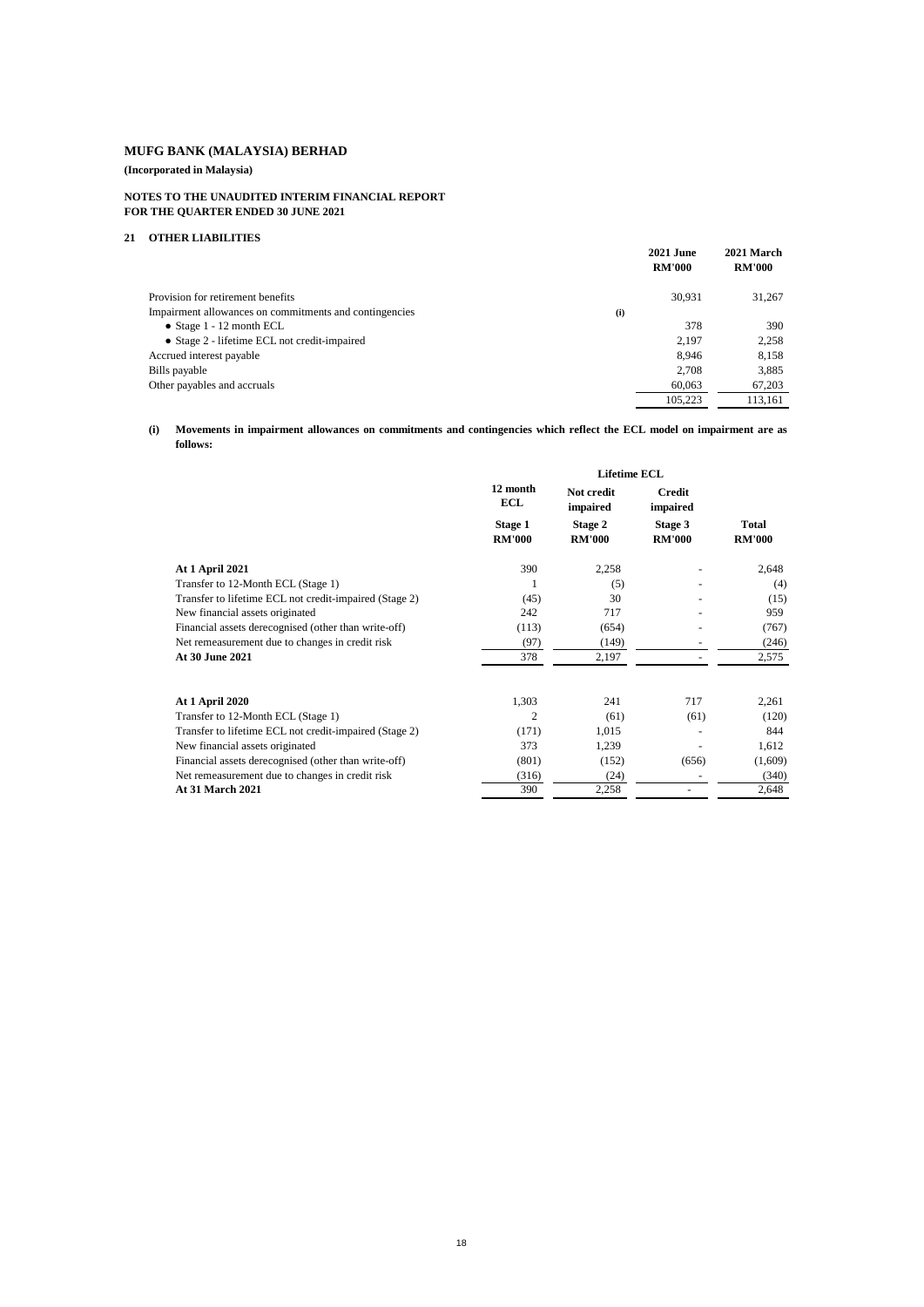# **MUFG BANK (MALAYSIA) BERHAD (Incorporated in Malaysia)**

# **NOTES TO THE UNAUDITED INTERIM FINANCIAL REPORT FOR THE QUARTER ENDED 30 JUNE 2021**

# **22 COMMITMENTS AND CONTINGENCIES**

|                                                                                                                                                                     | <b>2021 June</b>               |                                   |                                    |                                | 2021 March                     |                                   |                                    |                                |
|---------------------------------------------------------------------------------------------------------------------------------------------------------------------|--------------------------------|-----------------------------------|------------------------------------|--------------------------------|--------------------------------|-----------------------------------|------------------------------------|--------------------------------|
|                                                                                                                                                                     |                                | <b>Positive Fair</b>              |                                    |                                |                                | <b>Positive Fair</b>              |                                    |                                |
|                                                                                                                                                                     | <b>Principal</b>               | Value of<br><b>Derivative</b>     | <b>Credit</b><br><b>Equivalent</b> | <b>Risk-</b><br>Weighted       | <b>Principal</b>               | Value of<br><b>Derivative</b>     | <b>Credit</b><br><b>Equivalent</b> | <b>Risk-</b><br>Weighted       |
|                                                                                                                                                                     | <b>Amount</b><br><b>RM'000</b> | <b>Contracts</b><br><b>RM'000</b> | <b>Amount</b><br><b>RM'000</b>     | <b>Assets</b><br><b>RM'000</b> | <b>Amount</b><br><b>RM'000</b> | <b>Contracts</b><br><b>RM'000</b> | <b>Amount</b><br><b>RM'000</b>     | <b>Assets</b><br><b>RM'000</b> |
| <b>Credit-related Exposures</b>                                                                                                                                     |                                |                                   |                                    |                                |                                |                                   |                                    |                                |
| Direct credit subsitutes                                                                                                                                            | 184,742                        |                                   | 184,724                            | 133,116                        | 138,206                        |                                   | 138,182                            | 122,924                        |
| Transaction-related contingent items                                                                                                                                | 565,883                        |                                   | 281,843                            | 247,161                        | 599,062                        |                                   | 298,377                            | 257,804                        |
| Short-term self-liquidating trade-related contingencies<br>Other commitments, such as formal standby facilties<br>and credit lines, with an original maturity of :  | 500,404                        |                                   | 100,076                            | 102,565                        | 307,507                        |                                   | 61,498                             | 62,904                         |
| - not exceeding one year                                                                                                                                            | 215,987                        |                                   | 43,181                             | 43,181                         | 215,759                        |                                   | 43,137                             | 43,137                         |
| - exceeding one year                                                                                                                                                | 153                            |                                   | 77                                 | 63                             | 42                             |                                   | 21                                 | 16                             |
| Any commitments that are unconditionally cancelled at<br>any time by the Bank without prior notice or that<br>effectively provide for automatic cancellation due to |                                |                                   |                                    |                                |                                |                                   |                                    |                                |
| deterioration in a borrower's creditworthiness                                                                                                                      | 7,738,560                      |                                   | (1, 437)                           | (1, 437)                       | 7,320,619                      |                                   | (1,452)                            | (1, 452)                       |
| Securitisation exposures                                                                                                                                            | 15,000                         |                                   | 3,000                              | 2,250                          | 15,000                         |                                   | 3,000                              | 2,250                          |
|                                                                                                                                                                     | 9,220,729                      |                                   | 611,463                            | 526,899                        | 8,596,195                      |                                   | 542,763                            | 487,583                        |
| Embedded loans<br>Foreign exchange related contracts                                                                                                                |                                |                                   |                                    |                                |                                |                                   |                                    |                                |
| - one year or less                                                                                                                                                  | 6,358,636                      | 92,338                            | 224,788                            | 136,412                        | 6,827,290                      | 106,956                           | 258,337                            | 154,355                        |
| - over one year to five years                                                                                                                                       | 11,475,456                     | 296,933                           | 1,132,168                          | 616,919                        | 10,627,071                     | 326,033                           | 1,081,359                          | 587,107                        |
| - over five years                                                                                                                                                   | 2,852,145                      | 82,403                            | 455,238                            | 282,405                        | 2,521,097                      | 60,979                            | 365,802                            | 191,745                        |
| Interest rate related contracts                                                                                                                                     |                                |                                   |                                    |                                |                                |                                   |                                    |                                |
| - one year or less                                                                                                                                                  | 4,410,686                      | 1,401                             | 2,195                              | 1,400                          | 4,416,340                      | 2,535                             | 4,081                              | 2,526                          |
| - over one year to five years                                                                                                                                       | 10,115,506                     | 97,858                            | 242,052                            | 107,496                        | 9,852,554                      | 101,282                           | 228,838                            | 101,426                        |
| - over five years                                                                                                                                                   | 1,441,716<br>36,654,144        | 35,793<br>606,727                 | 100,007<br>2,156,450               | 40,433<br>1,185,067            | 1,532,183<br>35,776,535        | 39,953<br>637,738                 | 100,397<br>2,038,814               | 40,351<br>1,077,510            |
|                                                                                                                                                                     |                                |                                   |                                    |                                |                                |                                   |                                    |                                |
| <b>Derivative Financial Instruments:</b><br>Foreign exchange related contracts                                                                                      |                                |                                   |                                    |                                |                                |                                   |                                    |                                |
| - one year or less                                                                                                                                                  | 12,194,353                     | 71,511                            | 228,785                            | 165,288                        | 11,235,040                     | 101,591                           | 223,082                            | 169,305                        |
| - over one year to five years                                                                                                                                       | 4,874,677                      | 147,056                           | 493,332                            | 410,953                        | 5,023,301                      | 139,085                           | 495,681                            | 410,493                        |
| - over five years                                                                                                                                                   | 1,608,353                      | 71,969                            | 284,564                            | 183,673                        | 1,608,353                      | 77,627                            | 285,434                            | 183,261                        |
| Interest rate related contracts                                                                                                                                     |                                |                                   |                                    |                                |                                |                                   |                                    |                                |
| - one year or less                                                                                                                                                  | 5,789,329                      | 6,009                             | 11,518                             | 7,171                          | 1,992,658                      | 3,120                             | 4,603                              | 2,574                          |
| - over one year to five years                                                                                                                                       | 4,052,553                      | 78,059                            | 99,470                             | 55,243                         | 4,863,059                      | 80,113                            | 113,288                            | 66,277                         |
| - over five years                                                                                                                                                   | 1,671,915                      | 36,328                            | 135,548                            | 91,471                         | 1,651,613                      | 30,685                            | 135,225                            | 91,041                         |
| Currency options                                                                                                                                                    |                                |                                   |                                    |                                |                                |                                   |                                    |                                |
| - one year or less                                                                                                                                                  | 113,769                        | 1,116                             | 2,822                              | 2,822                          | 84,159                         | 1,038                             | 2,301                              | 2,301                          |
|                                                                                                                                                                     | 30,304,948                     | 412,047                           | 1,256,039                          | 916,621                        | 26,458,183                     | 433,259                           | 1,259,614                          | 925,252                        |
| Total                                                                                                                                                               | 76,179,821                     | 1,018,775                         | 4,023,951                          | 2,628,587                      | 70,830,913                     | 1,070,997                         | 3,841,191                          | 2,490,345                      |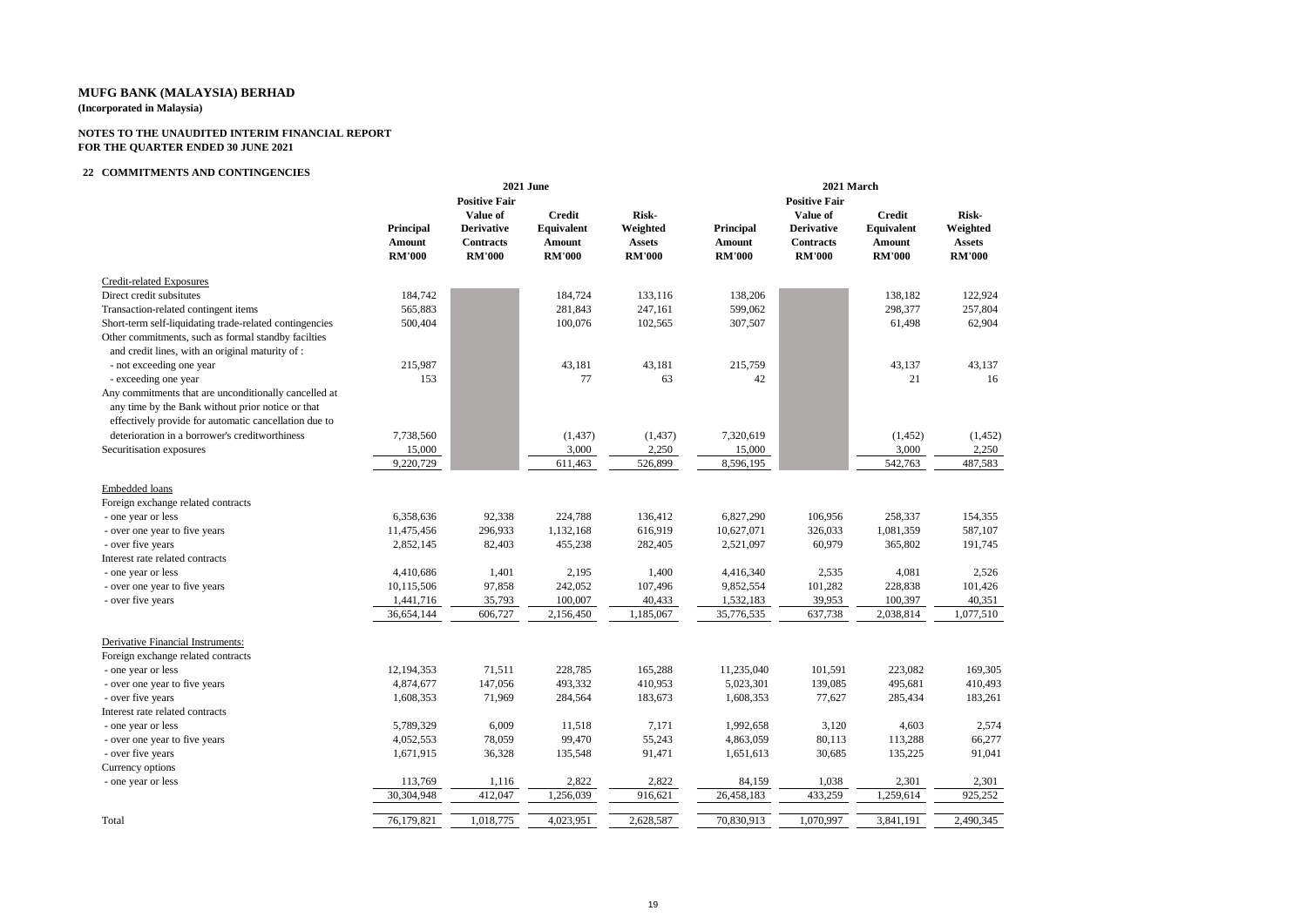**(Incorporated in Malaysia)**

# **NOTES TO THE UNAUDITED INTERIM FINANCIAL REPORT FOR THE QUARTER ENDED 30 JUNE 2021**

|    |                                                                            | <b>1st Quarter Ended</b>          |                                   |                                   | <b>Three Months Ended</b>         |  |
|----|----------------------------------------------------------------------------|-----------------------------------|-----------------------------------|-----------------------------------|-----------------------------------|--|
|    |                                                                            | <b>2021 June</b><br><b>RM'000</b> | <b>2020 June</b><br><b>RM'000</b> | <b>2021 June</b><br><b>RM'000</b> | <b>2020 June</b><br><b>RM'000</b> |  |
| 23 | <b>INTEREST INCOME</b>                                                     |                                   |                                   |                                   |                                   |  |
|    | Loans, advances and financing measured at amortised cost and at fair value | 33,285                            | 66,757                            | 33,285                            | 66,757                            |  |
|    | Money at call and deposit placements with financial institutions           | 27,431                            | 20,161                            | 27,431                            | 20,161                            |  |
|    | Financial assets at FVTPL                                                  | 941                               | 3,731                             | 941                               | 3,731                             |  |
|    | Financial investments at FVOCI                                             | 3,659                             | 4,762                             | 3,659                             | 4,762                             |  |
|    |                                                                            | 65,316                            | 95,411                            | 65,316                            | 95,411                            |  |
| 24 | <b>INTEREST EXPENSE</b>                                                    |                                   |                                   |                                   |                                   |  |
|    | Deposits and placements of banks and other financial institutions          | 16,754                            | 27,256                            | 16,754                            | 27,256                            |  |
|    | Deposits from other customers                                              | 6,484                             | 6,746                             | 6,484                             | 6,746                             |  |
|    |                                                                            | 23,238                            | 34,002                            | 23,238                            | 34,002                            |  |
| 25 | NET INCOME FROM EMBEDDED LOANS MEASURED AT FVTPL                           |                                   |                                   |                                   |                                   |  |
|    | Interest income                                                            | 37,766                            | 68,181                            | 37,766                            | 68,181                            |  |
|    | Interest expense                                                           | (28, 833)                         | (57,064)                          | (28, 833)                         | (57,064)                          |  |
|    | Unrealised gain/(loss) in fair value of embedded loans                     | 14,417                            | (24,160)                          | 14,417                            | (24,160)                          |  |
|    | Realised gain in fair value of embedded loans                              | 12,619                            | 19,410                            | 12,619                            | 19,410                            |  |
|    |                                                                            | 35,969                            | 6,367                             | 35,969                            | 6,367                             |  |
| 26 | <b>OTHER OPERATING INCOME</b>                                              |                                   |                                   |                                   |                                   |  |
|    | <b>Fee income</b>                                                          |                                   |                                   |                                   |                                   |  |
|    | Commission                                                                 | 726                               | 447                               | 726                               | 447                               |  |
|    | Guarantee fees                                                             | 715                               | 868                               | 715                               | 868                               |  |
|    | Service charges and fees                                                   | 593                               | 506                               | 593                               | 506                               |  |
|    | <b>Commitment</b> fees                                                     | 561                               | 221                               | 561                               | 221                               |  |
|    | Other fee income                                                           | 1,990                             | 4,136                             | 1,990                             | 4,136                             |  |
|    |                                                                            | 4,585                             | 6,178                             | 4,585                             | 6,178                             |  |
|    | <b>Investment income</b>                                                   |                                   |                                   |                                   |                                   |  |
|    | Gross dividends                                                            | 216                               | 111                               | 216                               | 111                               |  |
|    | Realised loss in fair value of derivative financial instruments            | (4, 431)                          | (12,572)                          | (4, 431)                          | (12,572)                          |  |
|    | Realised (loss)/gain in fair value of financial assets at FVTPL            | (3,088)                           | 6,065                             | (3,088)                           | 6,065                             |  |
|    | Unrealised gain/(loss) in fair value of derivative financial instruments   | 16,728                            | (9,004)                           | 16,728                            | (9,004)                           |  |
|    | Unrealised gain in fair value of financial assets at FVTPL                 | 3,622                             | 504                               | 3,622                             | 504                               |  |
|    | Unrealised gain in fair value of loans measured at fair value              | 648                               | 424                               | 648                               | 424                               |  |
|    | Foreign exchange gain                                                      | 20,792                            | 45,906                            | 20,792                            | 45,906                            |  |
|    | Net premium (paid)/received for options                                    |                                   |                                   |                                   |                                   |  |
|    |                                                                            | 34,487                            | 31,434                            | 34,487                            | 31,434                            |  |

| Other income           |        |              |        |        |
|------------------------|--------|--------------|--------|--------|
| Other operating income | 7,991  | .570<br>ر. ت | 7,991  | 2,570  |
|                        |        |              |        |        |
|                        | 47,063 | 40,182       | 47,063 | 40,182 |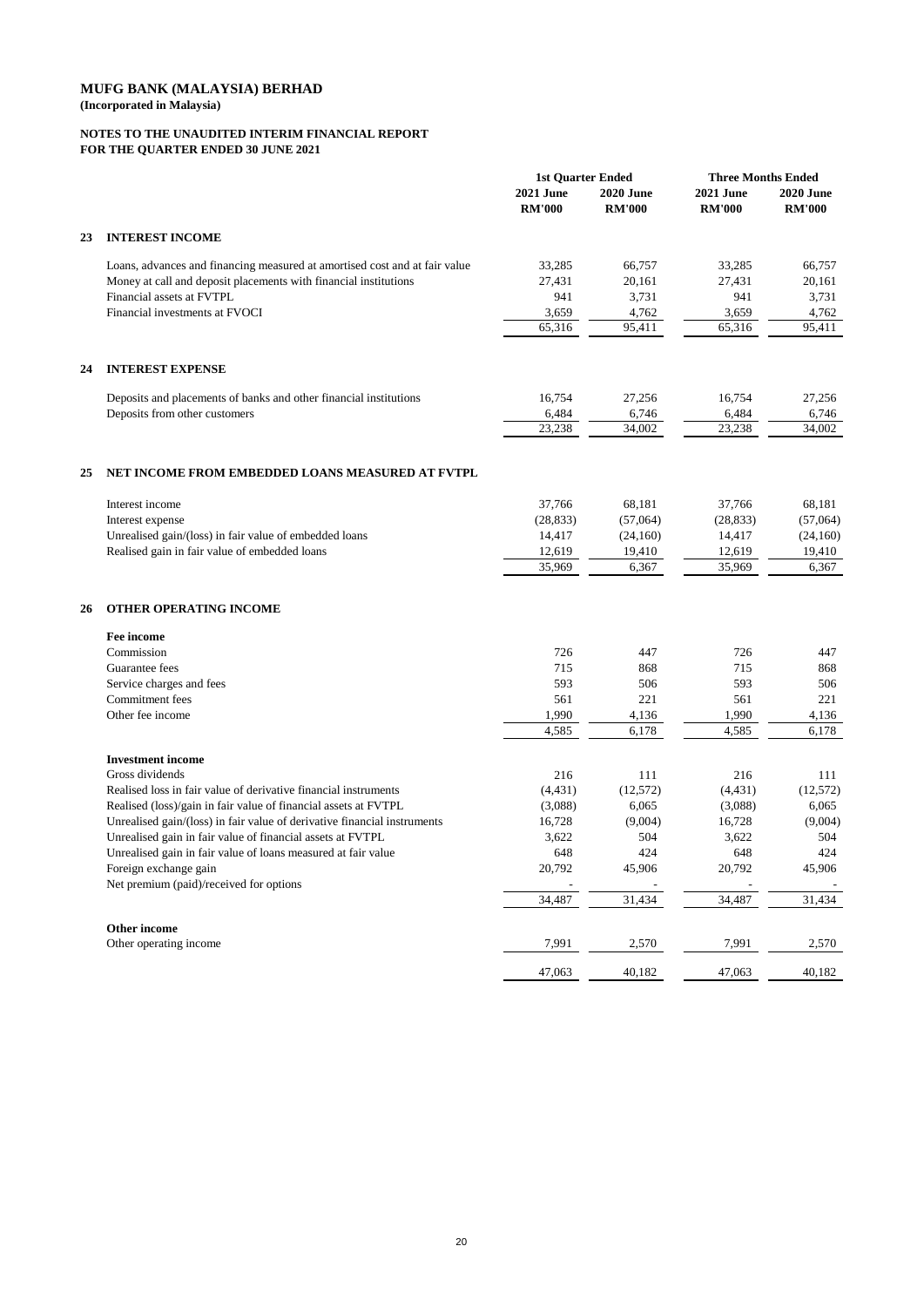# **MUFG BANK (MALAYSIA) BERHAD (Incorporated in Malaysia)**

# **NOTES TO THE UNAUDITED INTERIM FINANCIAL REPORT FOR THE QUARTER ENDED 30 JUNE 2021**

|          |                                                 |                                   | <b>1st Quarter Ended</b>          |                                   | <b>Three Months Ended</b>         |  |
|----------|-------------------------------------------------|-----------------------------------|-----------------------------------|-----------------------------------|-----------------------------------|--|
|          |                                                 | <b>2021 June</b><br><b>RM'000</b> | <b>2020 June</b><br><b>RM'000</b> | <b>2021 June</b><br><b>RM'000</b> | <b>2020 June</b><br><b>RM'000</b> |  |
| 27       | <b>OTHER OPERATING EXPENSES</b>                 |                                   |                                   |                                   |                                   |  |
|          | Personnel expenses                              | 27,199                            | 27,639                            | 27,199                            | 27,639                            |  |
|          | Establishment related expenses                  | 10,416                            | 10,711                            | 10,416                            | 10,711                            |  |
|          | Promotion and marketing related expenses        | 308                               | 329                               | 308                               | 329                               |  |
|          | Administrative and other expenses               | 14,931                            | 8,265                             | 14,931                            | 8,265                             |  |
|          |                                                 | 52,854                            | 46,944                            | 52,854                            | 46,944                            |  |
|          | <b>Personnel expenses</b>                       |                                   |                                   |                                   |                                   |  |
|          | - Wages, salaries and bonus                     | 21,145                            | 21,407                            | 21,145                            | 21,407                            |  |
|          | - Defined benefit plan                          | 892                               | 1,058                             | 892                               | 1,058                             |  |
|          | - Defined contribution plan                     | 2,449                             | 2,586                             | 2,449                             | 2,586                             |  |
|          | - Other employee benefits                       | 2,713                             | 2,588                             | 2,713                             | 2,588                             |  |
|          |                                                 | 27,199                            | 27,639                            | 27,199                            | 27,639                            |  |
|          | <b>Establishment related expenses</b>           |                                   |                                   |                                   |                                   |  |
|          | - Depreciation of property, plant and equipment | 1,310                             | 1,573                             | 1,310                             | 1,573                             |  |
|          | - Amortisation of intangible assets             | 7,042                             | 7,055                             | 7,042                             | 7,055                             |  |
|          | - Depreciation of right-of-use assets           | 852                               | 922                               | 852                               | 922                               |  |
|          | - Hire of equipment                             | 516                               | 431                               | 516                               | 431                               |  |
|          | - Repair and maintenance                        | 37                                | 48                                | 37                                | 48                                |  |
|          | - Expenses relating to short-term leases and    |                                   |                                   |                                   |                                   |  |
|          | leases of low-value assets                      | 393                               | 426                               | 393                               | 426                               |  |
| - Others |                                                 | 266                               | 256                               | 266                               | 256                               |  |
|          |                                                 | 10,416                            | 10,711                            | 10,416                            | 10,711                            |  |
|          | Promotion and marketing related expenses        |                                   |                                   |                                   |                                   |  |
|          | - Advertising and publicity                     | 11                                | 51                                | 11                                | 51                                |  |
| - Others |                                                 | 297                               | 278                               | 297                               | 278                               |  |
|          |                                                 | 308                               | 329                               | 308                               | 329                               |  |
|          | Administrative and other expenses               |                                   |                                   |                                   |                                   |  |
|          | - Cash collateral fees                          | 4                                 | 270                               | 4                                 | 270                               |  |
|          | - Communication expenses                        | 160                               | 243                               | 160                               | 243                               |  |
|          | - Legal and professional fees                   | 178                               | 45                                | 178                               | 45                                |  |
| - Others |                                                 | 14,589                            | 7,707                             | 14,589                            | 7,707                             |  |
|          |                                                 | 14,931                            | 8,265                             | 14,931                            | 8,265                             |  |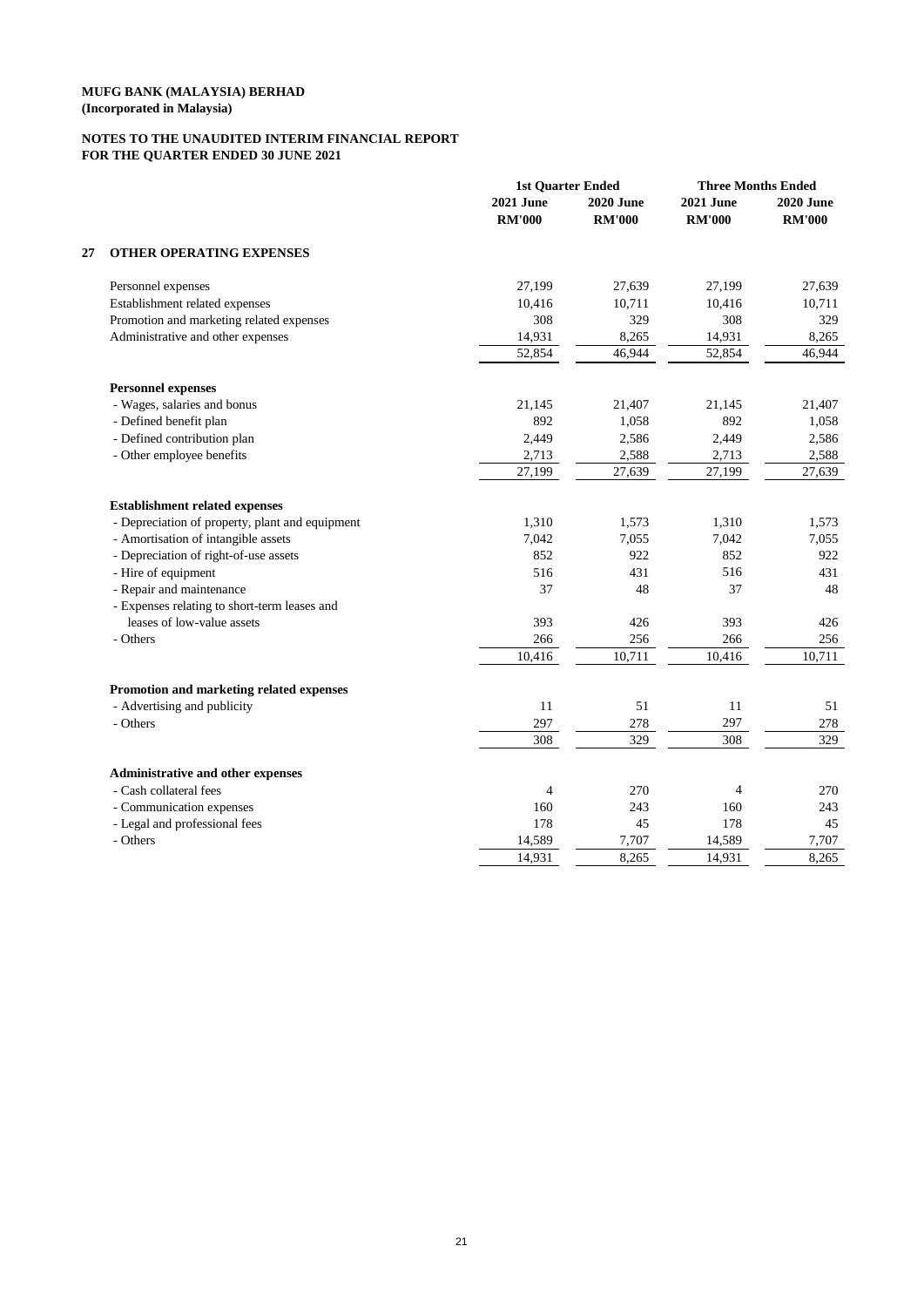# **MUFG BANK (MALAYSIA) BERHAD (Incorporated in Malaysia)**

# **NOTES TO THE UNAUDITED INTERIM FINANCIAL REPORT FOR THE QUARTER ENDED 30 JUNE 2021**

|                                                                     | <b>1st Quarter Ended</b>          |                                   | <b>Three Months Ended</b>         |                                   |
|---------------------------------------------------------------------|-----------------------------------|-----------------------------------|-----------------------------------|-----------------------------------|
|                                                                     | <b>2021 June</b><br><b>RM'000</b> | <b>2020 June</b><br><b>RM'000</b> | <b>2021 June</b><br><b>RM'000</b> | <b>2020 June</b><br><b>RM'000</b> |
| 28 REVERSAL OF IMPAIRMENT ON FINANCIAL INSTRUMENTS                  |                                   |                                   |                                   |                                   |
| Stage 1 and 2 expected credit losses made during the year           | 20,594                            | 56,529                            | 20,594                            | 56,529                            |
| Stage 1 and 2 expected credit losses written back                   | (23, 441)                         | (21, 284)                         | (23, 441)                         | (21, 284)                         |
| Stage 3 expected credit losses made during the year                 | 4                                 | 8,583                             | 4                                 | 8,583                             |
| Stage 3 expected credit losses written back                         | (8)                               | (49,600)                          | (8)                               | (49,600)                          |
| Other movements                                                     | 222                               | 2                                 | 222                               |                                   |
| Bad debts written back                                              | 9                                 |                                   | 9                                 |                                   |
|                                                                     | (2,620)                           | (5,770)                           | (2,620)                           | (5,770)                           |
| (a) Reversal of impairment on loans, advances and financing         |                                   |                                   |                                   |                                   |
| Stage 1 and 2 expected credit losses made during the year           | 19,477                            | 55,851                            | 19,477                            | 55,851                            |
| Stage 1 and 2 expected credit losses written back                   | (22, 242)                         | (21,027)                          | (22, 242)                         | (21,027)                          |
| Stage 3 expected credit losses made during the year                 | 4                                 | 8,511                             | 4                                 | 8,511                             |
| Stage 3 expected credit losses written back                         | (8)                               | (49, 412)                         | (8)                               | (49, 412)                         |
| Impaired loans, advances and financing written off                  |                                   |                                   |                                   |                                   |
| Other movements                                                     | 222                               | $\overline{2}$                    | 222                               | $\overline{2}$                    |
| Bad debts written back                                              | 9                                 |                                   | 9                                 |                                   |
|                                                                     | (2,538)                           | (6,075)                           | (2,538)                           | (6,075)                           |
| (b) (Reversal of)/Allowance for impairment on purchased receivables |                                   |                                   |                                   |                                   |
| Stage 1 and 2 expected credit losses made during the year           | 128                               | 473                               | 128                               | 473                               |
| Stage 1 and 2 expected credit losses written back                   | (138)                             | (124)                             | (138)                             | (124)                             |
| Stage 3 expected credit losses made during the year                 |                                   | 12                                |                                   | 12                                |
| Stage 3 expected credit losses written back                         |                                   | (10)                              |                                   | (10)                              |
|                                                                     | (10)                              | 351                               | (10)                              | 351                               |
| (c) Reversal of impairment on off-balance sheet exposures           |                                   |                                   |                                   |                                   |
| Stage 1 and 2 expected credit losses made during the year           | 989                               | 205                               | 989                               | 205                               |
| Stage 1 and 2 expected credit losses written back                   | (1,061)                           | (130)                             | (1,061)                           | (130)                             |
| Stage 3 expected credit losses made during the year                 |                                   | 60                                |                                   | 60                                |
| Stage 3 expected credit losses written back                         |                                   | (178)                             |                                   | (178)                             |
|                                                                     | (72)                              | (43)                              | (72)                              | (43)                              |
| (d) Reversal of impairment on financial investments at FVOCI        |                                   |                                   |                                   |                                   |
| Stage 1 and 2 expected credit losses written back                   |                                   | (3)                               |                                   | (3)                               |
|                                                                     |                                   | (3)                               |                                   | (3)                               |
|                                                                     |                                   |                                   |                                   |                                   |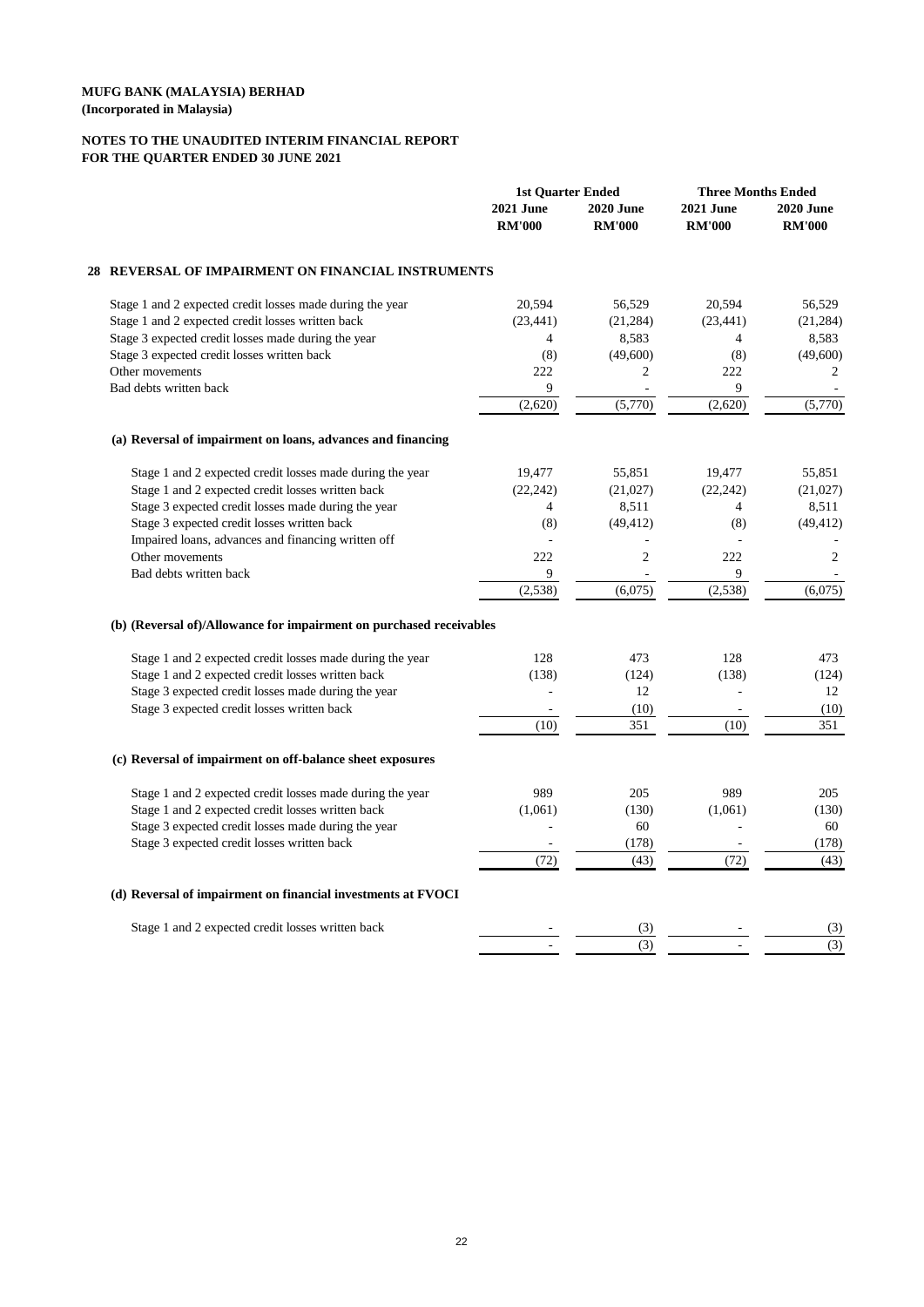**(Incorporated in Malaysia)**

#### **NOTES TO THE UNAUDITED INTERIM FINANCIAL REPORT FOR THE QUARTER ENDED 30 JUNE 2021**

#### **29 CAPITAL ADEQUACY**

- (a) The capital adequacy ratios consist of total capital and risk-weighted assets derived from balances of the Bank and are computed in accordance with BNM's Guidelines on Capital Adequacy Framework (Capital Components and Basel II - Risk Weighted Assets) ("CAF"). The Bank adopted the Standardised Approach for Credit Risk and Market Risk, and the Basic Indicator Approach for Operational Risk.
- (b) The capital adequacy ratios of the Bank are as follows:

|                                              | <b>2021 June</b> | 2021 March |
|----------------------------------------------|------------------|------------|
| Common equity Tier 1 ("CET 1") capital ratio | 28.783%          | 28.697%    |
| Tier 1 capital ratio                         | 28.783%          | 28.697%    |
| Total capital ratio                          | 29.811%          | 29.704%    |

#### (c) The components of Tier 1 and Tier 2 capital of the Bank are as follows:

|                                                       | <b>2021 June</b><br><b>RM'000</b> | 2021 March<br><b>RM'000</b> |
|-------------------------------------------------------|-----------------------------------|-----------------------------|
| CET 1 and Tier 1 capital                              |                                   |                             |
| Paid-up share capital<br>$\bullet$                    | 200,000                           | 200,000                     |
| Retained profits<br>$\bullet$                         | 3,273,025                         | 3,273,025                   |
| Other reserves<br>$\bullet$                           | 129,071                           | 127,334                     |
|                                                       | 3,602,096                         | 3,600,359                   |
| <b>Less</b>                                           |                                   |                             |
| Deferred tax assets<br>$\bullet$                      | (7,299)                           | (7,299)                     |
| Intangible assets<br>$\bullet$                        | (87, 947)                         | (94, 988)                   |
| 55% of fair value reserve<br>$\bullet$                | (16,085)                          | (15, 130)                   |
| Regulatory reserve<br>$\bullet$                       | (103, 731)                        | (103, 731)                  |
|                                                       | 3,387,034                         | 3,379,211                   |
| Tier 2 capital                                        |                                   |                             |
| Stage 1 and 2 ECL and regulatory reserve<br>$\bullet$ | 120,873                           | 118,637                     |
| <b>Total Capital</b>                                  | 3,507,907                         | 3,497,848                   |
|                                                       |                                   |                             |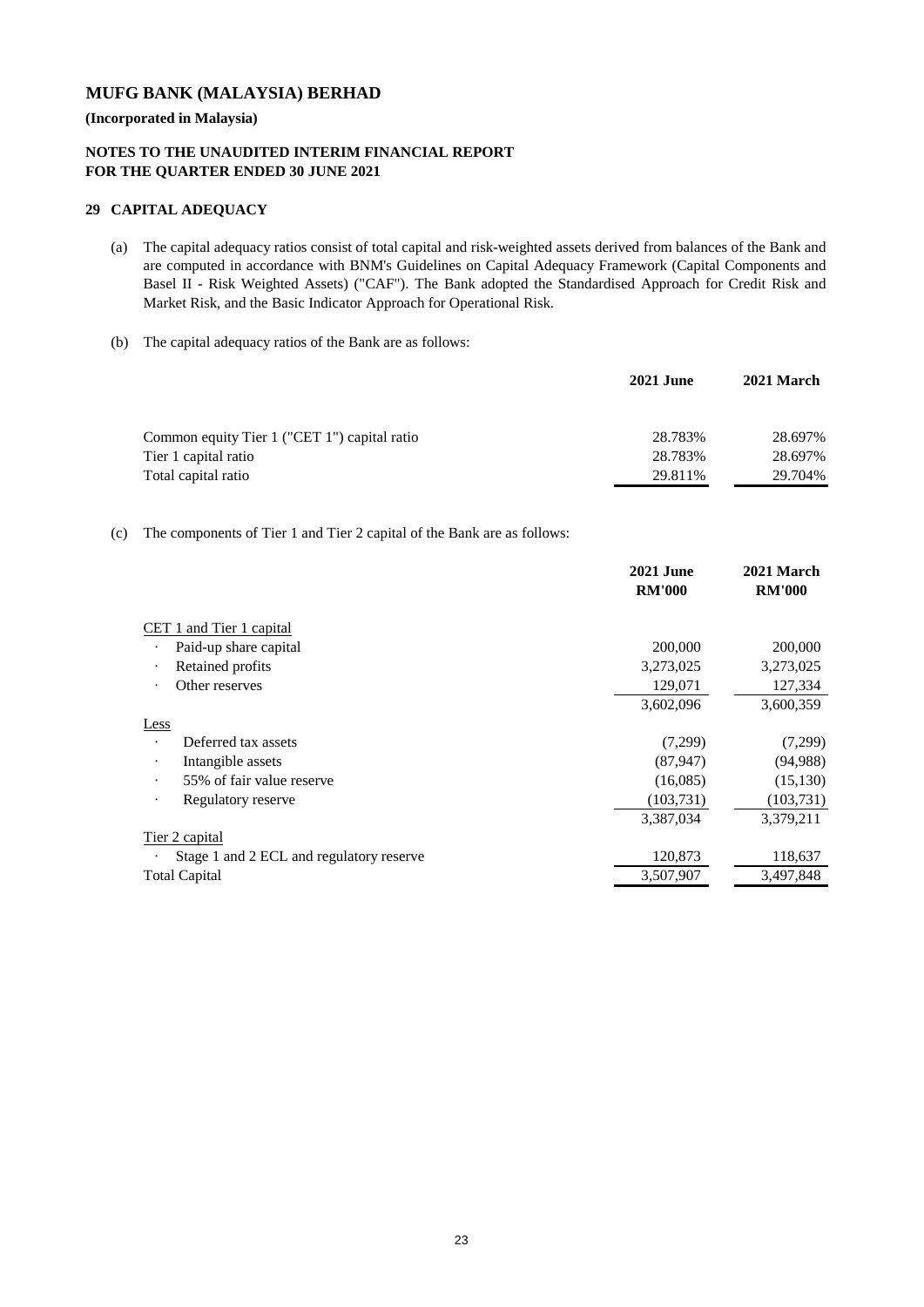**(Incorporated in Malaysia)**

# **NOTES TO THE UNAUDITED INTERIM FINANCIAL REPORT FOR THE QUARTER ENDED 30 JUNE 2021**

# **29 CAPITAL ADEQUACY (CONT'D)**

(d) The components of risk-weighted assets of the Bank are as follows:

#### **2021 June**

|                                                  |                                                   |                                                  | <b>Risk-</b>                               |                                                 |
|--------------------------------------------------|---------------------------------------------------|--------------------------------------------------|--------------------------------------------|-------------------------------------------------|
| <b>Exposure Class</b>                            | <b>Gross</b><br><b>Exposures</b><br><b>RM'000</b> | <b>Net</b><br><b>Exposures</b><br><b>RM'000</b>  | Weighted<br><b>Assets</b><br><b>RM'000</b> | Capital<br><b>Requirements</b><br><b>RM'000</b> |
| (i) Credit Risk                                  |                                                   |                                                  |                                            |                                                 |
| <b>On-Balance Sheet Exposures:</b>               |                                                   |                                                  |                                            |                                                 |
| Sovereigns/Central Banks                         | 7,297,425                                         | 7,297,425                                        | 202,809                                    | 16,225                                          |
| <b>Public Sector Entities</b>                    | 32,855                                            | 32,855                                           | 6,571                                      | 526                                             |
| Banks, Development Financial Institutions & MDBs | 3,269,465                                         | 3,269,465                                        | 880,087                                    | 70,407                                          |
| Insurance Cos, Securities Firms & Fund Managers  |                                                   |                                                  |                                            |                                                 |
| Corporates                                       | 18,684,621                                        | 5,359,216                                        | 5,526,650                                  | 442,132                                         |
| <b>Regulatory Retail</b>                         | 1,265                                             | 1,265                                            | 1,265                                      | 101                                             |
| <b>Residential Mortgages</b>                     | 13,510                                            | 13,510                                           | 6,152                                      | 492                                             |
| <b>Equity Exposures</b>                          | 28,951                                            | 28,951                                           | 28,951                                     | 2,316                                           |
| <b>Other Assets</b>                              | 567,599                                           | 567,599                                          | 386,638                                    | 30,931                                          |
| <b>Defaulted Exposures</b>                       | 2,109                                             | 2,109                                            | 2,109                                      | 169                                             |
| <b>Total On-Balance Sheet Exposures</b>          | 29,897,800                                        | 16,572,395                                       | 7,041,232                                  | 563,299                                         |
| Off-Balance Sheet Exposures :                    |                                                   |                                                  |                                            |                                                 |
| Credit-related exposures                         | 608,463                                           | 608,463                                          | 524,649                                    | 41,972                                          |
| Securitisation exposures                         | 3,000                                             | 3,000                                            | 2,250                                      | 180                                             |
| Derivatives financial instruments                | 3,412,488                                         | 3,412,488                                        | 2,101,687                                  | 168,135                                         |
| <b>Total Off-Balance Sheet Exposures</b>         | 4,023,951                                         | 4,023,951                                        | 2,628,586                                  | 210,287                                         |
| Total On and Off-Balance Sheet Exposures         | 33,921,751                                        | 20,596,346                                       | 9,669,818                                  | 773,586                                         |
| (ii) Large Exposure Risk Requirement             |                                                   |                                                  |                                            |                                                 |
|                                                  | Long<br><b>Position</b><br><b>RM'000</b>          | <b>Short</b><br><b>Position</b><br><b>RM'000</b> |                                            |                                                 |
| (iii) Market Risk                                |                                                   |                                                  |                                            |                                                 |
| <b>Interest Rate Risk</b>                        | 67,894,786                                        | 67,636,240                                       | 1,266,675                                  | 101,334                                         |
| Foreign Exchange Risk                            | 11,250                                            | (25,880)                                         | 25,875                                     | 2,070                                           |
|                                                  | 67,906,036                                        | 67,610,360                                       | 1,292,550                                  | 103,404                                         |
| (iv) Operational Risk                            |                                                   |                                                  | 804,975                                    | 64,398                                          |
| <b>Total RWA and Capital Requirements</b>        | 33,921,751                                        | 20,596,346                                       | 11,767,343                                 | 941,388                                         |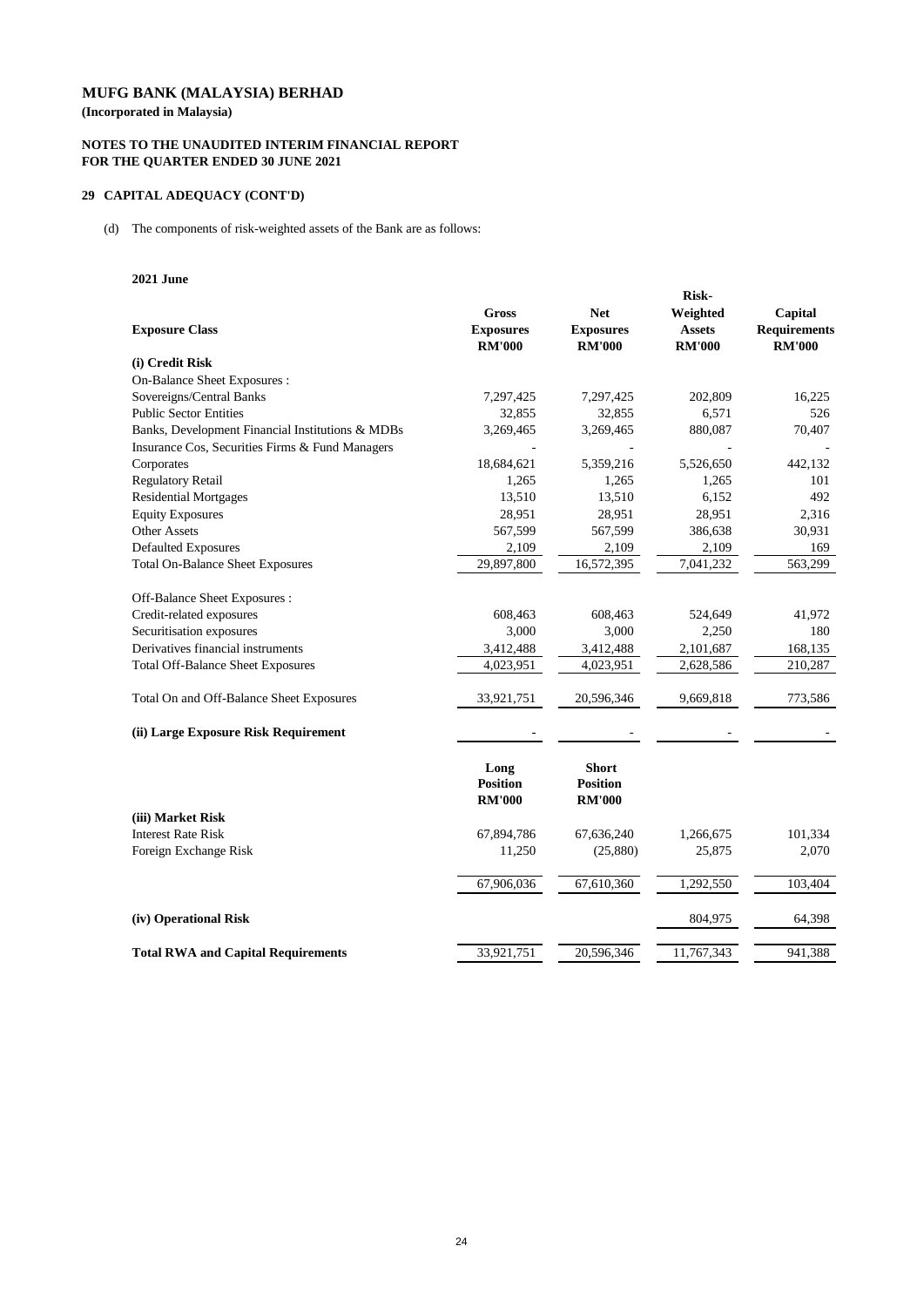**(Incorporated in Malaysia)**

# **NOTES TO THE UNAUDITED INTERIM FINANCIAL REPORT FOR THE QUARTER ENDED 30 JUNE 2021**

# **29 CAPITAL ADEQUACY (CONTD.)**

(d) The components of risk-weighted assets of the Bank are as follows:

#### **2021 March**

|                                                  |                                                   |                                                  | <b>Risk-</b>                               |                                                 |
|--------------------------------------------------|---------------------------------------------------|--------------------------------------------------|--------------------------------------------|-------------------------------------------------|
| <b>Exposure Class</b>                            | <b>Gross</b><br><b>Exposures</b><br><b>RM'000</b> | <b>Net</b><br><b>Exposures</b><br><b>RM'000</b>  | Weighted<br><b>Assets</b><br><b>RM'000</b> | Capital<br><b>Requirements</b><br><b>RM'000</b> |
| (i) Credit Risk                                  |                                                   |                                                  |                                            |                                                 |
| <b>On-Balance Sheet Exposures:</b>               |                                                   |                                                  |                                            |                                                 |
| Sovereigns/Central Banks                         | 7,903,209                                         | 7,903,209                                        | 245,640                                    | 19,651                                          |
| <b>Public Sector Entities</b>                    | 22,608                                            | 22,608                                           | 4,522                                      | 362                                             |
| Banks, Development Financial Institutions & MDBs | 2,923,482                                         | 2,923,482                                        | 768,432                                    | 61,475                                          |
| Insurance Cos, Securities Firms & Fund Managers  |                                                   |                                                  |                                            |                                                 |
| Corporates                                       | 20,734,649                                        | 5,441,157                                        | 5,545,736                                  | 443,659                                         |
| <b>Regulatory Retail</b>                         | 1,366                                             | 1,366                                            | 1,366                                      | 109                                             |
| <b>Residential Mortgages</b>                     | 13,660                                            | 13,660                                           | 6,408                                      | 513                                             |
| <b>Equity Exposures</b>                          | 29,226                                            | 29,226                                           | 29,226                                     | 2,338                                           |
| <b>Other Assets</b>                              | 567,518                                           | 567,518                                          | 397,128                                    | 31,770                                          |
| <b>Defaulted Exposures</b>                       | 2,191                                             | 2,191                                            | 2,185                                      | 175                                             |
| <b>Total On-Balance Sheet Exposures</b>          | 32,197,909                                        | 16,904,417                                       | 7,000,643                                  | 560,052                                         |
| <b>Off-Balance Sheet Exposures:</b>              |                                                   |                                                  |                                            |                                                 |
| Credit-related exposures                         | 539,763                                           | 539,763                                          | 485,333                                    | 38,827                                          |
| Securitisation exposures                         | 3,000                                             | 3,000                                            | 2,250                                      | 180                                             |
| Derivatives financial instruments                | 3,298,428                                         | 3,298,428                                        | 2,002,762                                  | 160,221                                         |
| <b>Total Off-Balance Sheet Exposures</b>         | 3,841,191                                         | 3,841,191                                        | 2,490,345                                  | 199,228                                         |
| Total On and Off-Balance Sheet Exposures         | 36,039,100                                        | 20,745,608                                       | 9,490,988                                  | 759,280                                         |
| (ii) Large Exposure Risk Requirement             |                                                   |                                                  |                                            |                                                 |
|                                                  | Long<br><b>Position</b><br><b>RM'000</b>          | <b>Short</b><br><b>Position</b><br><b>RM'000</b> |                                            |                                                 |
| (iii) Market Risk                                |                                                   |                                                  |                                            |                                                 |
| <b>Interest Rate Risk</b>                        | 63,299,765                                        | 62,898,305                                       | 1,306,788                                  | 104,543                                         |
| Foreign Exchange Risk                            | 6,207                                             | (112,757)                                        | 112,757                                    | 9,021                                           |
|                                                  | 63,305,972                                        | 62,785,548                                       | 1,419,545                                  | 113,564                                         |
| (iv) Operational Risk                            |                                                   |                                                  | 865,055                                    | 69,204                                          |
| <b>Total RWA and Capital Requirements</b>        | 36,039,100                                        | 20,745,608                                       | 11,775,588                                 | 942,048                                         |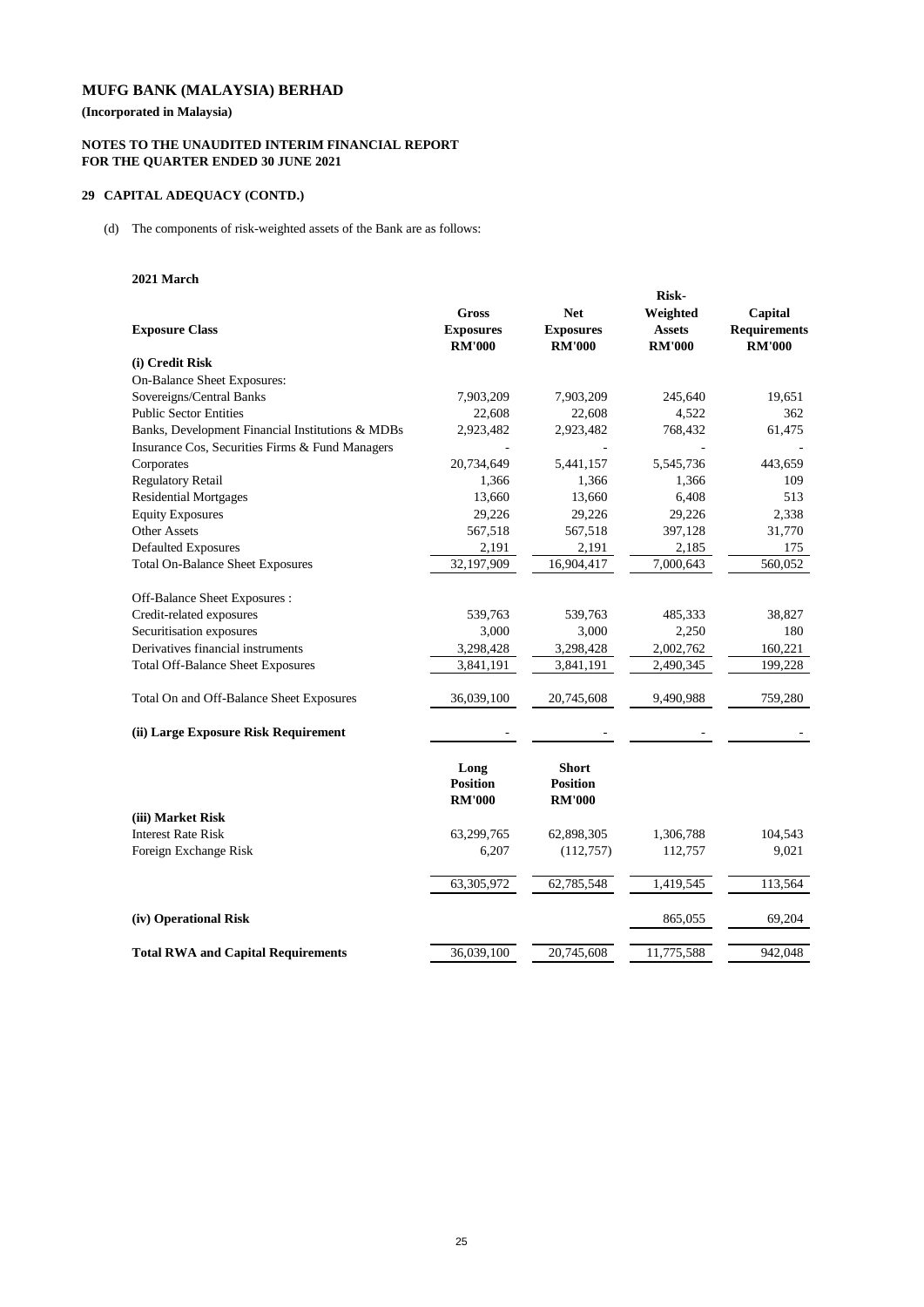**(Incorporated in Malaysia)**

#### **NOTES TO THE UNAUDITED INTERIM FINANCIAL REPORT FOR THE QUARTER ENDED 30 JUNE 2021**

#### **30 THE OPERATIONS OF ISLAMIC BANKING**

#### **UNAUDITED STATEMENT OF FINANCIAL POSITION AT 30 JUNE 2021**

|                                                    |     | <b>2021 June</b><br><b>RM'000</b> | 2021 March<br><b>RM'000</b> |
|----------------------------------------------------|-----|-----------------------------------|-----------------------------|
| <b>ASSETS</b>                                      |     |                                   |                             |
| Cash and short-term funds                          | (a) | 180,000                           | 74,000                      |
| Deposits and placement with financial institutions | (b) | 1,040                             | 801                         |
| Other assets                                       |     | 8                                 | 3                           |
| <b>TOTAL ASSETS</b>                                |     | 181,048                           | 74,804                      |
| <b>LIABILITIES AND ISLAMIC BANKING FUNDS</b>       |     |                                   |                             |
| Deposits from customers                            | (c) | 108,028                           | 8,530                       |
| Other liabilities                                  | (d) | 25,886                            | 25,708                      |
| <b>TOTAL LIABILITIES</b>                           |     | 133,914                           | 34,238                      |
| <b>CAPITAL FUNDS</b>                               |     | 25,000                            | 25,000                      |
| <b>RESERVE</b>                                     |     | 22,134                            | 15,566                      |
| <b>ISLAMIC BANKING FUNDS</b>                       |     | 47,134                            | 40,566                      |
| <b>TOTAL LIABILITIES AND ISLAMIC BANKING FUNDS</b> |     | 181,048                           | 74,804                      |
|                                                    |     |                                   |                             |
| <b>COMMITMENTS AND CONTINGENCIES</b>               | (e) | 12,196                            | 12,108                      |

Islamic financing based on Commodity Murabahah (Tawarruq) of RM752,197,678 (2021 March: RM848,257,231) was financed under an internal Wakalah scheme and is reported at the entity level.

Tawarruq structure for the Bank's Islamic financing product consists of three (3) sales and purchases transactions. The first involves the purchase of commodity by the Bank from Commodity Trader 1, on cash and spot basis. Secondly, the Bank will sell the commodity using Murabahah contract, to the customer on deferred basis. Subsequently, the customer will sell the commodity to Commodity Trader 2, on cash and spot basis. Finally, the customer will get cash to finance the customer's needs.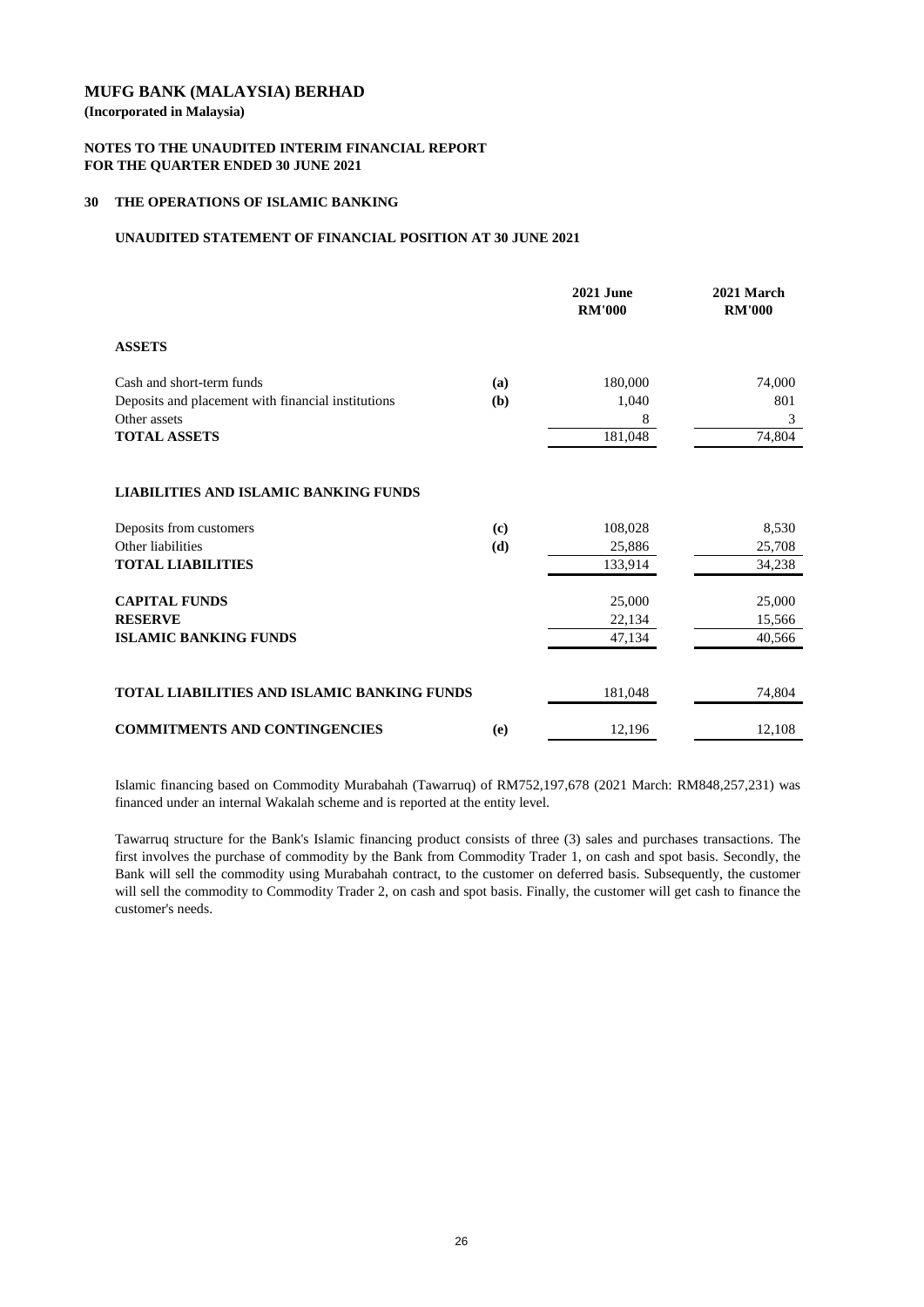**(Incorporated in Malaysia)**

# **NOTES TO THE UNAUDITED INTERIM FINANCIAL REPORT FOR THE QUARTER ENDED 30 JUNE 2021**

# **30 THE OPERATIONS OF ISLAMIC BANKING (CONTD.)**

### **UNAUDITED STATEMENTS OF COMPREHENSIVE INCOME FOR THE QUARTER ENDED 30 JUNE 2021**

#### **UNAUDITED STATEMENT OF CASH FLOWS FOR THE OUARTER ENDED 30 JUNE 2021**

# **UNAUDITED STATEMENT OF CHANGES IN EQUITY FOR THE QUARTER ENDED 30 JUNE 2021**

| Capital       | <b>Regulatory</b> |                         |               |
|---------------|-------------------|-------------------------|---------------|
| <b>Funds</b>  | <b>Reserve</b>    | <b>Retained Profits</b> | <b>Total</b>  |
| <b>RM'000</b> | <b>RM'000</b>     | <b>RM'000</b>           | <b>RM'000</b> |
|               |                   |                         |               |
| 25,000        | 118               | 15,448                  | 40,566        |
|               |                   | 6,568                   | 6,568         |
| 25,000        | 118               | 22,016                  | 47,134        |
|               |                   |                         |               |
| 25,000        | 18                | 11,442                  | 36,460        |
|               |                   | 561                     | 561           |
| 25,000        | 18                | 12,003                  | 37,021        |
|               |                   |                         |               |

|                                                                 |     | 1st quarter ended                 |                                   | Three months ended                |                                   |
|-----------------------------------------------------------------|-----|-----------------------------------|-----------------------------------|-----------------------------------|-----------------------------------|
|                                                                 |     | <b>2021 June</b><br><b>RM'000</b> | <b>2020 June</b><br><b>RM'000</b> | <b>2021 June</b><br><b>RM'000</b> | <b>2020 June</b><br><b>RM'000</b> |
|                                                                 |     |                                   |                                   |                                   |                                   |
| Income derived from investment of Islamic Banking Capital funds | (f) | 358                               | 296                               | 358                               | 296                               |
| Expenses derived from financing                                 | (g) | (1)                               | (1)                               | (1)                               | (1)                               |
| Other operating income                                          | (h) | 6,314                             | 482                               | 6,314                             | 482                               |
| Total net income                                                |     | 6,671                             | 777                               | 6,671                             | 777                               |
| Other operating expenses                                        | (i) | (106)                             | (154)                             | (106)                             | (154)                             |
| Operating profit before allowance for impairment                |     | 6,565                             | 623                               | 6,565                             | 623                               |
| Writeback of/(Allowance for) impairment on commitment           |     |                                   |                                   |                                   |                                   |
| and contingencies                                               | (j) |                                   | (62)                              | 3                                 | (62)                              |
| Profit before tax                                               |     | 6,568                             | 561                               | 6,568                             | 561                               |
| Tax expense                                                     |     |                                   |                                   |                                   |                                   |
| Profit for the period                                           |     | 6,568                             | 561                               | 6,568                             | 561                               |

| FUR THE QUARTER ENDED 30 JUNE 2021   | <b>2021 June</b><br><b>RM'000</b> | <b>2020 June</b><br><b>RM'000</b> |
|--------------------------------------|-----------------------------------|-----------------------------------|
| Cash flows from operating activities |                                   |                                   |

| Profit before tax                                                       | 6,568   | 561     |
|-------------------------------------------------------------------------|---------|---------|
| Adjustments for:                                                        |         |         |
| (Reversal of)/Allowance for impairment on commitments and contingencies | (3)     | 62      |
| Operating profit before working capital changes                         | 6,565   | 623     |
| Increase/(Decrease) in operating assets:                                |         |         |
| Deposits and placements with financial institutions                     | (239)   | (929)   |
| Other assets                                                            | (5)     | (12)    |
|                                                                         | 6,321   | (318)   |
| Increase/(Decrease) in operating liabilities:                           |         |         |
| Deposits from customers                                                 | 99,498  | 241,411 |
| Other liabilities                                                       | 181     | (93)    |
| Net cash generated from operating activities                            | 106,000 | 241,000 |
| Net increase in cash and cash equivalents                               | 106,000 | 241,000 |
| Cash and cash equivalents at beginning of the period                    | 74,000  | 47,000  |
| Cash and cash equivalents at end of the period                          | 180,000 | 288,000 |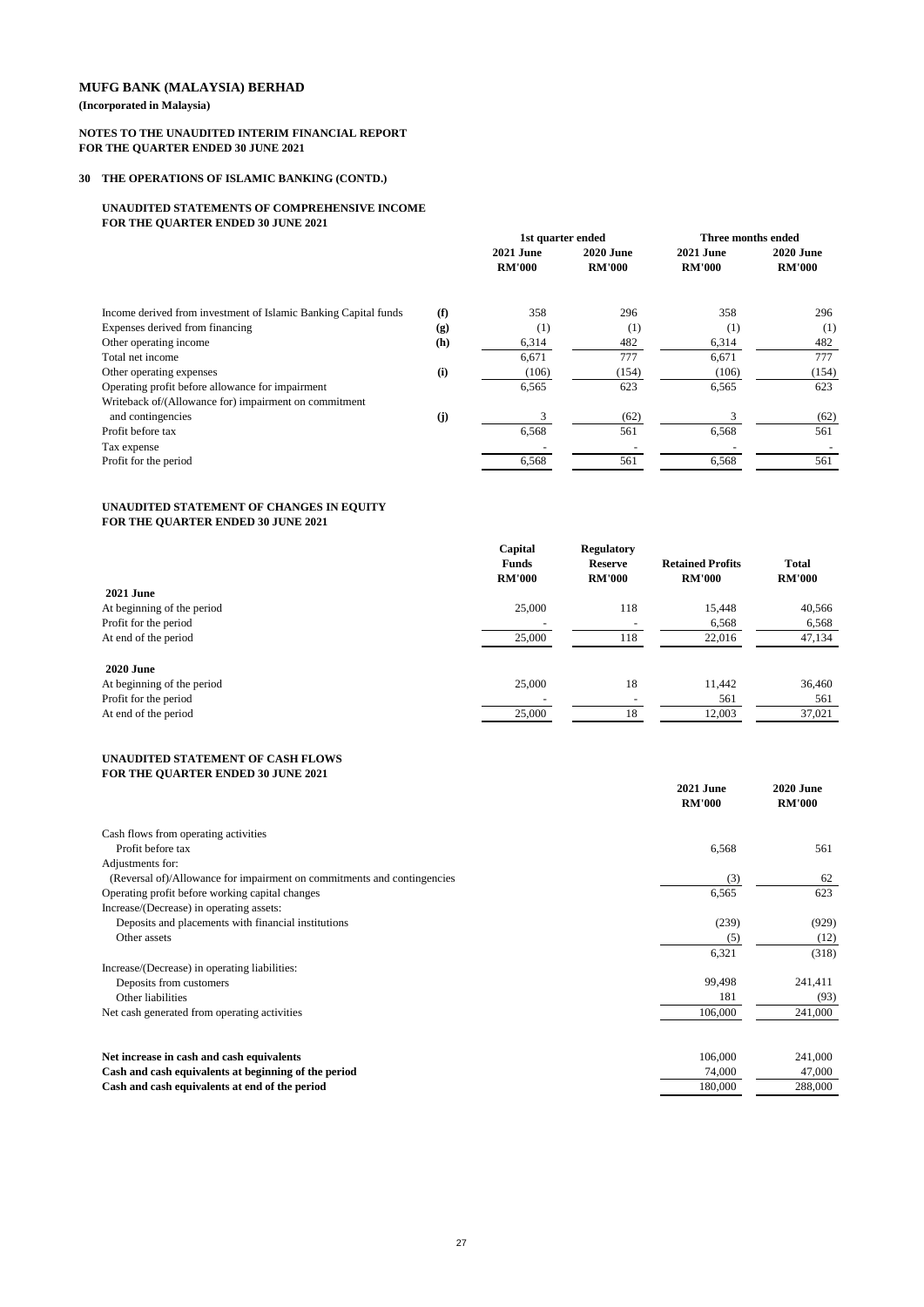**(Incorporated in Malaysia)**

### **NOTES TO THE UNAUDITED INTERIM FINANCIAL REPORT FOR THE QUARTER ENDED 30 JUNE 2021**

#### **30 THE OPERATIONS OF ISLAMIC BANKING (CONTD.)**

#### **Shariah Committee**

#### **Basis of measurement**

#### **(a) Cash and short-term funds**

|                                                               | <b>2021 June</b><br><b>RM'000</b> | 2021 March<br><b>RM'000</b> |
|---------------------------------------------------------------|-----------------------------------|-----------------------------|
| Cash and balances with banks and other financial institution  | 180,000                           | 74,000                      |
| (b) Deposits and placements with financial institutions       | <b>2021 June</b>                  | 2021 March                  |
| Amortised cost                                                | <b>RM'000</b>                     | <b>RM'000</b>               |
| Licensed bank                                                 |                                   |                             |
| · Malaysia                                                    | 1,040                             | 801                         |
| (c) Deposits from customers                                   | <b>2021 June</b>                  | 2021 March                  |
|                                                               | <b>RM'000</b>                     | <b>RM'000</b>               |
| (i) By type of deposits:<br>At amortised cost                 |                                   |                             |
| Current accounts - Qard                                       | 107,863                           | 8,365                       |
| Fixed deposits - Tawarruq                                     | 165                               | 165                         |
|                                                               | 108,028                           | 8,530                       |
| (ii) The maturity structure of fixed deposits are as follows: |                                   |                             |
|                                                               | <b>2021 June</b>                  | 2021 March                  |
|                                                               | <b>RM'000</b>                     | <b>RM'000</b>               |
| Due within six months                                         | 165                               | 165                         |

#### **(iii) By type of customer:**

|                               | <b>2021 June</b> | 2021 March               |  |
|-------------------------------|------------------|--------------------------|--|
|                               | <b>RM'000</b>    | <b>RM'000</b>            |  |
| Domestic business enterprises | 8,681            | 8,365                    |  |
| Foreign entities              | 99,182           | $\overline{\phantom{a}}$ |  |
| Domestic other entities       | 165              | 165                      |  |
|                               | 108,028          | 8,530                    |  |

The Shariah Committee was established under BNM's "Shariah Governance Policy Document" ("the SGP") to advise the Board of Directors on Shariah matters in its Islamic Banking business operations and to provide technical assistance in ensuring the Islamic Banking products and services offered by the Bank and the relevant documentation are in compliance with Shariah principles.

The financial statements of the Islamic Banking business have been prepared on the basis consistent with that of the Bank as disclosed in Note 1 to the audited financial statements of the Bank for financial year ended 31 March 2021.

As of March 2021, the committee comprises: Assoc. Prof. Dr. Abdul Karim bin Ali, Assoc. Prof. Dr. Syed Musa Syed Jaafar Alhabshi, Prof. Dato' Dr. Mohd Azmi Omar and Assoc. Prof. Dr. Mohamad Zaharuddin Zakaria.

Qard is a contract of lending a fungible asset to a borrower who is bound to return an equivalent replacement. No profit expense from deposits shall be paid from the transactions.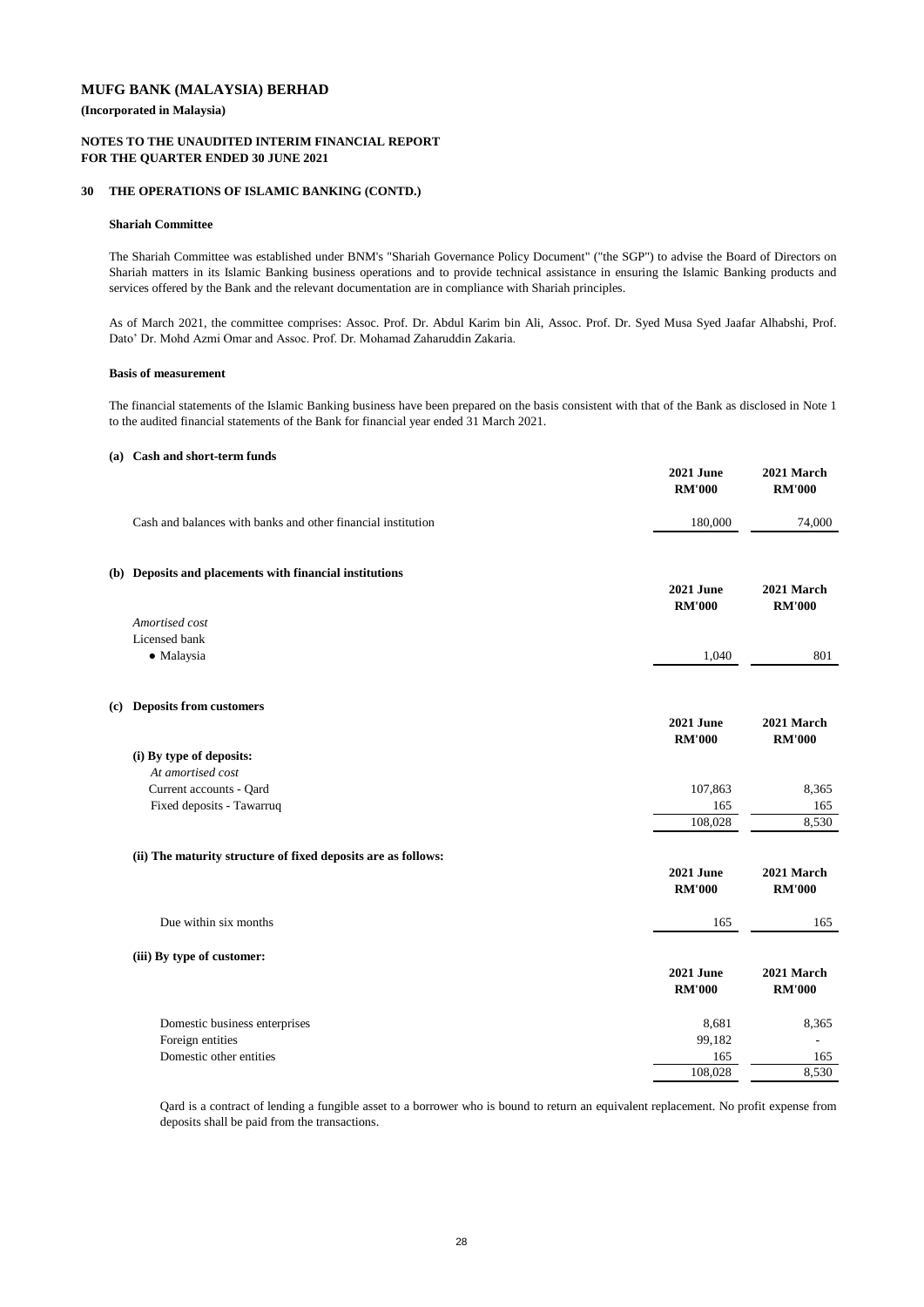**(Incorporated in Malaysia)**

# **NOTES TO THE UNAUDITED INTERIM FINANCIAL REPORT FOR THE QUARTER ENDED 30 JUNE 2021**

# **30 THE OPERATIONS OF ISLAMIC BANKING (CONTD.)**

### **(d) Other liabilities**

|                                                       |          | <b>2021 June</b><br><b>RM'000</b> | 2021 March<br><b>RM'000</b> |
|-------------------------------------------------------|----------|-----------------------------------|-----------------------------|
| Impairment allowances on commitment and contingencies | $\rm(i)$ |                                   |                             |
| • Stage $1 - 12$ months ECL not credit-impaired       |          |                                   |                             |
| Accruals and provisions for operational expenses      |          | 25,886                            | 25,704                      |
|                                                       |          | 25,886                            | 25,708                      |

(i) Movements in impairment allowances on commitments and contingencies which reflect the ECL model on impairment are as **follows:**

|                                                                     | 12 month ECL                    | <b>Lifetime ECL</b>      |                          |                               |
|---------------------------------------------------------------------|---------------------------------|--------------------------|--------------------------|-------------------------------|
|                                                                     | <b>Stage 1</b><br><b>RM'000</b> | Stage 2<br><b>RM'000</b> | Stage 3<br><b>RM'000</b> | <b>Total</b><br><b>RM'000</b> |
| <b>At 1 April 2021</b><br>Financial assets derecognised (other than | 4                               |                          |                          | 4                             |
| write-off)<br>At 30 June 2021                                       | (4)<br>$\overline{\phantom{0}}$ |                          | -                        | (4)                           |
| <b>At 1 April 2020</b>                                              |                                 | 14                       |                          | 14                            |
| Transfer to 12-Month ECL (Stage 1)                                  |                                 | (14)                     |                          | (14)                          |
| New financial assets originated                                     | 4                               |                          |                          | 4                             |
| <b>At 31 March 2021</b>                                             | 4                               |                          |                          | 4                             |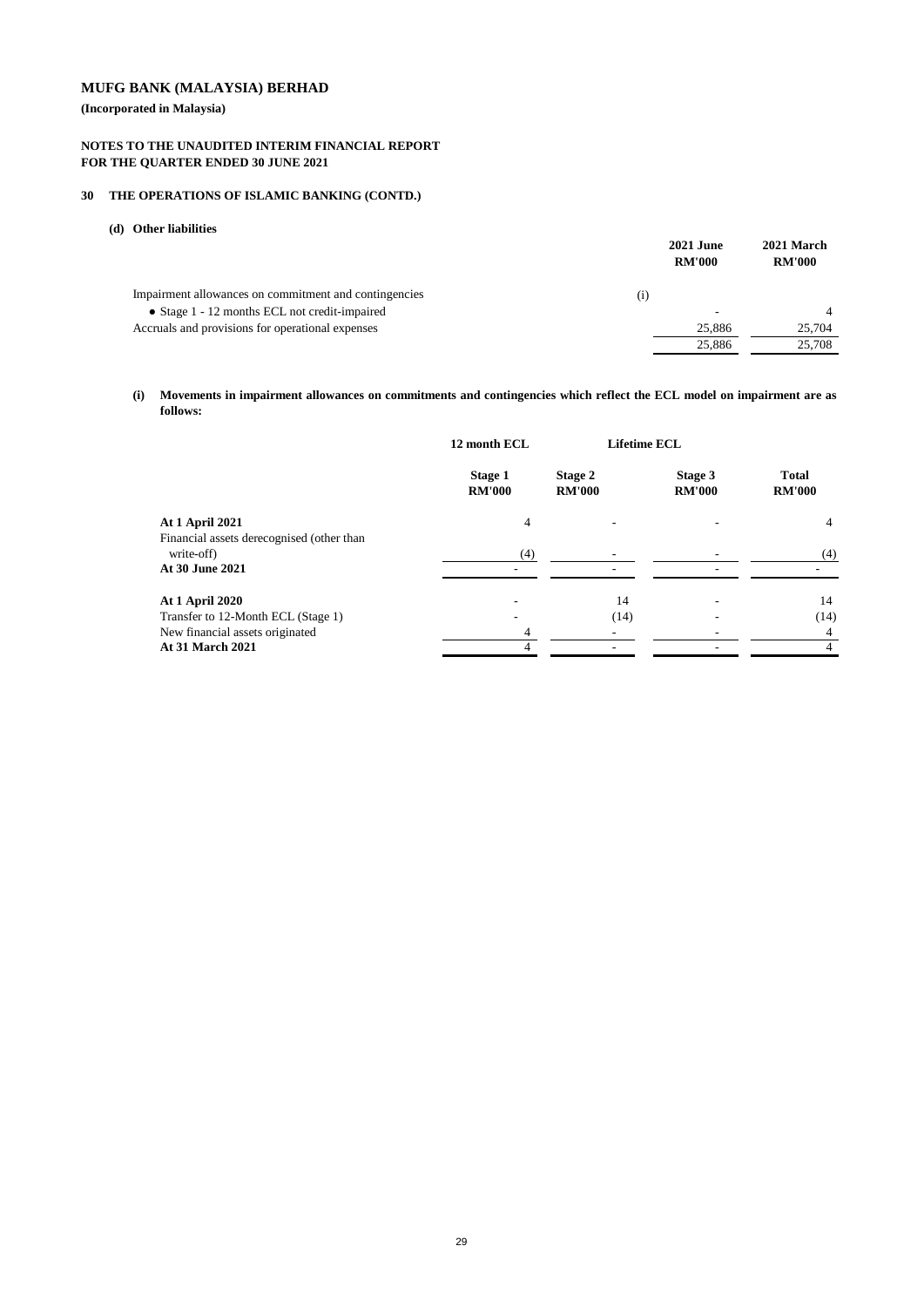# **(Incorporated in Malaysia)**

# **NOTES TO THE UNAUDITED INTERIM FINANCIAL REPORT FOR THE QUARTER ENDED 30 JUNE 2021**

# **30 THE OPERATIONS OF ISLAMIC BANKING (CONTD.)**

### **(e) Commitments and contingencies**

|                                      | Principal<br><b>Amount</b><br><b>RM'000</b> | <b>Positive fair</b><br>value of<br>derivative<br>contracts<br><b>RM'000</b> | <b>Credit</b><br>equivalent<br>amount<br><b>RM'000</b> | <b>Risk</b><br>weighted<br>assets<br><b>RM'000</b> |
|--------------------------------------|---------------------------------------------|------------------------------------------------------------------------------|--------------------------------------------------------|----------------------------------------------------|
| 30.06.2021                           |                                             |                                                                              |                                                        |                                                    |
| <b>Contingent liabilities</b>        |                                             |                                                                              |                                                        |                                                    |
| Transaction related contingent items | 12,196                                      |                                                                              | 9,496                                                  | 9,496                                              |
|                                      | 12,196                                      |                                                                              | 9,496                                                  | 9,496                                              |
| 31.03.2021                           |                                             |                                                                              |                                                        |                                                    |
| <b>Contingent liabilities</b>        |                                             |                                                                              |                                                        |                                                    |
| Transaction related contingent items | 12,108                                      |                                                                              | 9,405                                                  | 9,405                                              |
|                                      | 12,108                                      |                                                                              | 9,405                                                  | 9,405                                              |
|                                      |                                             |                                                                              |                                                        |                                                    |

#### **(f) Income derived from investment of Islamic Banking Capital funds**

|                  | <b>2021 June</b> | <b>2020 June</b> | <b>2021 June</b> | <b>2020 June</b> |
|------------------|------------------|------------------|------------------|------------------|
|                  | <b>RM'000</b>    | <b>RM'000</b>    | <b>RM'000</b>    | <b>RM'000</b>    |
| Other fee income | 6,314            | 482              | 6,314            | 482              |

|                                                          | <b>2021 June</b><br><b>RM'000</b> | 1st quarter ended<br><b>2020 June</b><br><b>RM'000</b> | Three months ended<br><b>2021 June</b><br><b>RM'000</b> | <b>2020 June</b><br><b>RM'000</b> |
|----------------------------------------------------------|-----------------------------------|--------------------------------------------------------|---------------------------------------------------------|-----------------------------------|
| Money at call and placements with financial institutions | 358                               | 296                                                    | 358                                                     | 296                               |
| (g) Expenses derived from financing                      | <b>2021 June</b><br><b>RM'000</b> | 1st quarter ended<br><b>2020 June</b><br><b>RM'000</b> | Three months ended<br><b>2021 June</b><br><b>RM'000</b> | <b>2020 June</b><br><b>RM'000</b> |
| Deposits from customers                                  |                                   |                                                        |                                                         |                                   |
| (h) Other Operating Income                               |                                   |                                                        |                                                         |                                   |
|                                                          |                                   | 1st quarter ended                                      | Three months ended                                      |                                   |
|                                                          | $2021$ Iune                       | $2020$ Iune                                            | $2021$ Iune                                             | $2020$ Iune                       |

#### **(i) Other Operating Expenses**

|                    |                                   | 1st quarter ended                 |                                   | Three months ended                |
|--------------------|-----------------------------------|-----------------------------------|-----------------------------------|-----------------------------------|
|                    | <b>2021 June</b><br><b>RM'000</b> | <b>2020 June</b><br><b>RM'000</b> | <b>2021 June</b><br><b>RM'000</b> | <b>2020 June</b><br><b>RM'000</b> |
| Personnel expenses | 97                                | 93                                | 97                                | 93                                |
| Other expenses     | Q                                 | 61                                | 9                                 | 61                                |
|                    | 106                               | 154                               | 106                               | 154                               |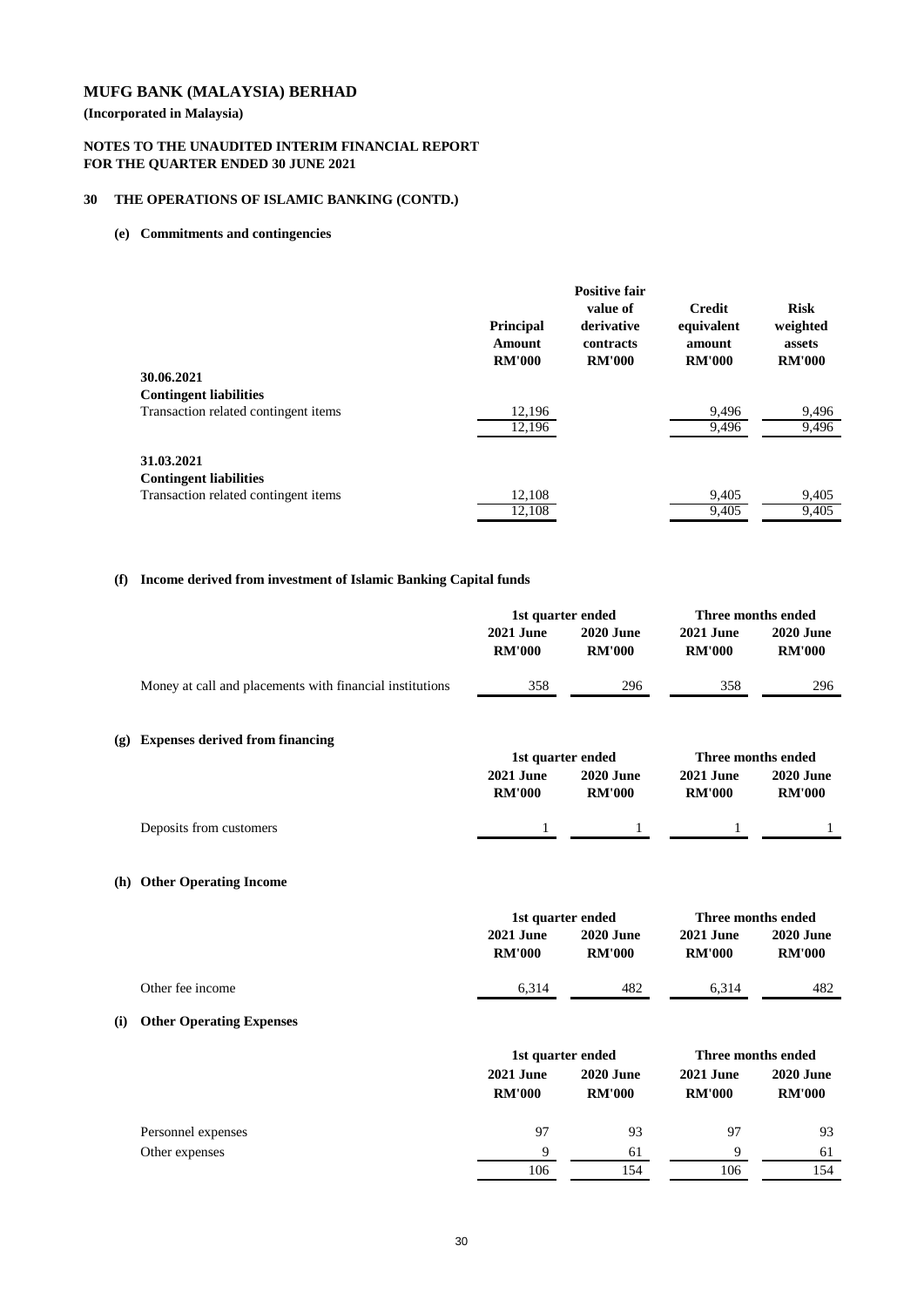**(Incorporated in Malaysia)**

#### **NOTES TO THE UNAUDITED INTERIM FINANCIAL REPORT FOR THE QUARTER ENDED 30 JUNE 2021**

#### **30 THE OPERATIONS OF ISLAMIC BANKING (CONTD.)**

#### **(j) (Writeback of)/Allowance for impairment on commitment and contingencies**

#### **(k) Capital Adequacy**

The capital adequacy ratios of the Bank's Islamic Banking business are as follows:

|                                    | <b>2021 June</b> | 2021 March |
|------------------------------------|------------------|------------|
| Common equity tier 1 capital ratio | 59.337%          | 62.564%    |
| Tier 1 capital ratio               | 59.337%          | 62.564%    |
| Total capital ratio                | 59.510\%         | 62.746%    |

The components of Tier 1 and Tier 2 capital of the Bank's Islamic Banking business are as follows:

|                                                   | 1st quarter ended                 |                                   | Three months ended                |                                   |
|---------------------------------------------------|-----------------------------------|-----------------------------------|-----------------------------------|-----------------------------------|
|                                                   | <b>2021 June</b><br><b>RM'000</b> | <b>2020 June</b><br><b>RM'000</b> | <b>2021 June</b><br><b>RM'000</b> | <b>2020 June</b><br><b>RM'000</b> |
| Stage 1 and 2 ECL made during the year            |                                   | 62                                |                                   | 62                                |
| Stage 1 and 2 expected credit losses written back | (3)                               |                                   | (3)                               |                                   |
|                                                   | (3)                               | 62                                | (3)                               | 62                                |

|                                            | <b>2021 June</b> | 2021 March    |
|--------------------------------------------|------------------|---------------|
|                                            | <b>RM'000</b>    | <b>RM'000</b> |
| CET 1 and Tier 1 capital                   |                  |               |
| • Capital funds                            | 25,000           | 25,000        |
| • Retained profits                         | 15,448           | 15,448        |
| • Other reserves                           | 118              | 118           |
|                                            | 40,566           | 40,566        |
| Less                                       |                  |               |
| • Regulatory reserves                      | (118)            | (118)         |
|                                            | 40,448           | 40,448        |
| Tier 2 capital                             |                  |               |
| • Stage 1 and 2 ECL and regulatory reserve | 118              | 118           |
| Total capital                              | 40,566           | 40,566        |

The breakdown of the risk-weighted assets by each major risk category is as follows:

|                  | <b>2021 June</b><br><b>RM'000</b> | 2021 March<br><b>RM'000</b> |
|------------------|-----------------------------------|-----------------------------|
| Credit risk      | 9,496                             | 9,405                       |
| Operational risk | 58,671                            | 55,246                      |
|                  | 68,167                            | 64,651                      |

The capital adequacy ratios of the Islamic Banking business of the Bank are computed in accordance with the Capital Adequacy Framework for Islamic Banks ("CAFIB"). The Bank's Islamic Banking business has adopted the Standardised Approach for Credit Risk and Market Risk, and the Basic Indicator Approach for Operational Risk.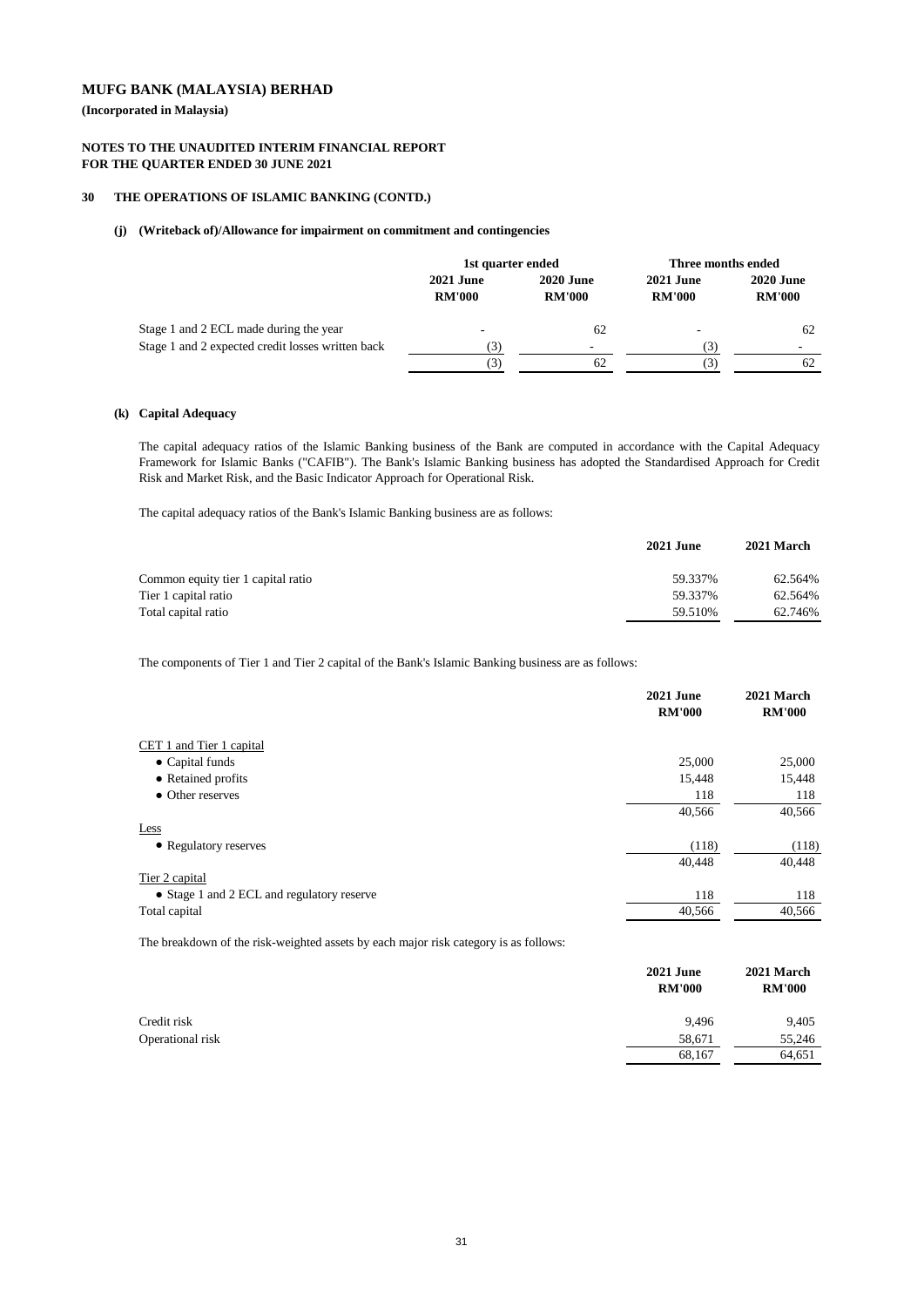**(Incorporated in Malaysia)**

# **NOTES TO THE UNAUDITED INTERIM FINANCIAL REPORT FOR THE QUARTER ENDED 30 JUNE 2021**

# **30 THE OPERATIONS OF ISLAMIC BANKING (CONTD.)**

### **(k) Capital adequacy (Contd)**

The components of risk-weighted assets of the Bank's Islamic Banking business are as follows:

| <b>2021 June</b> |                                                                                 | <b>Gross</b><br><b>Exposures</b><br><b>RM'000</b> | <b>Net</b><br><b>Exposures</b><br><b>RM'000</b> | <b>Risk-</b><br>Weighted<br><b>Assets</b><br><b>RM'000</b> | <b>Minimum</b><br>Capital<br><b>Requirements</b><br>at $8\%$<br><b>RM'000</b> |
|------------------|---------------------------------------------------------------------------------|---------------------------------------------------|-------------------------------------------------|------------------------------------------------------------|-------------------------------------------------------------------------------|
|                  | <b>Exposure Class</b>                                                           |                                                   |                                                 |                                                            |                                                                               |
| (i)              | <b>Credit Risk</b><br><b>On-Balance Sheet Exposures:</b><br><b>Other Assets</b> | 181,048                                           | 181,048                                         |                                                            |                                                                               |
|                  | <b>Total On-Balance Sheet Exposures</b>                                         | 181,048                                           | 181,048                                         | $\overline{\phantom{0}}$                                   |                                                                               |
|                  | <b>Off-Balance Sheet Exposures:</b><br><b>Credit-Related Exposures</b>          | 9,496                                             | 9,496                                           | 9,496                                                      | 760                                                                           |
|                  | <b>Total Off-Balance Sheet Exposures</b>                                        | 9,496                                             | 9,496                                           | 9,496                                                      | 760                                                                           |
|                  | Total On and Off-Balance Sheet Exposures                                        | 190,544                                           | 190,544                                         | 9,496                                                      | 760                                                                           |
| (ii)             | <b>Large Exposure Risk Requirement</b>                                          |                                                   |                                                 |                                                            |                                                                               |
| (iii)            | <b>Operational Risk</b>                                                         |                                                   |                                                 | 58,671                                                     | 4,694                                                                         |
|                  | <b>Total RWA and Capital Requirements</b>                                       | 190,544                                           | 190,544                                         | 68,167                                                     | 5,453                                                                         |
| 2021 March       | <b>Exposure Class</b>                                                           |                                                   |                                                 |                                                            |                                                                               |
| (i)              | <b>Credit Risk</b><br><b>On-Balance Sheet Exposures:</b>                        |                                                   |                                                 |                                                            |                                                                               |
|                  | <b>Other Assets</b>                                                             | 74,804                                            | 74,804                                          |                                                            |                                                                               |
|                  | <b>Total On-Balance Sheet Exposures</b>                                         | 74,804                                            | 74,804                                          | $\overline{\phantom{0}}$                                   |                                                                               |
|                  | <b>Off-Balance Sheet Exposures:</b>                                             |                                                   |                                                 |                                                            |                                                                               |
|                  | <b>Credit-Related Exposures</b>                                                 | 9,405                                             | 9,405                                           | 9,405                                                      | 752                                                                           |
|                  | <b>Total Off-Balance Sheet Exposures</b>                                        | 9,405                                             | 9,405                                           | 9,405                                                      | 752                                                                           |

|       | Total On and Off-Balance Sheet Exposures  | 84,209                   | 84,209 | 9,405  | 752   |
|-------|-------------------------------------------|--------------------------|--------|--------|-------|
| (ii)  | <b>Large Exposure Risk Requirement</b>    | $\overline{\phantom{0}}$ | -      |        |       |
| (iii) | <b>Operational Risk</b>                   |                          |        | 55,246 | 4,420 |
|       | <b>Total RWA and Capital Requirements</b> | 84,209                   | 84,209 | 64,651 | 5,172 |